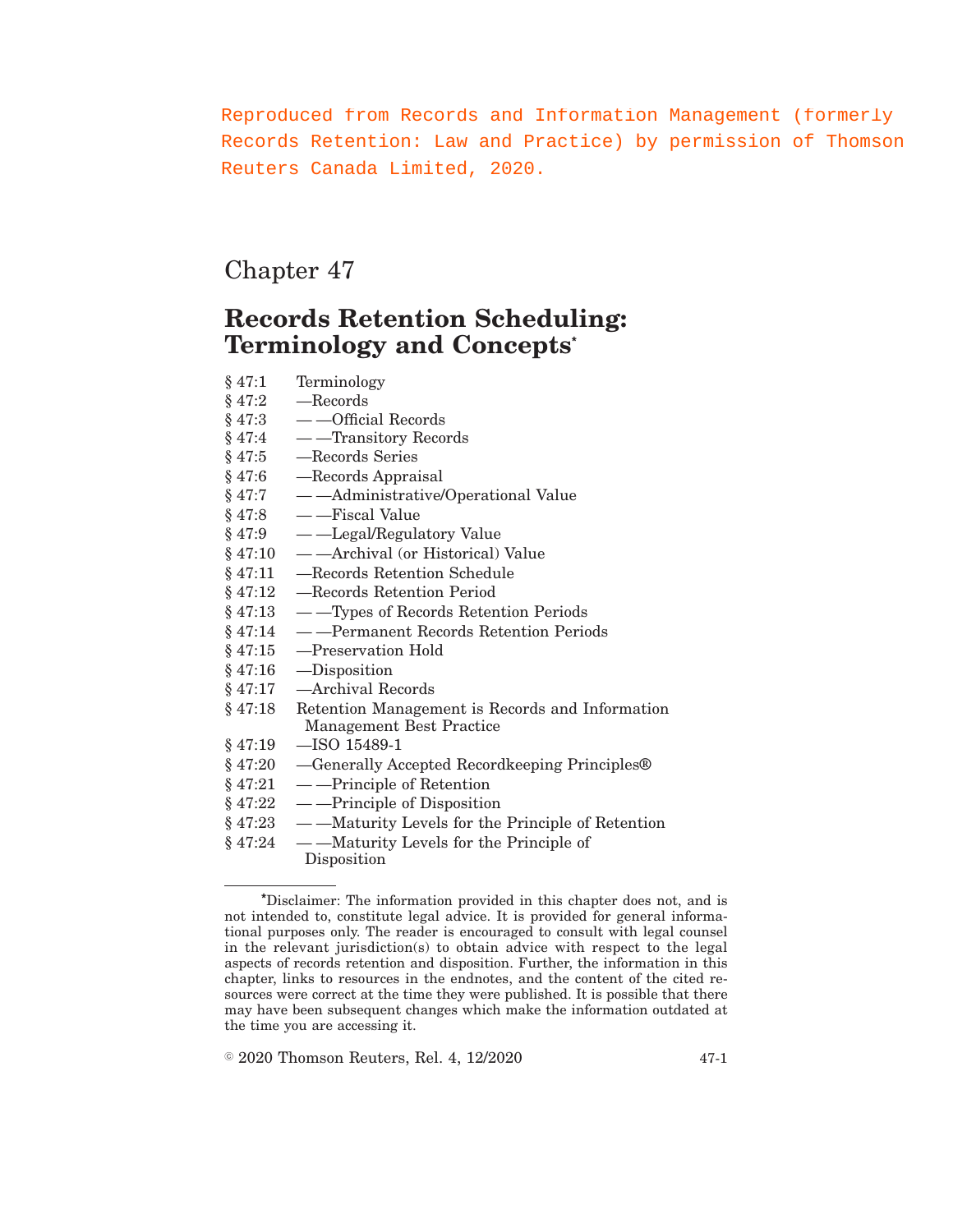RECORDS AND INFORMATION MANAGEMENT

- § 47:25 Records Retention Management Benefits
- § 47:26 —Consistency, Certainty, and Boundaries
- § 47:27 —Improved Operational Efficiency
- § 47:28 —Reduced Records Storage Requirements and Costs
- § 47:29 —Identification of Legislated Recordkeeping Requirements
- § 47:30 —Preparation for Litigation, Audit, or Government Investigation
- § 47:31 —Support the Future Availability and Usability of Electronic Records
- § 47:32 —Identification of Records of Archival Value
- § 47:33 —Support for Disaster Recovery and Business Continuity
- § 47:34 Records Retention Policy
- § 47:35 —Records Retention Decision-making Authority
- § 47:36 —Records Retention Policy Statements
- $§ 47:37 \quad --$ Ownership of Records
- § 47:38 —Scope of Retention Management
- § 47:39 —Operational Requirements for Retention Management Activities

This chapter introduces records retention scheduling terminology and concepts, illustrates how records retention scheduling is records and information management best practice, highlights the benefits of records retention scheduling, and discusses records retention policy.

This chapter is the first in a series of three chapters on the topic of records retention scheduling. The second chapter will address records retention schedule development, including the research of legislated records retention and broader recordkeeping requirements, and the third chapter will address implementing and maintaining a records retention schedule.

## **§ 47:1 Terminology**

'Archival records', 'disposition', 'preservation hold', 'records', 'records appraisal', 'records series', 'records retention schedule', and 'records retention period' are key terms in the theory and practice of records retention scheduling.

### **§ 47:2 Terminology—Records**

The ISO records management standard defines 'record(s)' as "information created, received and maintained as evidence and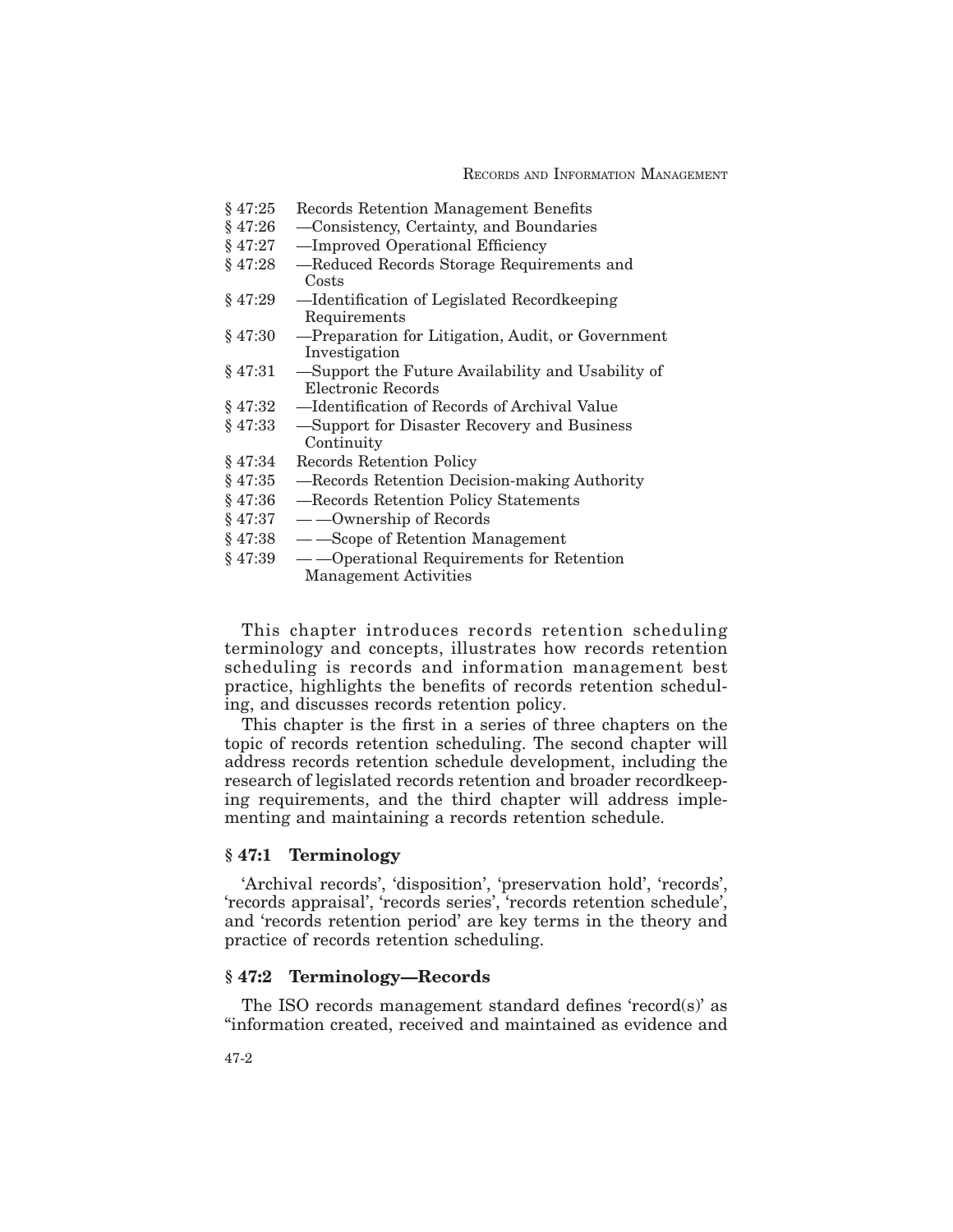as an asset by an organization or person, in pursuit of legal obligations or in the transaction of business."**<sup>1</sup>**

Note: 'Data', which can be defined as "reinterpretable representation of information in a formalized manner suitable for communication, interpretation, or processing",**<sup>2</sup>** is also a type of information that an organization creates, receives, and maintains as evidence and as an asset in pursuit of legal obligations or in the transaction of business. The retention of data is not typically addressed in a records retention schedule; however, organizations may wish to link (where possible) data repositories to the record series in a records retention schedule.

#### **§ 47:3 Terminology—Records—Official Records**

Some organizations distinguish between 'official' records and 'transitory' records with official records being defined as above. Doing so helps employees to identify the subset of records they create or receive and which should be retained as per a records retention schedule while being given licence to dispose of records of temporary value. However, it is important to remember that the concept of 'official' versus 'transitory' records has no basis in Canadian law. For example, Ontario's *Evidence Act* defines a 'record' as "includes any information that is recorded or stored by means of any device"**<sup>1</sup>** while British Columbia's *Freedom of Information and Protection of Privacy Act* defines a 'record' as "includes books, documents, maps, drawings, photographs, letters, vouchers, papers and any other thing on which information is recorded or stored by graphic, electronic, mechanical or other means, but does not include a computer program or any other mechanism that produces records".**<sup>2</sup>** Duplicate records, in particular, are likely to have the same weight as the official record with the result that they may be

#### **[Section 47:2]**

**1** International Organization for Standardization. (2016). *Information and documentation—Records management—Part 1: Concepts and principles* (ISO Standard No. 15489-1:2016), s. 3.14.

#### **[Section 47:3]**

**<sup>1</sup>***Evidence Act*, R.S.O. 1990, c. E.23, s. 35(1) https://www.ontario.ca/laws/ statute/90e23#BK42 (accessed August 7, 2020).

**<sup>2</sup>***Freedom of Information and Protection of Privacy Act*, R.S.B.C. 1996, Chapter 165, Schedule 1 https://www.bclaws.ca/civix/document/id/complete/st atreg/96165\_07#Schedule1 (accessed August 7, 2020).

 $\textcircled{\textdegree{}}$  2020 Thomson Reuters, Rel. 4, 12/2020  $\textcircled{\textdegree{}}$  47-3

**<sup>2</sup>** International Organization for Standardization. (2015). *Information Technology—Vocabulary* (ISO/IEC Standard No. 2382:2015) https://www.iso.o rg/obp/ui/#iso:std:iso-iec:2382:ed-1:v1:en (accessed August 7, 2020).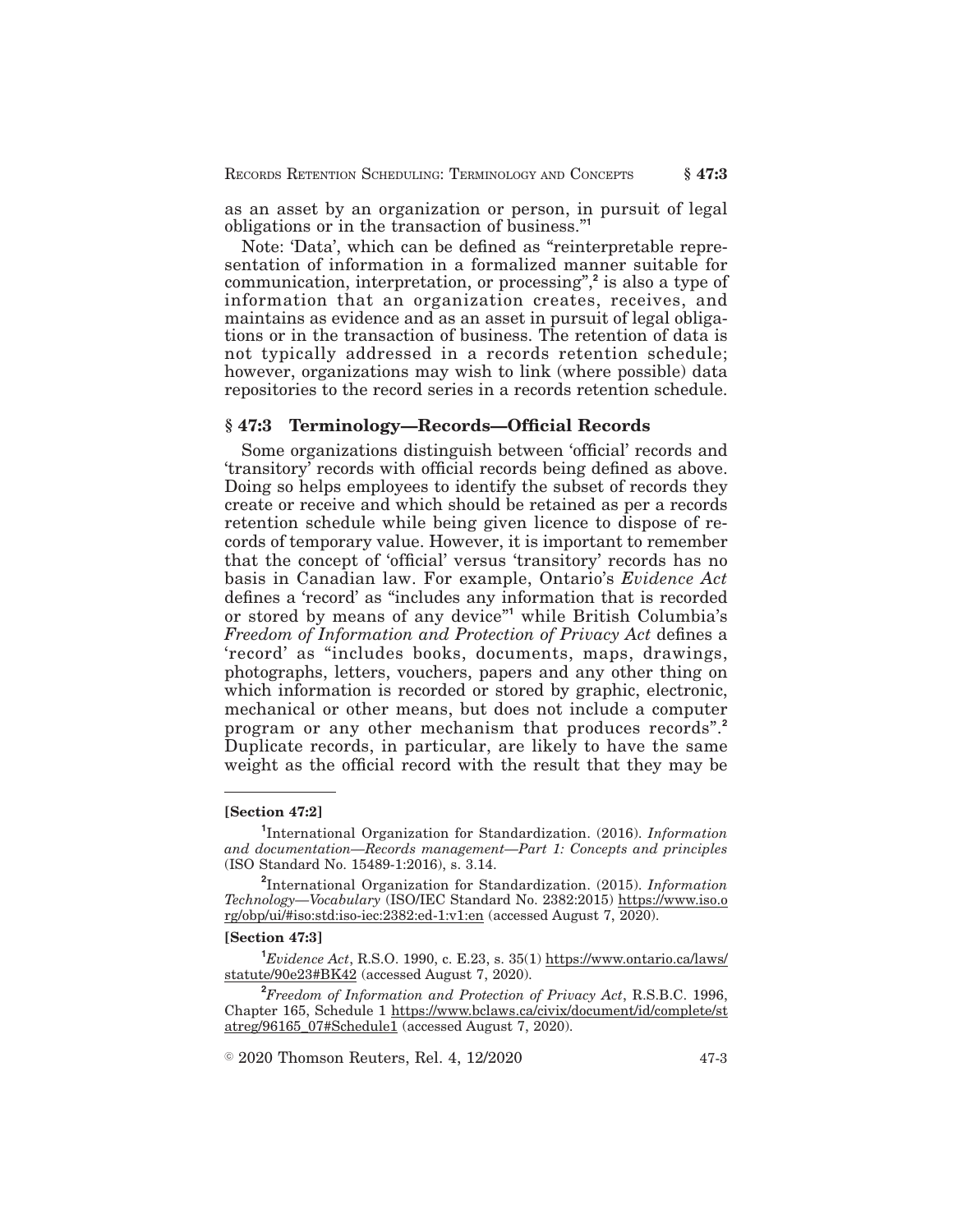subpoenaed and used against an organization or be expected to be disclosed under an access to (freedom of) information request unless subject to an allowable exemption even though the official record was properly disposed of under the authority of a records retention schedule.

## **§ 47:4 Terminology—Records—Transitory Records**

Transitory records are records of "short-term value that can be destroyed immediately or after meeting . . . [their] transitory need."**<sup>1</sup>** Although recognizing that "These categories are not intended to be prescriptive or exhaustive. There will always be exceptions where records could appear to be transitory but, because of the way they are used or because of individual circumstances, they should be retained as official records and maintained in a formal recordkeeping system,"**<sup>2</sup>** George Brown College's Transitory Records Guidelines provide good examples of some common types of transitory records, as listed in Table 1.

| <b>Transitory Record</b>                                                                                                                                                                                                                           | <b>Examples</b>                                                                                                                                                                                                                                                                                                                                                                                                                                    |
|----------------------------------------------------------------------------------------------------------------------------------------------------------------------------------------------------------------------------------------------------|----------------------------------------------------------------------------------------------------------------------------------------------------------------------------------------------------------------------------------------------------------------------------------------------------------------------------------------------------------------------------------------------------------------------------------------------------|
| "Duplicates of records that are produced for<br>reference only and which are exact copies<br>(i.e., not annotated or changed in any way) of<br>official records which are maintained in for-<br>mal recordkeeping systems."                        | Photocopies of paper documents; electronic or<br>printed copies of electronic documents; dupli-<br>cate copies of photographs and audio or video<br>recordings; reference sets of meeting papers,<br>technical reports, plans etc.; departmental<br>'reading' or 'circulation' files. Chronological<br>files of correspondence (often referred to as<br>'day files') may or may not be transitory re-<br>cords, depending on institutional policy. |
| "Draft documents and working materials"<br>which do not document significant steps in<br>the development of a final version, and which<br>are not needed to track the development pro-<br>cess or provide evidence of decisions or<br>precedents." | Draft documents with only proof-reading<br>marks; initial outlines of ideas, designs, calcu-<br>lations etc. which were discarded or incorpo-<br>rated into other work which superseded them;<br>unused audio/video material which was dis-<br>carded during editing; unofficial work plan-<br>ning or scheduling materials or<br>communications.                                                                                                  |

**Table 1: Some Common Types of Transitory Records<sup>3</sup>**

#### **[Section 47:4]**

**<sup>1</sup>**ARMA International. (2016). *Glossary of Records Management and Information Governance Terms*, p. 52. Note: This is the definition of 'temporary record' which ARMA International considers to be a synonym for 'transitory record.'

**<sup>2</sup>**George Brown College, *Transitory Records Guidelines* https://www.geor gebrown.ca/about/archives/employee-resources/transitory-records-guidelines (accessed August 7, 2020).

**<sup>3</sup>**George Brown College, *Transitory Records Guidelines* https://www.geor gebrown.ca/about/archives/employee-resources/transitory-records-guidelines (accessed August 7, 2020).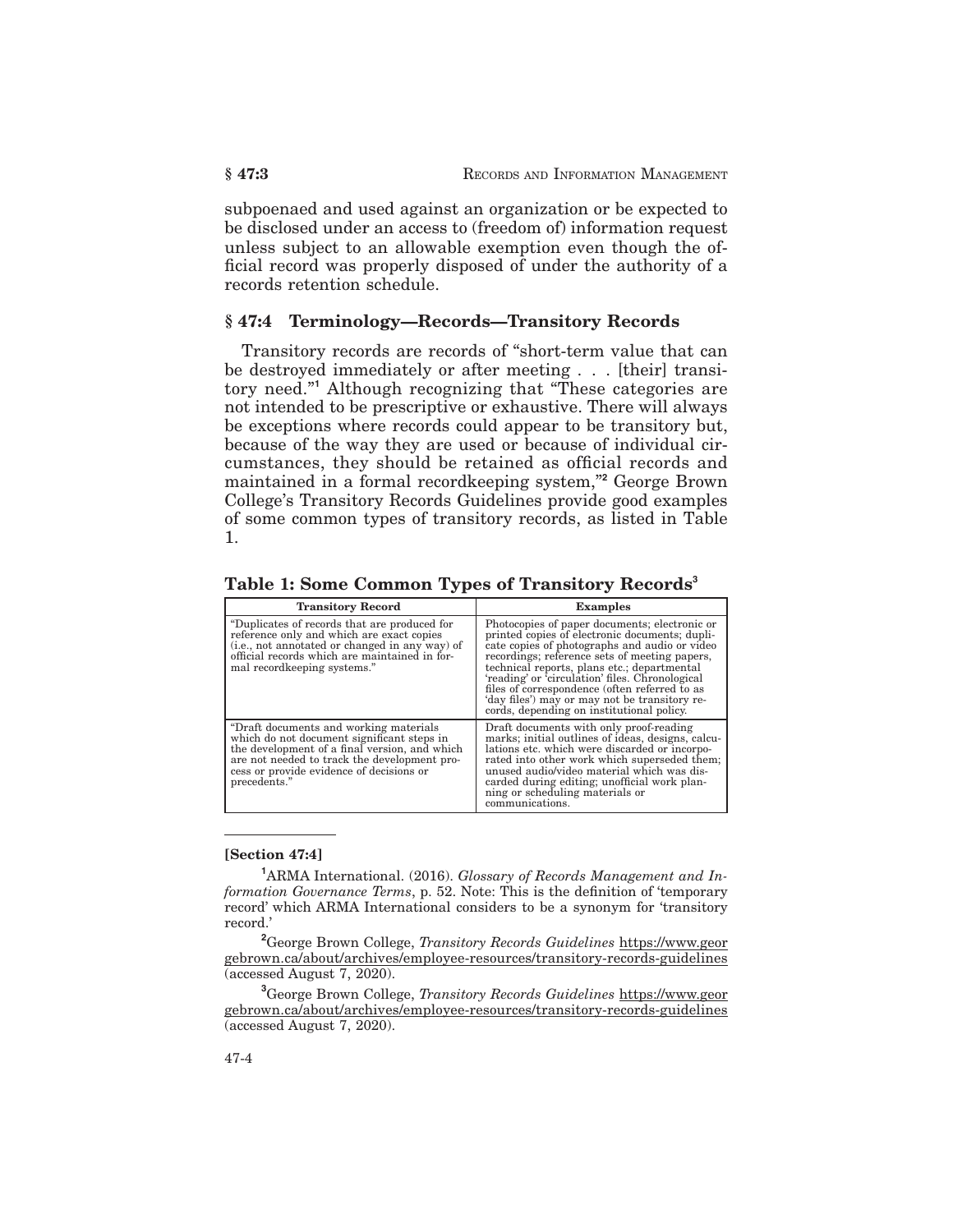RECORDS RETENTION SCHEDULING: TERMINOLOGY AND CONCEPTS **§ 47:6**

| <b>Transitory Record</b>                                                                                                                                            | <b>Examples</b>                                                                                                                                                                                                                                                            |
|---------------------------------------------------------------------------------------------------------------------------------------------------------------------|----------------------------------------------------------------------------------------------------------------------------------------------------------------------------------------------------------------------------------------------------------------------------|
| "Documents containing requests for informa-<br>tion that have no further value after the in-<br>formation is provided/received."                                    | Requests for 'stock' publications, maps/direc-<br>tions, and arrangements for events.                                                                                                                                                                                      |
| "Transmittal documents that accompany re-<br>cords, but which do not themselves contain<br>substantive information and are not required<br>as evidence of receipt." | Fax cover sheets/header slips, compliments<br>slips, Post-it notes, routing slips etc. (paper or<br>electronic) which contain only transmittal in-<br>formation (names, contact details etc.).                                                                             |
| "Items received (solicited or unsolicited) for<br>information only from external<br>organizations."                                                                 | Advertising material (e.g., brochures, cata-<br>logues, price lists); e-mail messages received<br>from list-servs; publications (e.g., magazines,<br>newsletters).                                                                                                         |
| "Items received for information only from<br>elsewhere in the institution, often as part of a<br>distribution list."                                                | 'All Staff' memoranda and notices (e.g., con-<br>cerning holidays, special events, maintenance<br>programs); publications for staff (e.g., news-<br>letters, directories); publications for general<br>distribution (e.g., prospectuses, plans, mar-<br>keting materials). |

## **§ 47:5 Terminology—Records Series**

A records series is "A group of related records filed/used together as a unit and evaluated as a unit for retention purposes (e.g., a personnel file consisting of an application, reference letters, benefit forms, etc.)."<sup>1</sup> It is records and information management best practice for the records in a series to have the same retention period. For example, an organization may keep bank statements and reconciliations for six years after the end of the organization's fiscal year. Occasionally, it may be necessary to keep some records in a series for a different length of time. For example, an organization may keep personnel or employee files until two years after termination of employment but dispose of records of employee discipline after twenty-four months in compliance with the terms of a collective agreement. In such cases, the retention period exception would be noted in the records retention schedule for records of employee discipline alongside the retention period which applies to the balance of records in the personnel/employee files records series.

### **§ 47:6 Terminology—Records Appraisal**

Records appraisal is "The evaluation of a records series or an individual record's value for retention or archival purposes, based upon its current or predicted use(s) for administrative, legal, regulatory, fiscal, research, evidentiary, or historical

#### **[Section 47:5]**

 $\textcircled{\textdegree{}}$  2020 Thomson Reuters, Rel. 4, 12/2020  $\textcircled{\textdegree{}}$  47-5

**<sup>1</sup>**ARMA International. (2016). *Glossary of Records Management and Information Governance Terms*, p. 44.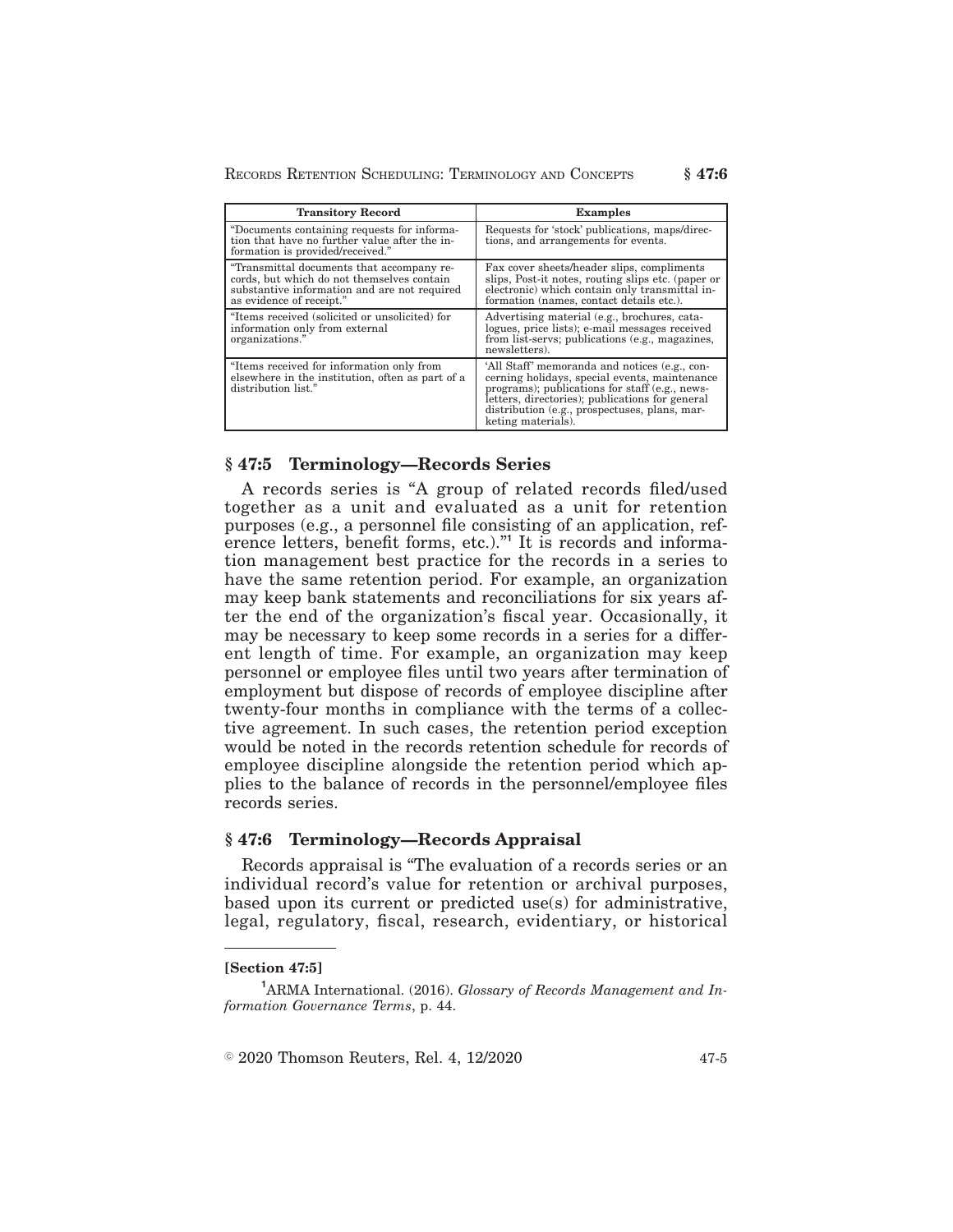purposes."**<sup>1</sup>** The content and context of a record series (or individual record) determines its business value for retention scheduling purposes and one series (or record) may have more than one value. There are four records values: administrative/ operational value, fiscal value, legal/regulatory value, and archival (or historical) value.

### **§ 47:7 Terminology—Records Appraisal— Administrative/Operational Value**

Records with administrative/operational value "document the activities of an organization, particularly those activities that are directed toward the substantive purpose for which the organization exists. These records facilitate the performance of an organization's primary business function."**<sup>1</sup>** For example, a municipality's recreation program registration records have administrative/operational value because the provision of recreational programming is one of the primary business functions of a municipal government. While these records have administrative/operational value for a relatively short period of time (e.g., to allow the program instructor to confirm the attendance of registered individuals), these records may have other, longer term values such as legal value if they include signed indemnity waivers.

### **§ 47:8 Terminology—Records Appraisal—Fiscal Value**

Fiscal value can be defined as "The worth of records for the conduct of current or future financial or tax business and/or evidence."**<sup>1</sup>** Records with fiscal value document or relate to an organization's financial transactions, e.g., records such as bank statements, budgets, invoices, and payroll records and to its taxes, e.g., claims for tax benefits and tax returns. While many records of fiscal value are created/received and kept by an organization's accounting/finance and tax functions, other busi-

#### **[Section 47:7]**

#### **[Section 47:8]**

**<sup>1</sup>**ARMA International. (2016). *Glossary of Records Management and Information Governance Terms*, p. 22.

**<sup>[</sup>Section 47:6]**

**<sup>1</sup>**ARMA International. (2016). *Glossary of Records Management and Information Governance Terms*, p. 3. Note: This is the definition of 'appraisal' which ARMA International considers to be synonym for 'records appraisal.'

**<sup>1</sup>**ARMA International. (2015). *Retention Management for Records and Information* (ARMA International TR 27-2015), p. 11.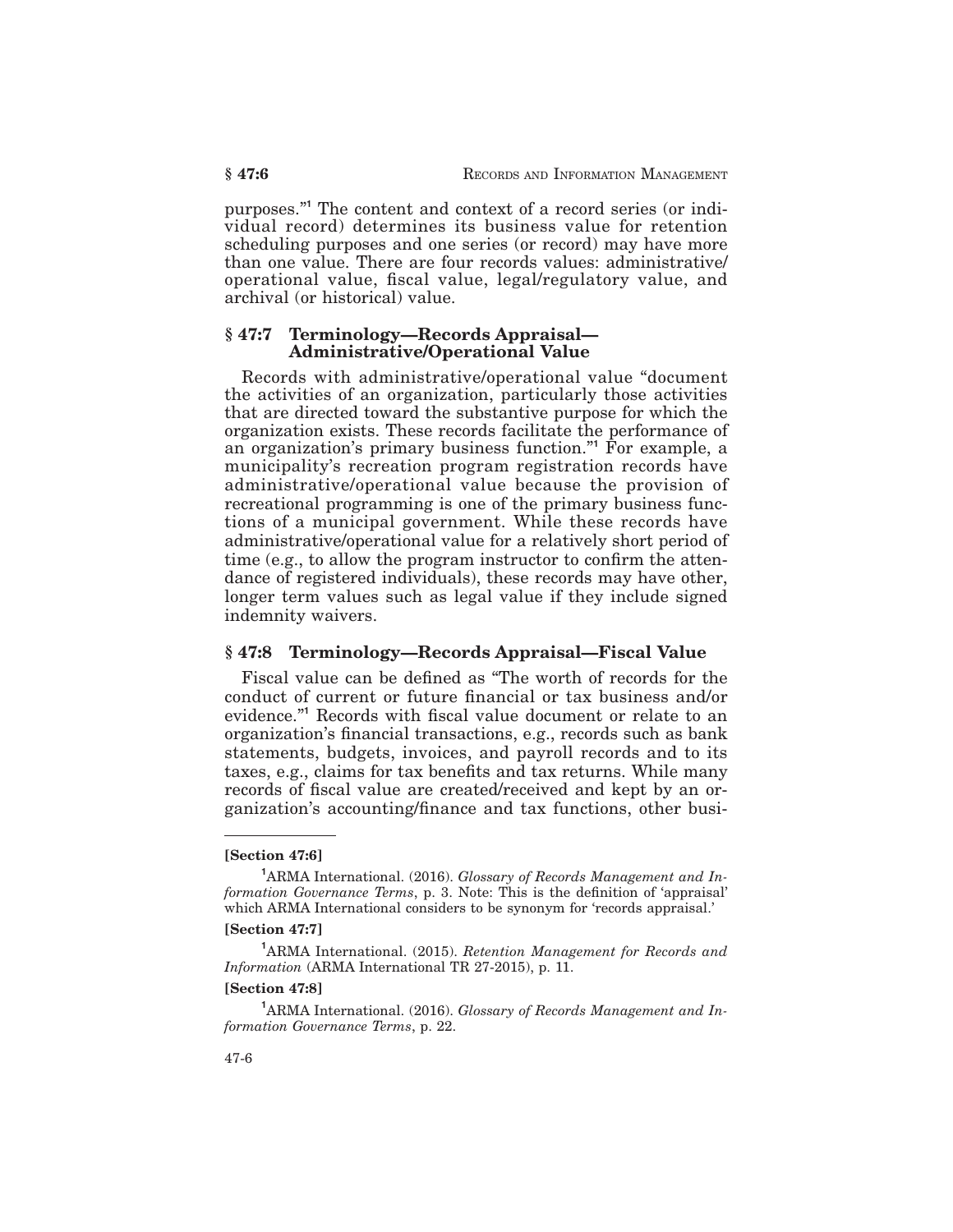ness functions may be responsible for records of fiscal value due to the evidentiary nature of this value. For example, the production function (e.g., daily production records) and sales function (e.g., contracts or purchase orders) at a manufacturing company would have records of fiscal value because such records provide evidence to support the company's financial, tax, and audit activities.

## **§ 47:9 Terminology—Records Appraisal—Legal/ Regulatory Value**

This value is defined as "The usefulness of a record in complying with statutes and regulations, as evidence in legal proceedings, as legal proof of business transactions, or to protect an individual's or organization's rights and interests."**<sup>1</sup>** While legal documents such as deeds and contracts have legal/ regulatory value, many other records may possess this value (e.g., records documenting compliance with a legislated requirement, correspondence that provides evidence for a legal proceeding, and cancelled cheques which provide proof of payment). Severe consequences may arise if an organization fails to meet its legal/regulatory obligations, including "loss of rights, loss of time and money, penalties for obstruction of justice, penalties for being cited for contempt of court, adverse consequences in litigation, presumption of guilt or wrong doing, damage to the organization's reputation or public image."**<sup>2</sup>** For these reasons, legal counsel should be involved in identifying records of legal/regulatory value and in determining their retention periods.

When developing a records retention schedule, it is RIM best practice to prepare jurisdictional citation tables to capture applicable citations from in force legislation that governs or guides the retention of records. Where applicable, citation tables would also be prepared for non-legislative citations from industry regulations or professional bodies (e.g., a regulatory college).

#### **[Section 47:9]**

**<sup>2</sup>**ARMA International. (2015). *Retention Management for Records and Information* (ARMA International TR 27-2015), p. 12.

 $\textcircled{\textdegree{}}$  2020 Thomson Reuters, Rel. 4, 12/2020  $\textcircled{\textdegree{}}$  47-7

**<sup>1</sup>**ARMA International. (2016). *Glossary of Records Management and Information Governance Terms*, p. 31. Note: This is ARMA International's definition of 'legal value.' While the *Glossary of Records Management and Information Governance Terms* does not include 'regulatory value', regulatory value is used in other ARMA International publications such as *Retention Management for Records and Information*.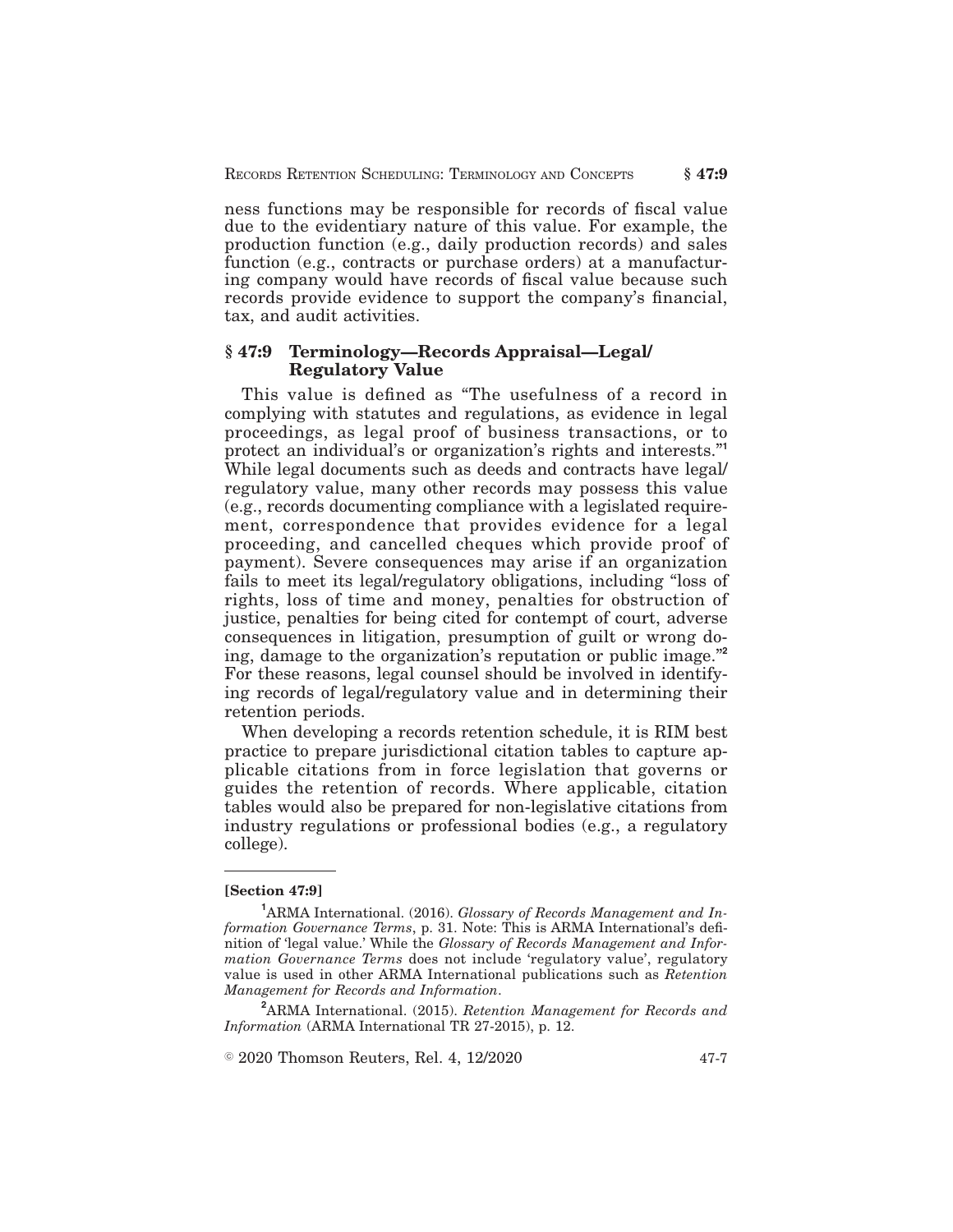## **§ 47:10 Terminology—Records Appraisal—Archival (or Historical) Value**

Archival value is defined as "A determination during appraisal that the item has continuing usefulness or significance in documenting the history of an entity."**<sup>1</sup>** Because records of archival value relate to "the historical development of the organization, including its mission, programs, products, major achievements, failures, significant events and personalities, and societal relationships,"**<sup>2</sup>** archival value records are "often useful as a basis for management decisions regarding future projections or as a record of the organization's origins and activities."**<sup>3</sup>** Examples of archival value records include, but are not limited to, organization charts, press releases, publications, and strategic plans.

## **§ 47:11 Terminology—Records Retention Schedule**

Sometimes called a 'records retention and disposition schedule' or a 'disposition authority', a records retention schedule is traditionally defined as "A comprehensive list of records series titles, indicating for each series the length of time it is to be maintained. May include retention in active office areas, inactive storage areas, and when and if such series may be destroyed or formally transferred to another entity, such as an archives for historical preservation."**<sup>1</sup>** A more simple definition is "A document that identifies and describes an organization's records, usually at the series level, [and] provides instructions for the disposition of records throughout their life cycle."**<sup>2</sup>**

A records retention schedule is, and should be communicated

#### **[Section 47:10]**

#### **[Section 47:11]**

**<sup>1</sup>**ARMA International. (2016). *Glossary of Records Management and Information Governance Terms*, p. 44.

**2** Society of American Archivists. *Dictionary of Archives Terminology* https://dictionary.archivists.org/entry/retention-schedule.html (accessed August 7, 2020).

**<sup>1</sup>**ARMA International. (2016). *Glossary of Records Management and Information Governance Terms*, p. 26. Note: This is the definition of 'historical value' which ARMA International considers to be a synonym for 'archival value.'

**<sup>2</sup>**ARMA International. (2015). *Retention Management for Records and Information* (ARMA International TR 27-2015), p. 13.

**<sup>3</sup>**ARMA International. (2015). *Retention Management for Records and Information* (ARMA International TR 27-2015), p. 13.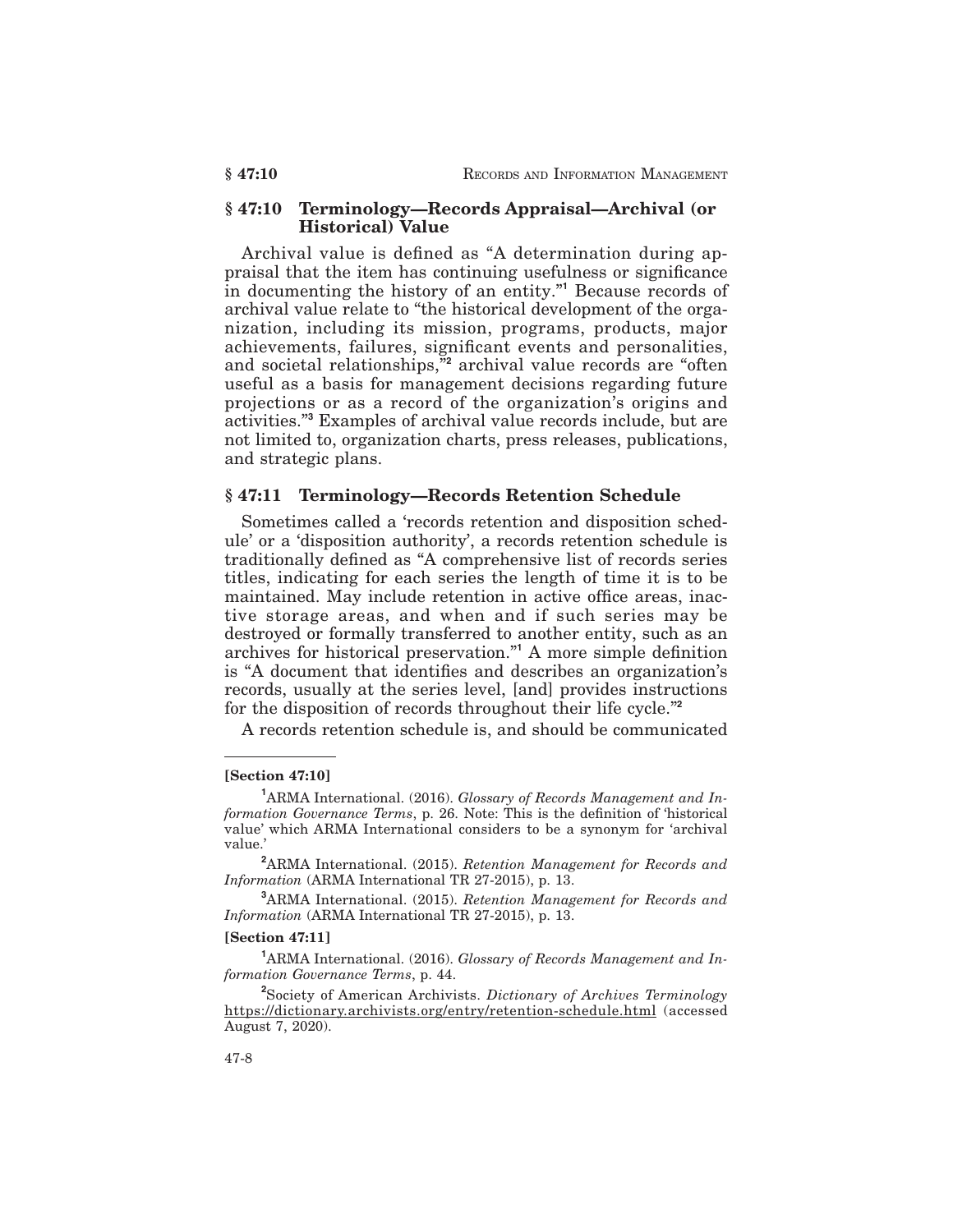to staff as, an organization's direction on the retention and disposition of records. It is a policy, not a guideline.

It is records and information management best practice for a records retention schedule to provide the following minimum information for each record series:

- a) Record series name.
- b) Scope note describing the purpose or function of the series and sometimes the types of records in the series.
- c) Retention period.
- d) Disposition method.
- e) Office of record identifier (i.e., the department/division, function, or other organizational unit designated to maintain the record).

Some records retention schedules divide the retention period into two phases of retention: 'active'**<sup>3</sup>** (sometimes referred to as 'in office' or 'in department' retention) and 'inactive'**<sup>4</sup>** (sometimes referred to as 'in storage' retention). Active physical records are kept in offices and in on-site file rooms while active electronic records are kept on an organization's main (production) servers. Conversely, physical inactive records are boxed and stored in lower cost storage at a record centre while inactive electronic records may be moved to slower servers or transferred to alternative electronic storage media such as tape. In addition to the storage cost-savings typically achieved for inactive records as compared to active records, the distinction between these two phases of retention often results in higher records retention schedule compliance because it identifies when employees should review records and either dispose of them (if no inactive retention period applies) or move them to lower cost storage (if an inactive retention period applies).

In addition to providing retention and disposition direction, a records retention schedule sometimes includes additional descriptive information about a record series, e.g.,

a) Information security classification. An information secu-

**<sup>3</sup>**Page 2 in the ARMA International *Glossary of Records Management and Information Governance Terms* (2016). defines 'active record' as "A readily accessible record related to current, ongoing, or in-process activities and referred to on a regular basis to respond to day-to-day operational requirements."

**<sup>4</sup>**Page 28 in the ARMA International *Glossary of Records Management and Information Governance Terms* (2016). defines 'inactive record' as "A record no longer needed to conduct current business but preserved until it meets the end of its retention period. Note: Inactive records are often stored in a records center or an offline media."

 $\textdegree$  2020 Thomson Reuters, Rel. 4, 12/2020  $\textdegree$  47-9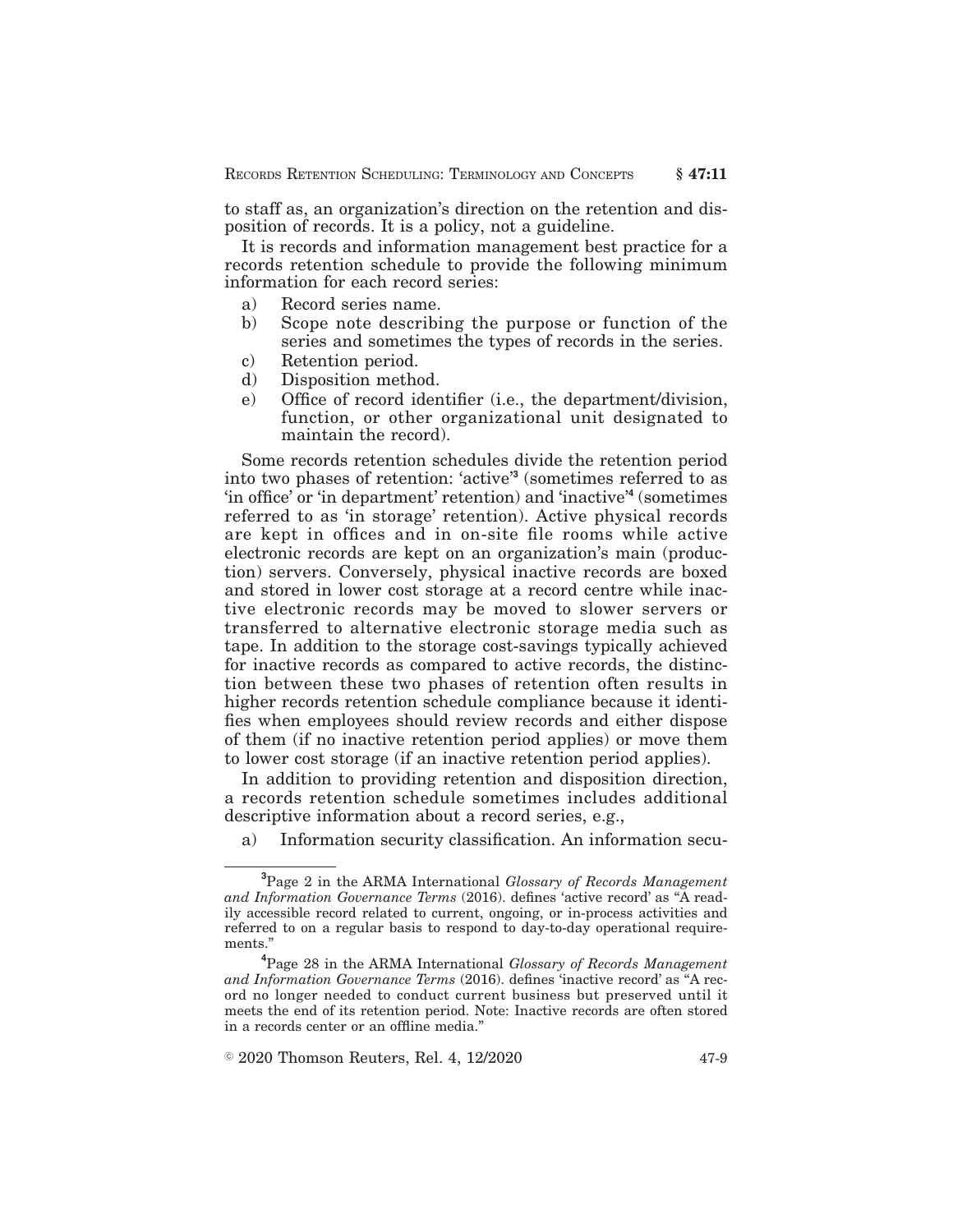rity classification is used to demarcate the security classification of records by identifying records that are public versus restricted, with restricted records being typically categorized into 2-3 levels depending on content and the severity of the damages that would arise should the records be inappropriately accessed or released. For example, the University of Saskatchewan's Data Classification consists of four levels as shown in Table 2.

**Table 2: Example of a 4-level Information Security Classification<sup>5</sup>**

| <b>Information</b><br><b>Security</b><br>Classification | <b>Description and Examples</b>                                                                                                                                                                                                                                                                                                                                                                                                                                                                                                                                                                                                               |
|---------------------------------------------------------|-----------------------------------------------------------------------------------------------------------------------------------------------------------------------------------------------------------------------------------------------------------------------------------------------------------------------------------------------------------------------------------------------------------------------------------------------------------------------------------------------------------------------------------------------------------------------------------------------------------------------------------------------|
| <b>Public</b>                                           | "Data that is (or can be) generally available to all employees, the general<br>public, and the media. Unintended disclosure of such information has no<br>effect on an individual, a group or institutional operations, assets or<br>reputation."<br>Some examples: Convocation lists, job postings, and published research                                                                                                                                                                                                                                                                                                                   |
| Internal                                                | "Data that is available to those members of the university community or<br>research project team with a clear need for access as part of their em-<br>ployment, academic, or research duties and responsibilities.<br>Unintended disclosure of such information has minimal or no effect on<br>an individual, a group or institutional operations, assets or reputation.<br>Access to data is provided based on a person's relationship with the<br>University."<br>Some examples:<br>• Institutional data: Basic floor plans and student university e-mail ad-<br>dress<br>• Research data: Aggregated or de-identified personal information |
| Limited                                                 | "Data of a sensitive or confidential nature which is intended for limited<br>internal use. Unintended disclosure of such information has moderate<br>effect on an individual, a group or institutional operations, assets or<br>reputation. Access to data is generally limited to individuals in specific<br>job functions."<br>Some examples:<br>• Institutional data: Course grades and student numbers<br>• Research data: Data on identifiable human biological material such as<br>tissue samples                                                                                                                                       |
| <b>Restricted</b>                                       | "Data of a highly sensitive or confidential nature which is intended for<br>restricted internal use. Unintended disclosure of such information is se-<br>rious and has severe or adverse effect on an individual, a group or insti-<br>tutional operations, assets or reputation. Access to data is restrict to spe-<br>cific legitimate use cases."<br>Some examples:<br>• Institutional data: Credit card numbers and security codes or pass-<br>words<br>• Research data: Data governed by third-party agreements or contracts<br>with stipulations for restricted access                                                                  |

b) Personal information (bank) indicator. There are various definitions of personal information in access to information/freedom of information and protection of privacy legislation, e.g., the *Personal Information Protection and Electronic Documents Act* defines per-

**<sup>5</sup>**University of Saskatchewan. *Data Classification* https://www.usask.ca/ avp-ict/documents/Data%20Classification%20Summary.pdf (accessed August  $7, 2020$ ).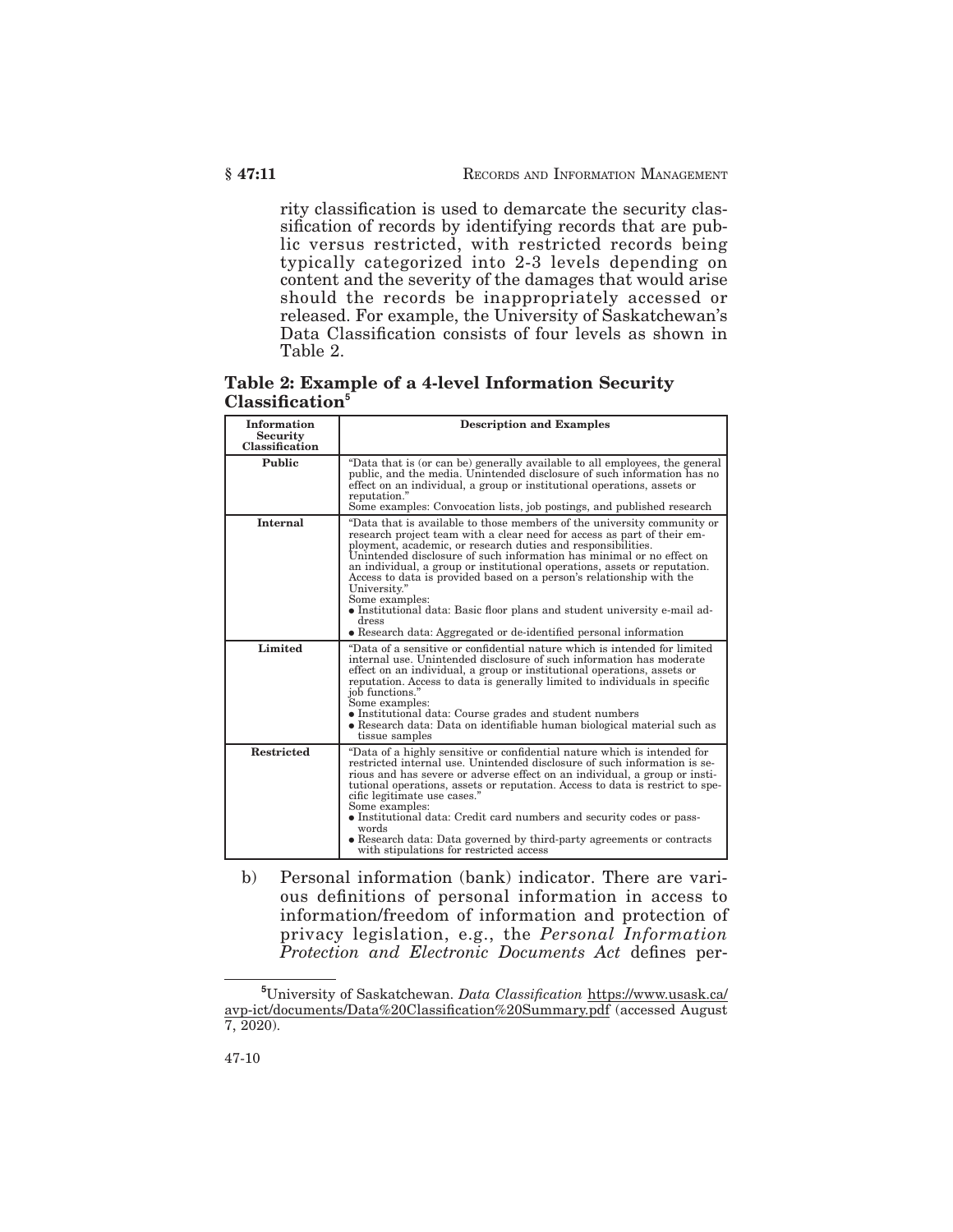sonal information as "information about an identifiable individual".**<sup>6</sup>** Examples of personal information include information about an individual's race or criminal history, an identifying number, symbol or other particular assigned to an individual such as a social insurance number, and the views or opinions of another individual about the individual. Personal information may exist in individual records (e.g., a credit card number in a program registration receipt), in which case the records may be coded as personal information (PI) or personally identifiable information (PII) in a records retention schedule. Some personal information resides in a personal information bank, i.e., "a collection of personal information that is organized and capable of being retrieved using an individual's name or an identifying number or particular assigned to the individual"<sup>7</sup> such as an organization's employee or personnel files which are organized by employee name or number.

c) Vital records indicator. Vital records are "records that are fundamental to the functioning of an organization. Certain vital records contain information critical to the continued operation or survival of an organization during or immediately following a crisis. Such records are necessary to continue operations without delay under abnormal conditions. They contain information necessary to recreate an organization's legal and financial status and to preserve the rights and obligations of stakeholders, including employees, customers, investors, and citizens."**<sup>8</sup>** Records retention schedules which identify vital records also typically indicate the method by which each series of vital records will be protected (e.g., dispersal of physical records, electronic vaulting, etc.).

Including information security classifications, personal information (bank) indicators, and/or vital records indicators in a

 $\textcircled{2020}$  Thomson Reuters, Rel. 4, 12/2020  $\textcircled{47-11}$ 

**<sup>6</sup>***Personal Information Protection and Electronic Documents Act*, S.C. 2000, c. 5, s. 2(1) https://laws-lois.justice.gc.ca/eng/acts/P-8.6/page-1.html#h-416889 (accessed August 7, 2020).

**<sup>7</sup>***Freedom of Information and Protection of Privacy Act*, R.S.O. 1990, c. F.31, s. 2(1) https://www.ontario.ca/laws/statute/90f31 (accessed August 7, 2020).

**<sup>8</sup>**ARMA International. (2003). *Vital Records Programs: Identifying, Managing, and Recovering Business-Critical Records* (ANSI/ARMA 5-2003), p. 3.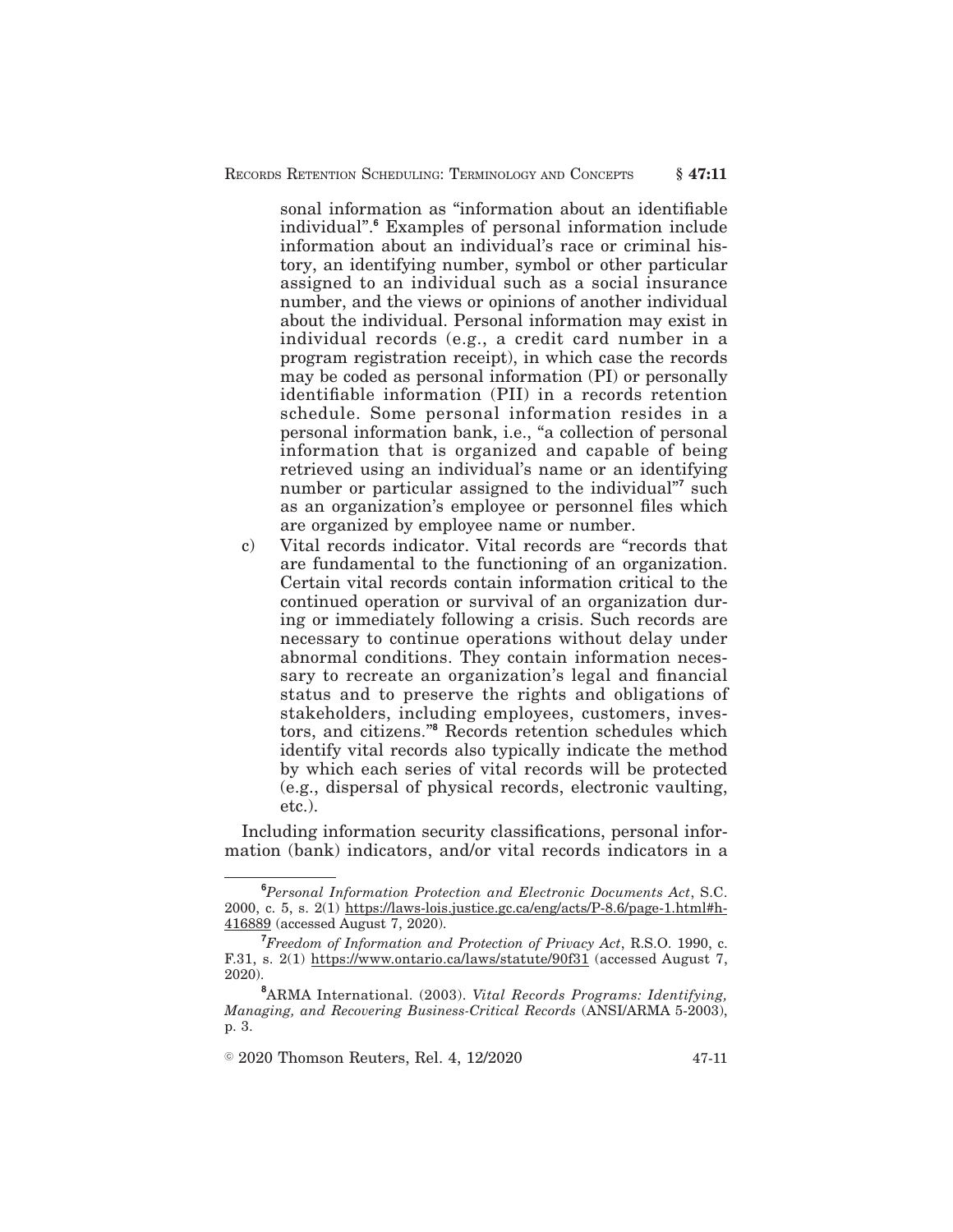records retention schedule provides a central point for accessing additional information necessary for managing records during their lifecycle. For records and information management staff, this is often more efficient than creating and maintaining separate documents. For users, this is often more efficient than having to retrieve and reference separate documents.

## **§ 47:12 Terminology—Records Retention Period**

A retention period is "The length of time a record must be kept to meet administrative, fiscal, legal, or historical requirements."**<sup>1</sup>** It is records and information management (RIM) best practice to determine these requirements during the records appraisal process which results in retention periods being proposed based on the value(s) of record series, not the types or formats of records in individual series.

Let us use voice mails as an example. It is not RIM best practice to schedule a blanket retention period for all voice mails (e.g., 30 days) because each message has a different value to the organization and, therefore, merits a retention period of an appropriate duration. For example, a voice mail advising that the start time of a meeting has been advanced by 30 minutes is likely of no further value after it has been listened to while a voice mail from one's boss authorizing a course of action or the expenditure of funds would require retention.

There are, however, examples in the RIM literature of the application of blanket retention periods by record type or format, for example:

In 2013 the National Archives and Records Administration (NARA) in the United States announced the Capstone approach for retaining e-mail. NARA positioned Capstone as a "simplified approach to managing email"**<sup>2</sup>** to assist Federal agencies to meet the requirements of the Managing Government Records Directive**<sup>3</sup>** and, particularly, Goal 1.2 of the Directive which requires

### **[Section 47:12]**

**<sup>1</sup>**ARMA International. (2016). *Glossary of Records Management and Information Governance Terms*, p. 46.

**<sup>2</sup>**National Archives and Records Administration. *National Archives Issues Guidance for Managing Billions of Federal Emails* https://www.archives. gov/press/press-releases/2013/nr13-128.html (accessed August 7, 2020).

**<sup>3</sup>**Office of Management and Budget and the National Archives and Records Administration. (August 12, 2012). *Managing Government Records*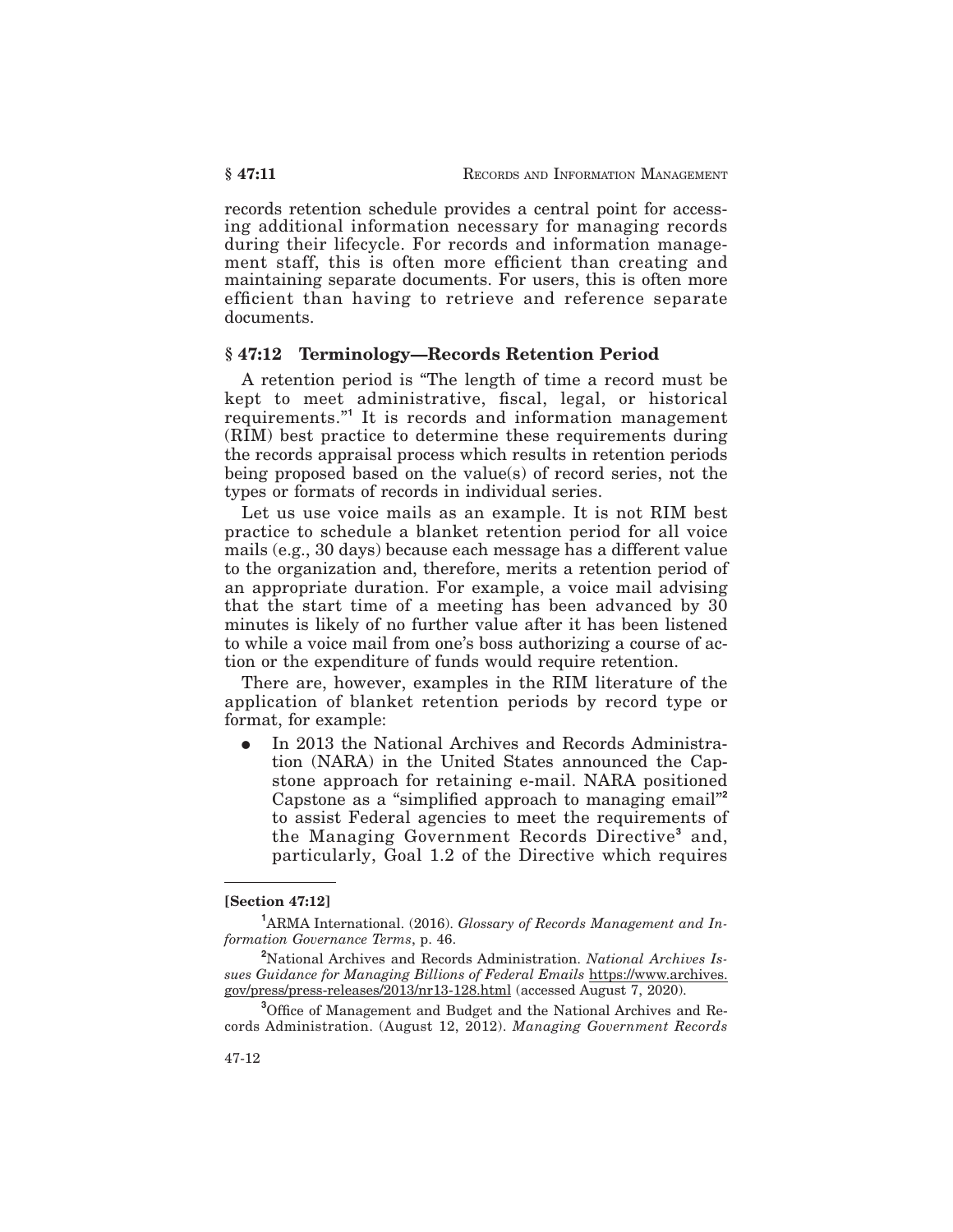agencies to manage e-mail records electronically by December 31, 2016. The Capstone approach represents a significant departure from the traditional approach of scheduling retention periods for individual e-mails based on message content and value(s) to an organization. Instead, the Capstone approach allows the categorization and retention scheduling of e-mails "based on the work and/or position of the email account owner. The Capstone approach allows for the capture of records that should be preserved as permanent from the accounts of officials at or near the top of an agency or an organizational subcomponent. An agency may designate email accounts of additional employees as Capstone when they are in positions that are likely to create or receive permanent email records. Following this approach, an agency can schedule all of the email in Capstone accounts as permanent records. The agency could then schedule the remaining email accounts in the agency or organizational unit, which are not captured as permanent, as temporary and preserve all of them for a set period of time based on the agency's needs. Alternatively, approved existing or new disposition authorities may be used for assigning disposition to email not captured as permanent."**<sup>4</sup>**

- When implementing an enterprise content management (ECM) system it is not uncommon for an organization to implement a policy requiring employees to identify and declare e-mail records to the system on the understanding that any messages remaining in e-mail accounts after a set period (e.g., 30, 60, or 90 days) will be considered non-records and automatically deleted. Retention periods, as per the organization's records retention schedule, would be applied only to the e-mail records declared to the system.
- Many organizations which digitize non-archival source records dispose of the source records after a set period (e.g., 30 days) following successful completion of quality assurance of the resulting images. In these instances, the resulting images are the organization's official records and they are retained as per the organization's records retention schedule.

 $\textdegree$  2020 Thomson Reuters, Rel. 4, 12/2020  $\textdegree$  47-13

*Directive (M-12-18)* accessible from https://www.archives.gov/records-mgmt/gr s/grs06-1-faqs.html (accessed August 7, 2020).

**<sup>4</sup>**National Archives and Records Administration. *Bulletin 2013-02: Guidance on a New Approach to Managing Email Records* https://www.archives.go v/records-mgmt/bulletins/2013/2013-02.html (accessed August 7, 2020).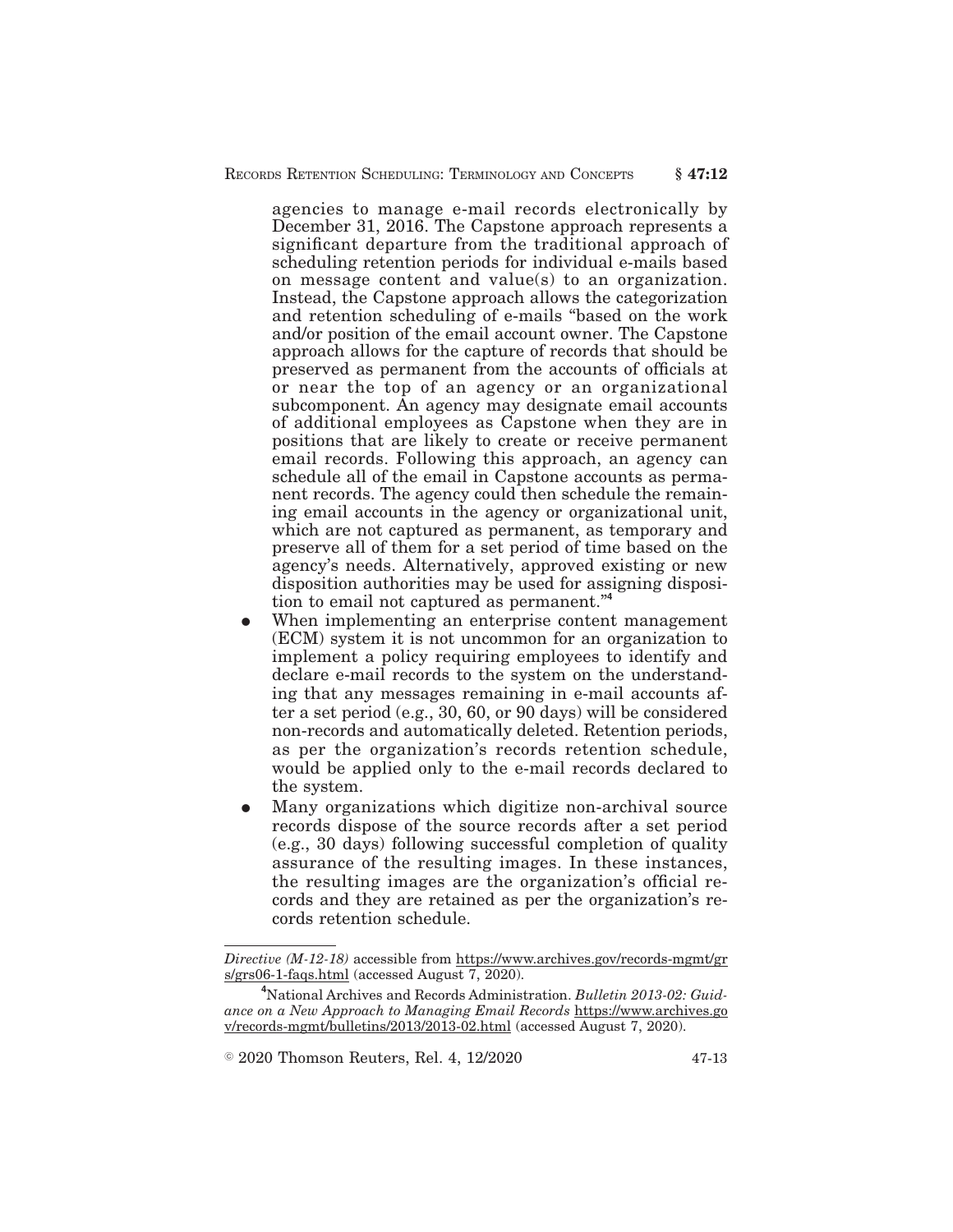## **§ 47:13 Terminology—Records Retention Period— Types of Records Retention Periods**

A records retention period may be expressed as a time period (e.g., two years), as an event or action (e.g., until superseded), or as a combination of time period and event or action (e.g., three years after audit).

A time period retention period is typically a period of one or more specified years (counted on a calendar year or fiscal year basis depending on the records and whether the organization's fiscal year is other than January to December) to facilitate the annual review and disposition of records. However, a time period retention period may be a specified number of months or days if an operational requirement or legislated records retention requirement applies. For example, s. 88(1) of Ontario's *Municipal Elections Act, 1996***<sup>1</sup>** requires a 120-day retention period for election records: "The clerk shall retain the ballots and all other documents and materials related to an election for 120 days after declaring the results of the election under section 55." When the 120-day period ends, and provided a court has not ordered that the ballots and other documents be retained or provided that a recount has been commenced but not finally disposed of (s. 88(3)), the clerk is instructed to proceed as follows "(a) shall destroy the ballots, in the presence of two witnesses; and (b) may destroy any other documents and materials related to the election" (s. 88(2)). Further, s. 88(4) of the act requires the clerk to retain "documents filed under sections 88.25, 88.29 and 88.32 . . . until the members of the council or local board elected at the next regular election have taken office."

A retention period which is expressed as a time period or as a combination of time period and event or action should be expressed as a set quantified period and not as a minimum or maximum period. Qualifying a retention period as 'minimum' or 'maximum' opens the door to individual interpretation, invariably resulting in inconsistency as employees apply different retention periods to the same records and *ad hoc* dispositions occur.

## **§ 47:14 Terminology—Records Retention Period— Permanent Records Retention Periods**

It is not uncommon for the retention of selected records to be

#### **[Section 47:13]**

**<sup>1</sup>***Municipal Elections Act, 1996*, S.O. 1996, c. 32, Sched. https://www.ont ario.ca/laws/statute/96m32#BK94 (accessed August 7, 2020).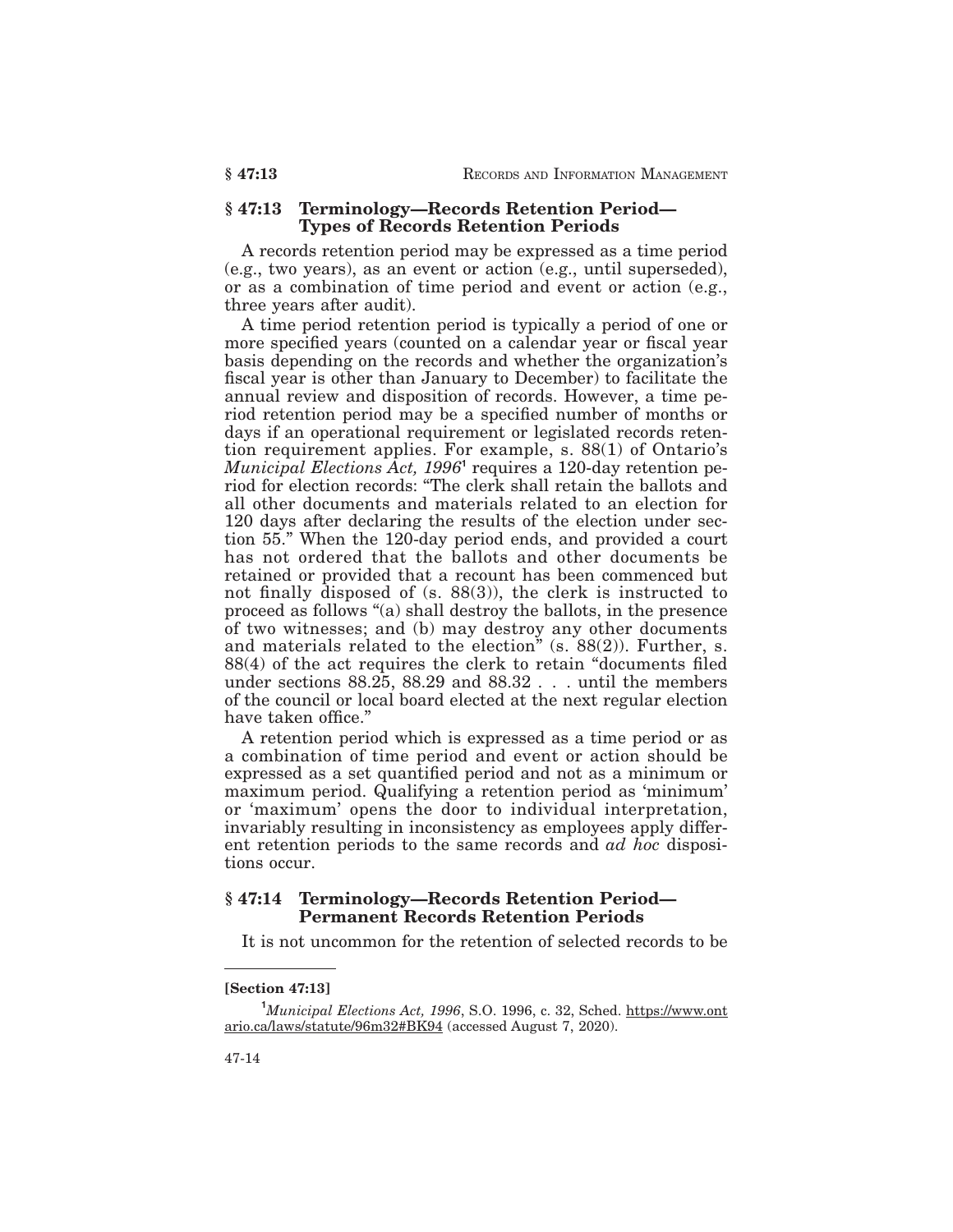scheduled as 'permanent' in a records retention schedule for one of three reasons: the organization is uncertain of the appropriate retention period and defaults to keeping the records permanently, the organization plans to keep the records until it ceases to exist, or the organization believes the records merit permanent preservation as archival records.

Completion of a records appraisal by a records and information management professional in consultation with various subject matter experts (e.g., legal counsel) will eliminate the use of permanent retention as a default because retention periods will be set according to the value(s) of each record.

With respect to records that an organization plans to keep until it ceases to exist, the author recommends a more precise expression and application of the retention period as a combination of time period and event or action instead of scheduling a permanent retention period as in Example # 1.

Example # 1: Section 5800(1) of the Canadian federal *Income Tax Regulations* (C.R.C., c. 945) requires a corporation to retain specified records (as stated below) until two years after the day the corporation is dissolved.

"For the purposes of paragraph  $230(4)(a)$  of the Act, the required retention periods for records and books of account of a person are prescribed as follows:

- (a) in respect of
	- (i) any record of the minutes of meetings of the directors of a corporation,
	- (ii) any record of the minutes of meetings of the shareholders of a corporation,
	- (iii) any record of a corporation containing details with respect to the ownership of the shares of the capital stock of the corporation and any transfers thereof,
	- (iv) the general ledger or other book of final entry containing the summaries of the year-to-year transactions of a corporation, and
	- (v) any special contracts or agreements necessary to an understanding of the entries in the general ledger or other book of final entry referred to in subparagraph (iv),

the period ending on the day that is two years after the day that the corporation is dissolved.

(b) in respect of all records and books of account that are not described in paragraph (a) of a corporation that is dissolved and in respect of the vouchers and accounts

 $\textdegree$  2020 Thomson Reuters, Rel. 4, 12/2020 47-15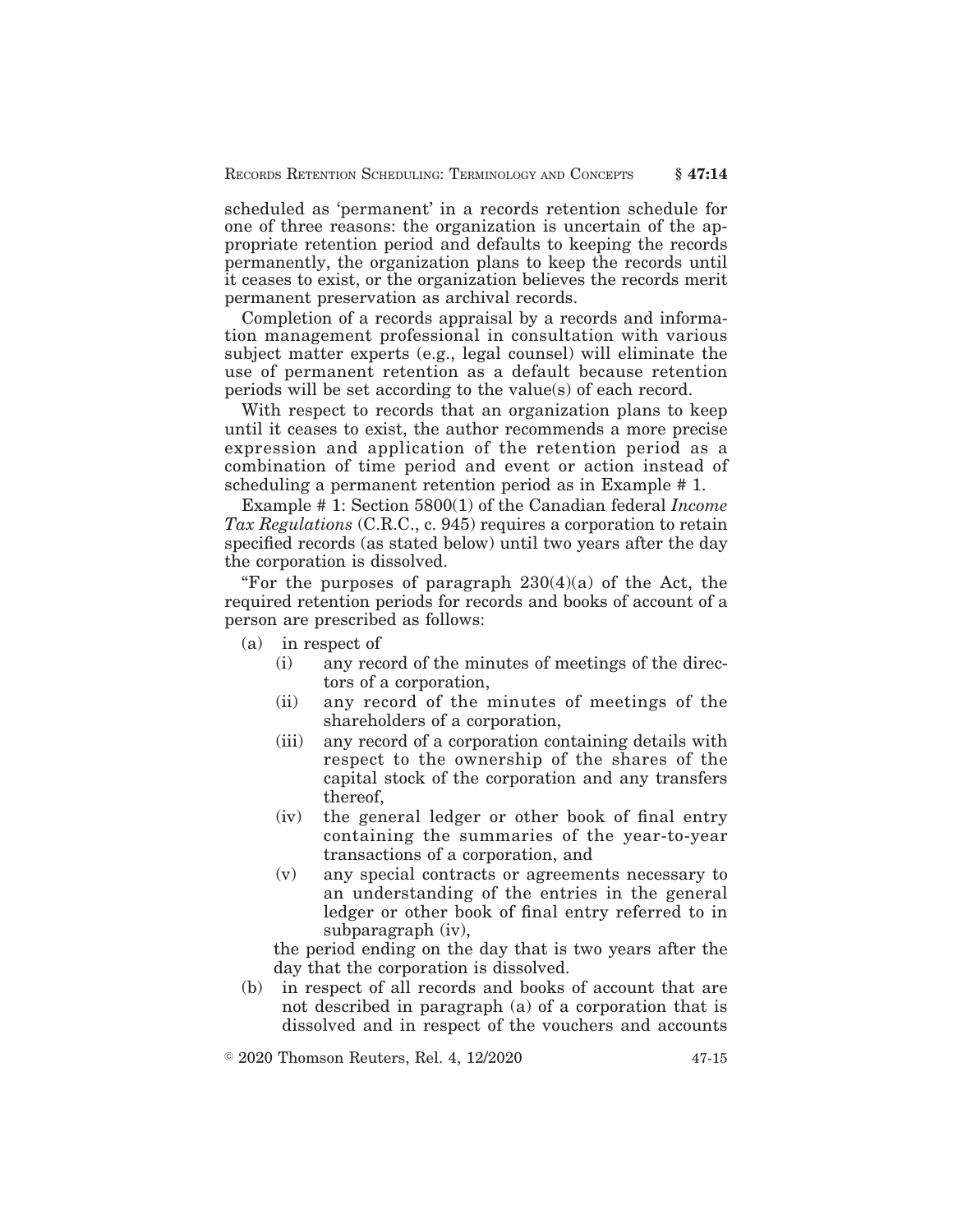necessary to verify the information in such records and books of account, the period ending on the day that is two years after the day that the corporation is dissolved."**<sup>1</sup>**

Rather than stating that these records will be retained permanently, the author recommends the following retention period: E+2 wherein 'E' stands for the event (in this case, dissolution of the corporation) and '2' stands for 2 years after the occurrence of the event. Because other event-based retention periods would be included in the records retention schedule, the definition of the event (i.e., dissolution of the corporation) would be stated in the schedule for clarity.

With respect to scheduling a permanent retention period for the records an organization believes to merit permanent preservation as archival records, the author recommends against co-mingling the retention period and the disposition method as in Example # 2 below.

Example # 2: An archivist would consider an organization's audited financial statements to be archival records. While staff (particularly in the accounting/finance and tax functions) would need to reference audited financial statements for various reasons for a few years after their creation (perhaps 7-10 years), they would not need to reference them in perpetuity. Therefore, rather than scheduling them for permanent retention, the author recommends they be scheduled for a finite period to reflect their use and that their disposition method be flagged as 'archival' to allow the records to be transferred to an archives.

### **§ 47:15 Terminology—Preservation Hold**

Known also as a 'destruction hold', 'destruction suspension', 'legal hold', or 'litigation hold', a preservation order is "A hold placed on the scheduled destruction of records due to foreseeable or pending litigation, governmental investigation, audit, or special organizational requirements."**<sup>1</sup>** There are four important points to note regarding the application of a preservation hold:

#### **[Section 47:14]**

## **[Section 47:15]**

**<sup>1</sup>**ARMA International. (2016). *Glossary of Records Management and Information Governance Terms*, p. 30. Note: This is the definition of 'destruc-

**<sup>1</sup>** *Income Tax Regulations* (C.R.C., 954) https://laws-lois.justice.gc.ca/eng/ regulations/C.R.C.,\_c.\_945/page-73.html#h-591121 (accessed August 7, 2020).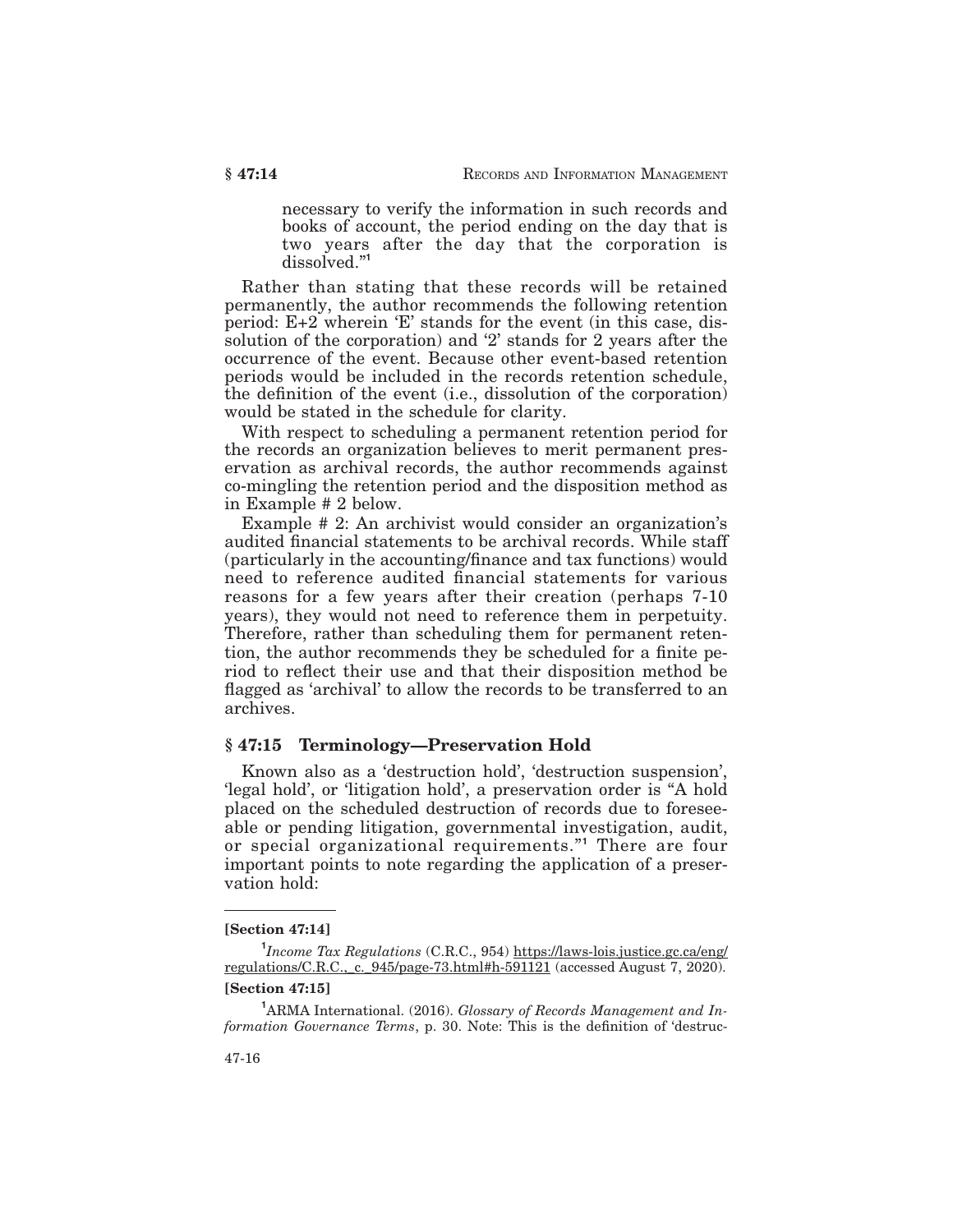- a) A preservation hold should be implemented and revoked in writing by, for example, preparing and issuing a preservation hold notice to the employees or departments with custody or control of the records deemed relevant to the matter. Subject matter experts (SMEs) should prepare (or at least be consulted in the preparation of) a preservation hold notice to ensure the appropriate records are identified for hold, for example:
	- Legal counsel in the event of litigation and some types of governmental investigations (e.g., human rights complaints).
	- The organization's chief financial officer and/or auditor in the event of audits.
	- The appropriate function or role for the specific organizational requirement necessitating the hold, for example an organization's Access to Information/ Freedom of Information Officer in the event of a wide-ranging, complex access to (freedom of) information request.
- b) It is records and information management (and legal) best practice to retain—as an audit trail—the preservation hold notice (or other written documentation regarding the implementation and revocation of the hold).
- c) A preservation hold does not suspend all scheduled records dispositions in an organization. It should only suspend the scheduled disposition of the records deemed relevant to the matter necessitating the hold.
- d) A preservation hold is not a records retention period. Rather, it is a formal documented process which suspends the scheduled retention and disposition of specified records. When a preservation hold is revoked, the 'retention clock' resumes for the records that were on hold. Depending on a hold's duration, some or all of the records that were on hold should be processed for immediate disposition because they will have reached (or exceeded) their approved retention periods by the time the hold is revoked.

## **§ 47:16 Terminology—Disposition**

Disposition is "the final action taken per the retention sched-

 $\textcircled{2020}$  Thomson Reuters, Rel. 4, 12/2020  $\textcircled{47-17}$ 

tion hold' which ARMA International considers to be a synonym for 'destruction moratorium', 'destruction suspension', 'freeze notice', 'hold', 'hold notice', 'legal hold', 'litigation hold', 'preservation order', and 'suspension order.'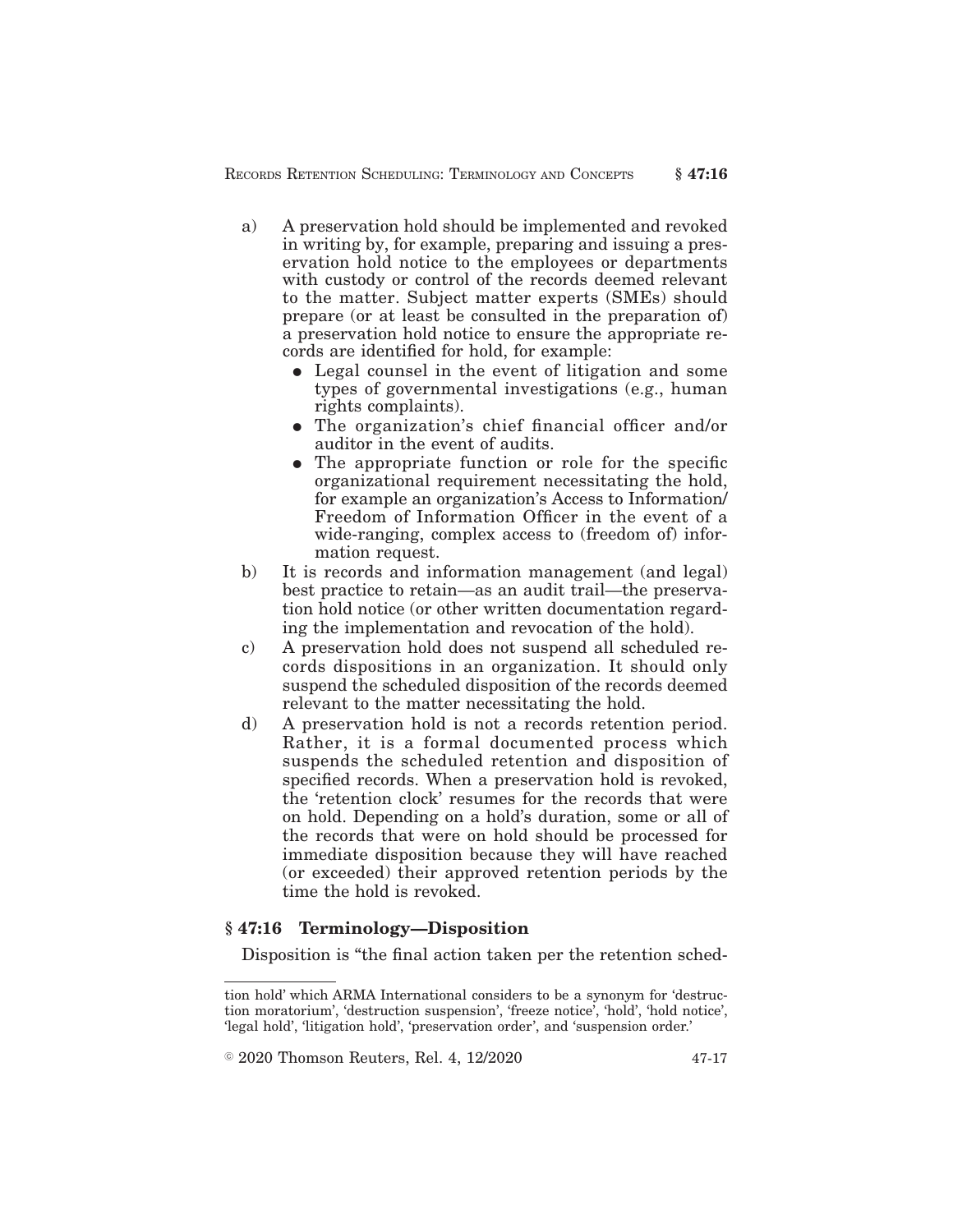ule, concluding with destruction, transfer or permanent preservation."**<sup>1</sup>**

Destruction is the most common disposition method with physical records being shredded to maintain confidentiality and security and electronic records being deleted. It should not be possible to recover destroyed records, a particular challenge when destroying electronic records. Advice from the Washington State Archives (reprinted below) discusses four common methods of destroying electronic records: deletion, overwriting, degaussing, and physical destruction of electronic storage media.

- a) Deletion: "The simplest, easiest and most appropriate method for non-sensitive/non-confidential records is to simply hit the delete key. Remember that deleting is not exactly the same as destroying the record; it just destroys the access to the record. The actual "1's" and "0's" may continue to exist on the storage medium until they are overwritten—and can be recovered using digital forensics."**<sup>2</sup>**
- b) Overwriting: "A more effective method of destroying electronic records is to use software that overwrites the records multiple times (up to 10 times) with strings of "1's" and "0's." This makes the possibility that the records can be recovered much more remote than simply hitting the delete key."**<sup>3</sup>**
- c) Degaussing: "Exposing magnetic media (such as tapes and floppy disks) to a powerful magnetic field to scramble the data. It may take multiple passes of the magnet over the storage media to ensure that the records are properly destroyed."**<sup>4</sup>**
- d) Physical destruction of electronic storage media: "Actu-

#### **[Section 47:16]**

**<sup>1</sup>**ARMA International. (2016). *Glossary of Records Management and Information Governance Terms*, p. 16.

**<sup>2</sup>**Washington State Archives. (2016). *Destroying Non-Archival Records: Methods for Destroying Electronic Records* accessible from https://www.sos.w a.-gov/archives/recordsmanagement/how-to-destroy-non-archival-records.aspx (accessed on August 7, 2020).

**<sup>3</sup>**Washington State Archives. (2016). *Destroying Non-Archival Records: Methods for Destroying Electronic Records* accessible from https://www.sos.w a.-gov/archives/recordsmanagement/how-to-destroy-non-archival-records.aspx (accessed on August 7, 2020).

**<sup>4</sup>**Washington State Archives. (2016). *Destroying Non-Archival Records: Methods for Destroying Electronic Records* accessible from https://www.sos.w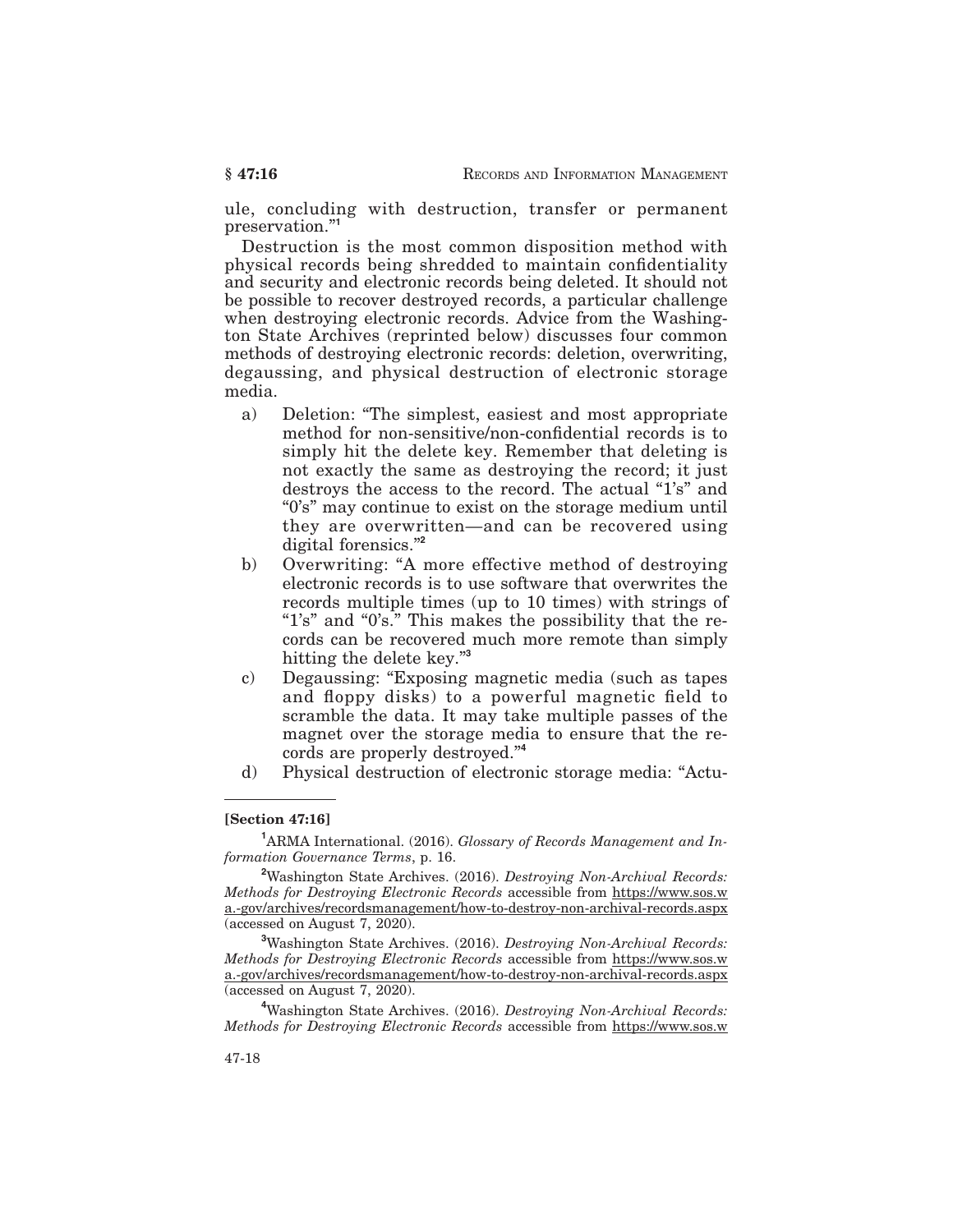ally physically destroying the storage media may be the most appropriate destruction method for the most sensitive/confidential records. It may also be the most appropriate method of destroying records stored on portable media, such as shredding CDs and DVDs, cutting up old floppy disks, etc."**<sup>5</sup>**

According to the ISO 15489-1 records management standard, four principles should govern the destruction of records: "a) destruction should always be authorized; b) records pertaining to pending or actual litigation or legal action or investigation should not be destroyed while that action is underway or anticipated to rise; c) records destruction should be carried out in a way that ensures complete destruction and which complies with any security or access restrictions on the record; d) destruction, like any disposition action, should be documented."**<sup>6</sup>**

The goal of the destruction disposition method is to destroy all instances of a record, i.e., to not keep any copies. For many organizations this is easier said than done given the ease with which copies of records can be made and the diversity of locations in which records, both physical and electronic, can be stored.

Instead of being destroyed at the end of their retention periods, some records will be transferred to another entity, e.g., returned to clients (in the case of some legal records) or returned to the originator (in the case of an organization holding a letter of credit issued by a financial institution). Archival records may be transferred to an archives in their entirety or in part by sampling or selection.

Other records will be flagged for permanent preservation (i.e., never to be destroyed) because the records have been "determined to have sufficient historical, administrative, legal, fiscal, or other value to warrant continuing preservation."**<sup>7</sup>** Archival records are a subset of permanent records.

**<sup>7</sup>**ARMA International. (2016). *Glossary of Records Management and Information Governance Terms,* p. *38.* Note: This is ARMA International's defi-

 $\textdegree$  2020 Thomson Reuters, Rel. 4, 12/2020  $\textdegree$  47-19

a.-gov/archives/recordsmanagement/how-to-destroy-non-archival-records.aspx (accessed on August 7, 2020).

**<sup>5</sup>**Washington State Archives. (2016). *Destroying Non-Archival Records: Methods for Destroying Electronic Records* accessible from https://www.sos.w a.-gov/archives/recordsmanagement/how-to-destroy-non-archival-records.aspx (accessed on August 7, 2020).

**<sup>6</sup>** International Organization for Standardization. (2016). *Information and documentation—Records management—Part 1: Concepts and principles* (ISO Standard No. 15489-1:2016), s. 9.9.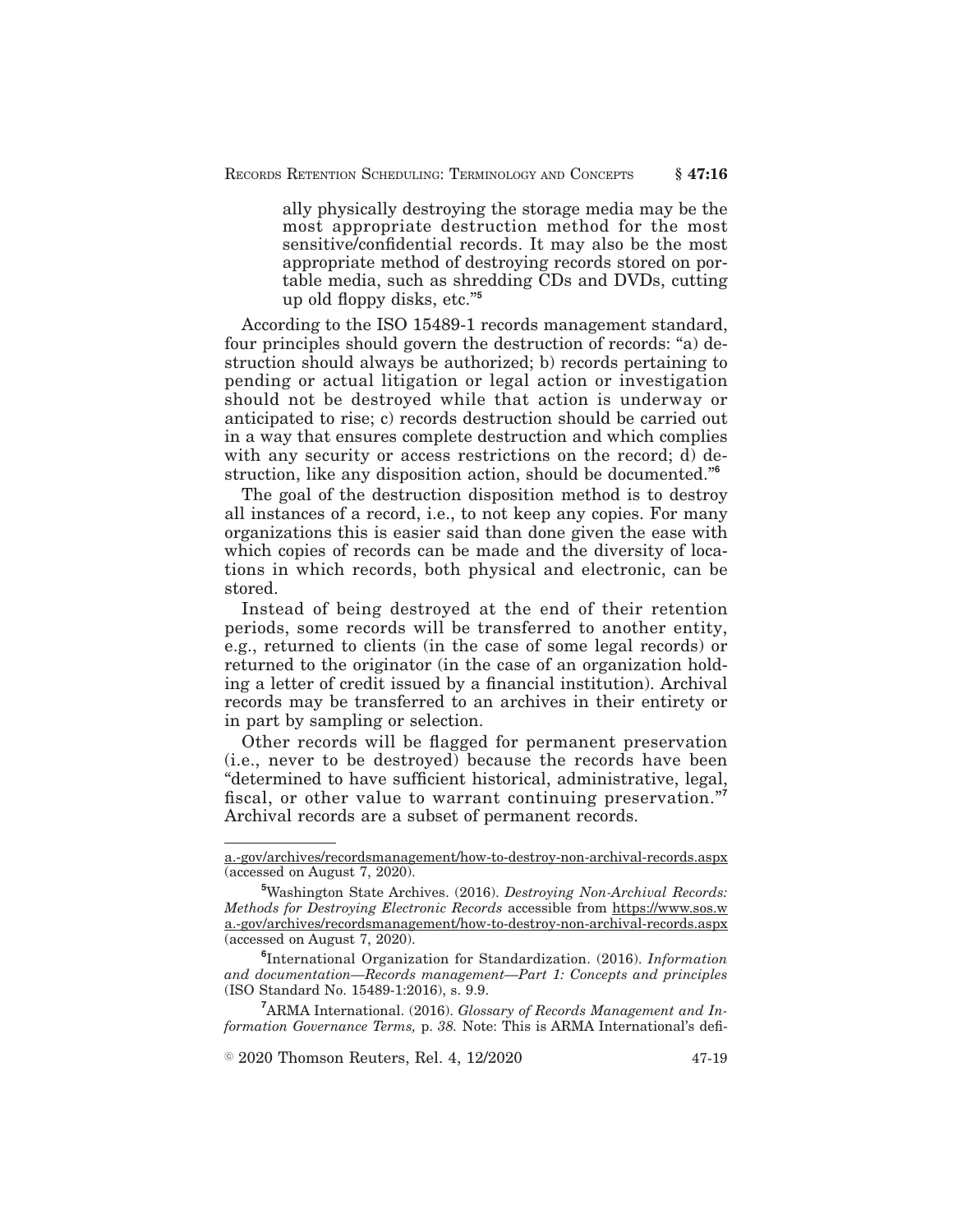#### **§ 47:17 Terminology—Archival Records**

An 'archival record' is "Materials created or received by a person, family, or organization, public or private, in the conduct of their affairs that are preserved because of the enduring value contained in the information they contain or as evidence of the functions and responsibilities of their creator."**<sup>1</sup>** The Dictionary of Archives Terminology further states that 'archival records' "connotes documents rather than artifacts or published materials, although collections of archival records may contain artifacts and books. Archival records may be in any format, including text on paper or in electronic formats, photographs, motion pictures, videos, sound recordings."**<sup>2</sup>**

A professionally trained archivist should appraise the records in a records retention schedule to identify records of archival value. An archivist may take a number of factors into consideration when appraising records, for example, "the records' provenance and content, their authenticity and reliability, their order and completeness, their condition and costs to preserve them, and their intrinsic value."**<sup>3</sup>** The 'archives' (or similar) disposition method is used in a records retention schedule to identify records of archival value while the 'archives selection' (or similar) disposition method is use to identify where sampling will be used to select a portion of a record series for preservation as an archival record.

As stated above under disposition, archival records are transferred to an archives in whole or in part. The archives may be operated by the organization which is disposing of the records or by a third party (e.g., a government, university, or community archives). In either case, custodianship of the records transfers to the archives. The *Library and Archives of Canada Act* requires the archival records of federal government institutions to be transferred to the Librarian and Archivist of Canada while provincial/territorial legislation typi-

nition of 'permanent record.'

**<sup>[</sup>Section 47:17]**

**<sup>1</sup>** Society of American Archivists. *Dictionary of Archives Terminology* https://dictionary.archivists.org/entry/archival-record.html (accessed August 7, 2020).

**<sup>2</sup>** Society of American Archivists. *Dictionary of Archives Terminology* https://dictionary.archivists.org/entry/archival-record.html (accessed August 7, 2020).

**<sup>3</sup>** Society of American Archivists. *Dictionary of Archives Terminology* https://dictionary.archivists.org/entry/appraisal.html (accessed August 7, 2020).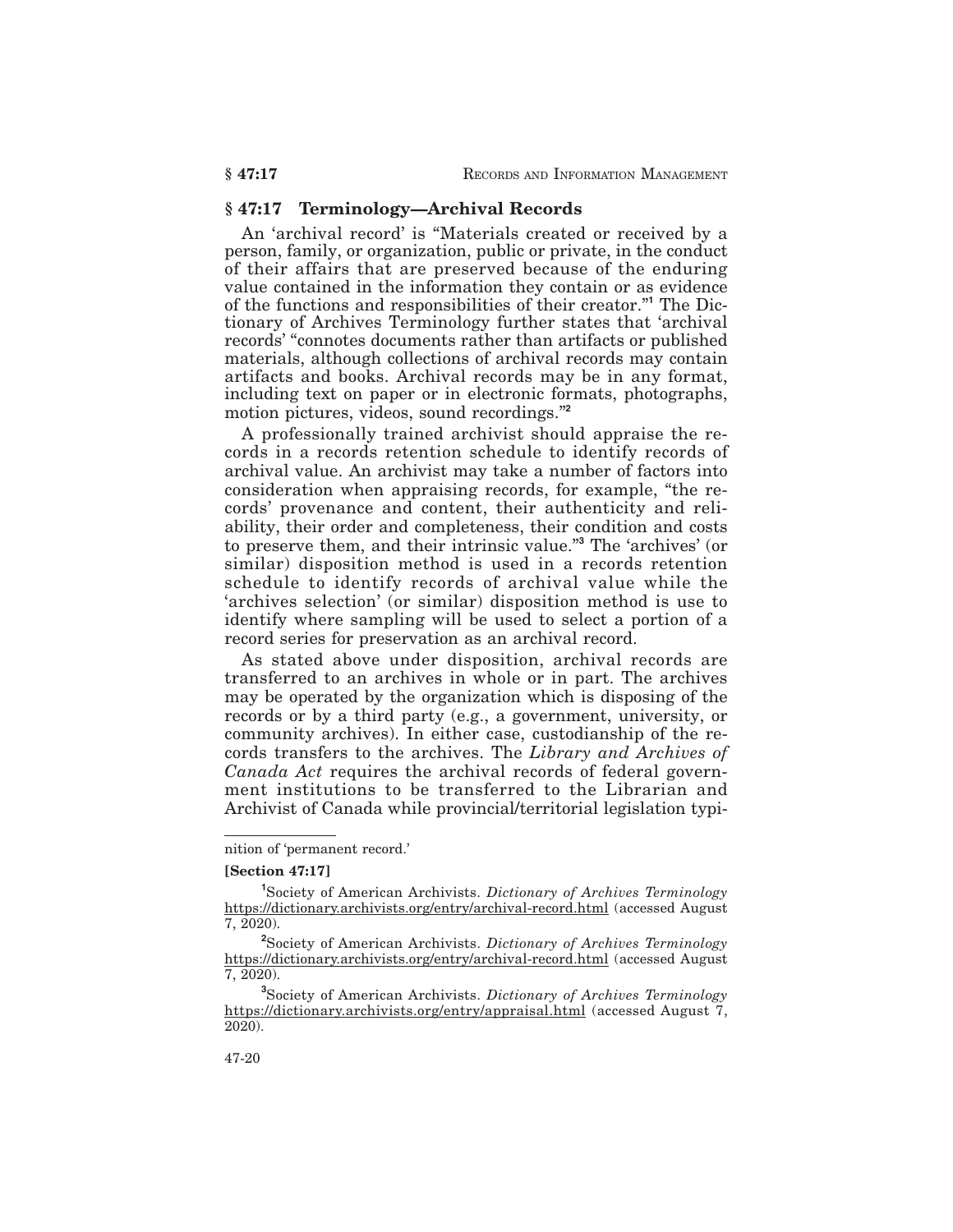cally requires archival records of provincial/territorial government institutions to be transferred to a provincial or territorial archivist. Municipalities, not-for-profit organizations, and private sector organizations which transfer their archival records to a third party typically do so under a loan or donation agreement.

## **§ 47:18 Retention Management is Records and Information Management Best Practice**

According to ARMA International, "The goal of retention management is to ensure that records (from within an organization's trove of information resources) are identified, appraised, and maintained for an appropriate period of time in such as way that they are accessible and retrievable, and premature disposition and/or unauthorized retention or disposal can be avoided."**<sup>1</sup>** Retention management is records and information management best practice and a requirement of both the international records management standard (ISO 15489-1) and the Generally Accepted Recordkeeping Principles® as described below.

## **§ 47:19 Retention Management is Records and Information Management Best Practice—ISO 15489-1**

Section 8.1 of the standard calls for the development of four records controls: metadata schemas for records, business classification schemes, access and permissions rules, and disposition authorities (a records retention schedule). Section 8.5 requires the development of disposition authorities to "regulate the disposition of records"**<sup>1</sup>** and provides the following instructions:

a) Disposition authorities should be developed "based on the results of appraisal (see Clause 7), carried out with

#### **[Section 47:18]**

#### **[Section 47:19]**

 $\textcircled{2020}$  Thomson Reuters, Rel. 4, 12/2020  $\textcircled{47-21}$ 

**<sup>1</sup>**ARMA International. (2015). *Retention Management for Records and Information* (ARMA International TR 27-2015), p. 2.

**<sup>1</sup>** International Organization for Standardization. (2016). *Information and documentation—Records management—Part 1: Concepts and principles* (ISO Standard No. 15489-1:2016). s. 8.5.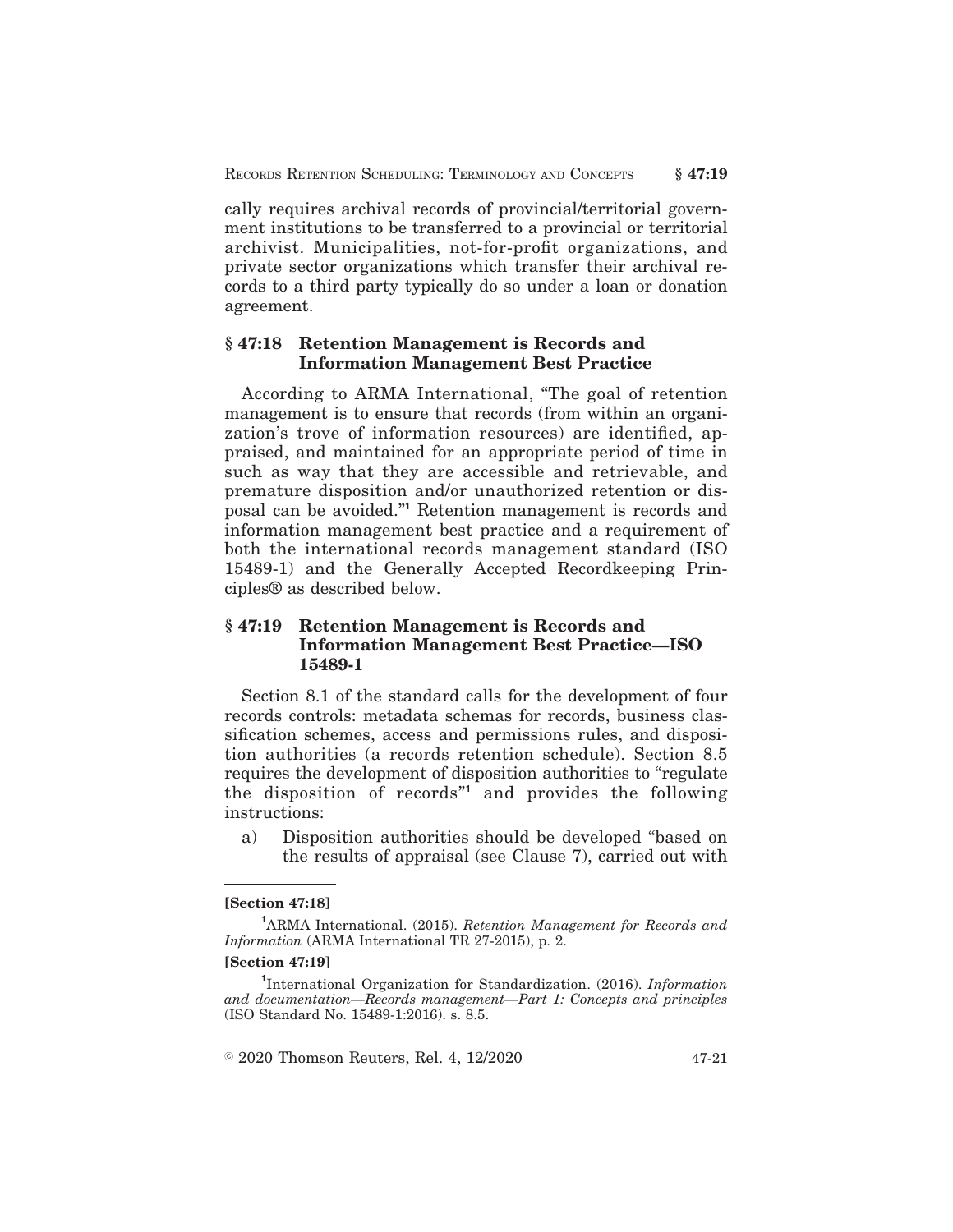the purpose of establishing rules for records retention and disposition."**<sup>2</sup>**

- b) Disposition authorities should "identify groups or classes of records that share retention periods and disposition actions. Classes should be linked to their business context and should consist of the following: a) identifier(s) for the class; b) description of the class (for example, a description of a function or activity); c) disposition action (for example, destruction, migration or transfer of control); d) retention period; e) trigger events (from which to calculate the retention period)."**<sup>3</sup>**
- c) Disposition authorities "may also contain instructions on when records should be transferred from one storage environment to another or for continued retention of the records by the responsible organisation."**<sup>4</sup>**
- d) Disposition authorities should "be authorized, dated, implemented and regularly reviewed to take account of changing requirements. In some jurisdictions, this should involve authorization from an external authority or regulator."**<sup>5</sup>**

Section 8.5 further instructs that "Implementation of disposition authorities should be monitored and documented (see 9.9) and should be regularly reviewed for any new requirements affecting the business activity documented in the records, identified as a result of appraisal (see Clause 7)."**<sup>6</sup>**

Section 9 of the standard addresses processes for creating, capturing and managing records which are to be integrated into procedures and applicable systems (including records sys-

**<sup>2</sup>** International Organization for Standardization. (2016). *Information and documentation—Records management—Part 1: Concepts and principles* (ISO Standard No. 15489-1:2016), s. 8.5.

**<sup>3</sup>** International Organization for Standardization. (2016). *Information and documentation—Records management—Part 1: Concepts and principles* (ISO Standard No. 15489-1:2016), s. 8.5.

**<sup>4</sup>** International Organization for Standardization. (2016). *Information and documentation—Records management—Part 1: Concepts and principles* (ISO Standard No. 15489-1:2016), s. 8.5.

**<sup>5</sup>** International Organization for Standardization. (2016). *Information and documentation—Records management—Part 1: Concepts and principles* (ISO Standard No. 15489-1:2016), s. 8.5.

**<sup>6</sup>** International Organization for Standardization. (2016). *Information and documentation—Records management—Part 1: Concepts and principles* (ISO Standard No. 15489-1:2016), s. 8.5.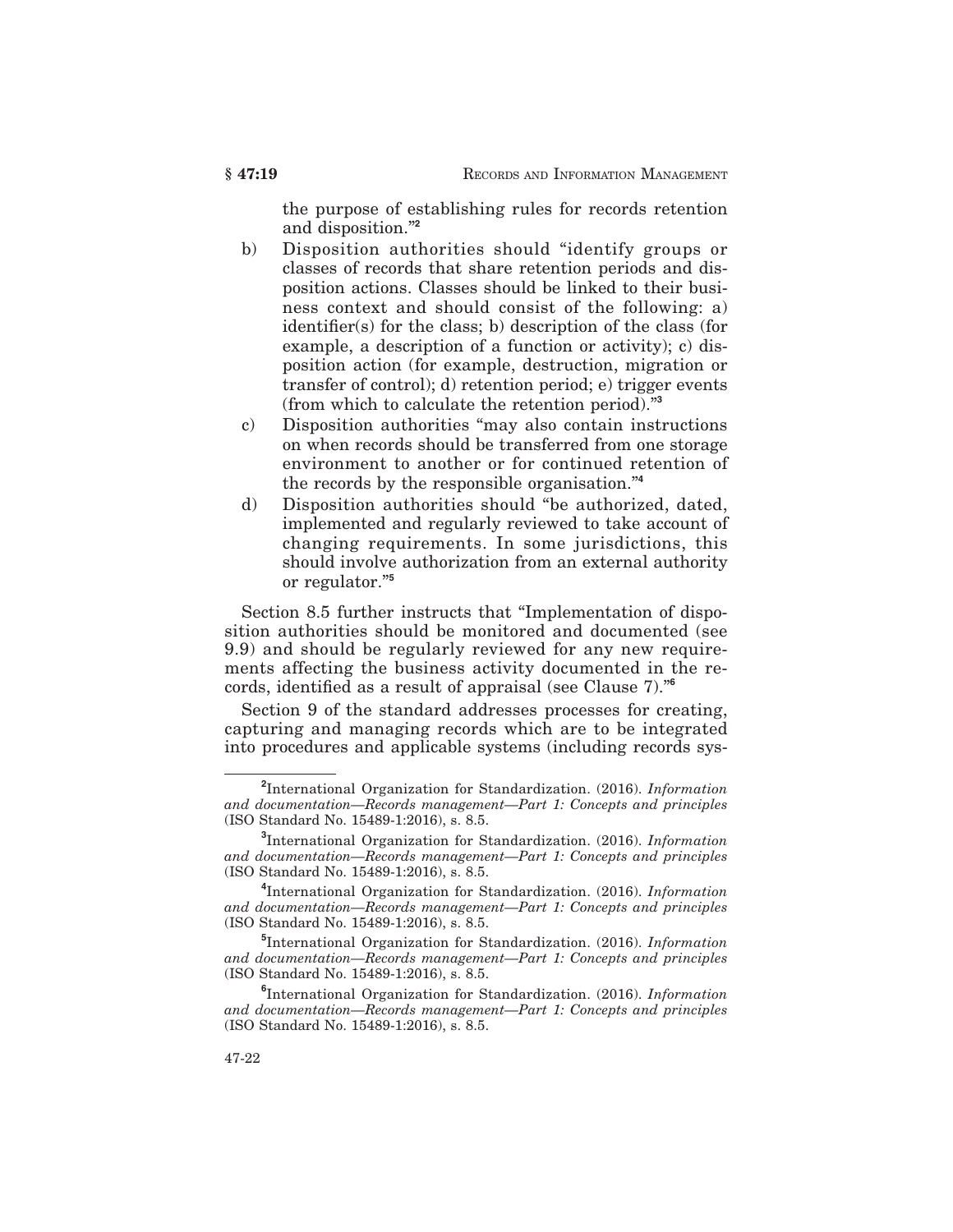tems**<sup>7</sup>** ) and supported by "policy, designated responsibilities, procedures and training."**<sup>8</sup>** Section 9.9 requires that "Disposition processes . . . be carried out in conformance with rules in authorized and current disposition authorities (see 8.5)"**<sup>9</sup>** and that "Records systems. . . be designed to support the execution of disposition actions (see 5.3)."**<sup>10</sup>** Section 9.9 further requires:

- a) Records and metadata be "retained for the time periods specified in disposition authorities."**<sup>11</sup>**
- b) Implementation of the disposition actions specified in disposition authorities. Disposition actions may include the destroying the records and metadata, their transfer to "an organization that has assumed responsibility for the business activity through restructure, sale, privatization or other business change,"**<sup>12</sup>** or their transfer to "an institutional or external archive for permanent retention."**<sup>13</sup>**
- c) Review of disposition actions prior to implementation to ensure requirements have not changed.
- d) Disposition processes which support the retention of selected metadata for records "beyond the minimum

**9** International Organization for Standardization. (2016). *Information and documentation—Records management—Part 1: Concepts and principles* (ISO Standard No. 15489-1:2016). s. 9.9.

**<sup>10</sup>**International Organization for Standardization. (2016). *Information and documentation—Records management—Part 1: Concepts and principles* (ISO Standard No. 15489-1:2016), s. 9.9.

**<sup>11</sup>**International Organization for Standardization. (2016). *Information and documentation - Records management - Part 1: Concepts and principles* (ISO Standard No. 15489-1:2016), s. 9.9.

**<sup>12</sup>**International Organization for Standardization. (2016). *Information and documentation—Records management—Part 1: Concepts and principles* (ISO Standard No. 15489-1:2016), s. 9.9.

**<sup>13</sup>**International Organization for Standardization. (2016). *Information and documentation—Records management—Part 1: Concepts and principles* (ISO Standard No. 15489-1:2016), s. 9.9.

**<sup>7</sup>** Section 3.16 of *Information and documentation—Records management—Part 1: Concepts and principles* (ISO Standard No. 15489-1:2016) defines 'records system' as "information system which captures, manages and provides access to records over time."

**<sup>8</sup>** International Organization for Standardization. (2016). *Information and documentation—Records management—Part 1: Concepts and principles* (ISO Standard No. 15489-1:2016). s. 9.1.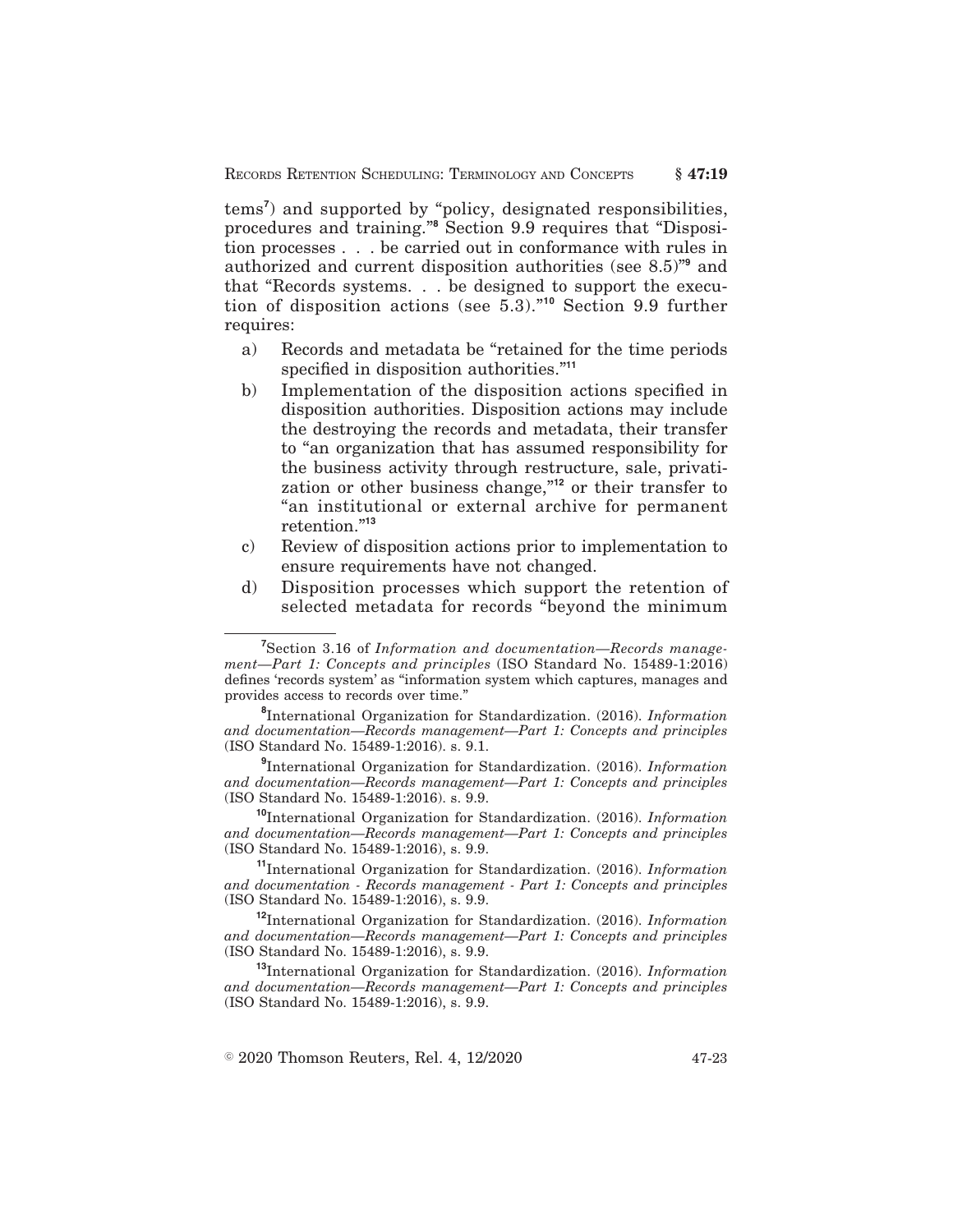retention period for the record for which it is associated."**<sup>14</sup>**

e) Records destruction be governed by the following principles: "a) destruction should always be authorized; b) records pertaining to pending or actual litigation or legal action or investigation should not be destroyed while that action is underway or anticipated to arise; c) records destruction should be carried out in a way that ensures complete destruction and which complies with any security or access restrictions on the record; d) destruction, like any disposition action, should be documented."**<sup>15</sup>**

## **§ 47:20 Retention Management is Records and Information Management Best Practice— Generally Accepted Recordkeeping Principles®**

The Generally Accepted Recordkeeping Principles® (the Principles) are "a generally accepted global standard"**<sup>1</sup>** applicable to organizations of all sectors, industry types, and standards. The Principles "identify the critical hallmarks of information governance" and "establish a high-level framework of good practices."**<sup>2</sup>** They also "provide organizations with both a standard of conduct for governing information and guidelines by which to judge that conduct. Organizations complying with the Principles may assure stakeholders and the general public that they are embracing their responsibilities for information governance and engaging in continuous quality improvement initiatives."**<sup>3</sup>**

Two of the eight Principles address retention and disposition, i.e., the Principle of Retention and the Principle of Disposition.

#### **[Section 47:20]**

**<sup>14</sup>**International Organization for Standardization. (2016). *Information and documentation—Records management—Part 1: Concepts and principles* (ISO Standard No. 15489-1:2016), s. 9.9.

**<sup>15</sup>**International Organization for Standardization. (2016). *Information and documentation—Records management—Part 1: Concepts and principles* (ISO Standard No. 15489-1:2016), s. 9.9.

**<sup>1</sup>**ARMA International. (2017). *Implementing the Generally Accepted Recordkeeping Principles*® (ARMA International TR 30-2017), p. 6.

**<sup>2</sup>**ARMA International. (2017). *Implementing the Generally Accepted Recordkeeping Principles*® (ARMA International TR 30-2017), p. 6.

**<sup>3</sup>**ARMA International. (2017). *Implementing the Generally Accepted Recordkeeping Principles*® (ARMA International TR 30-2017), p. 6.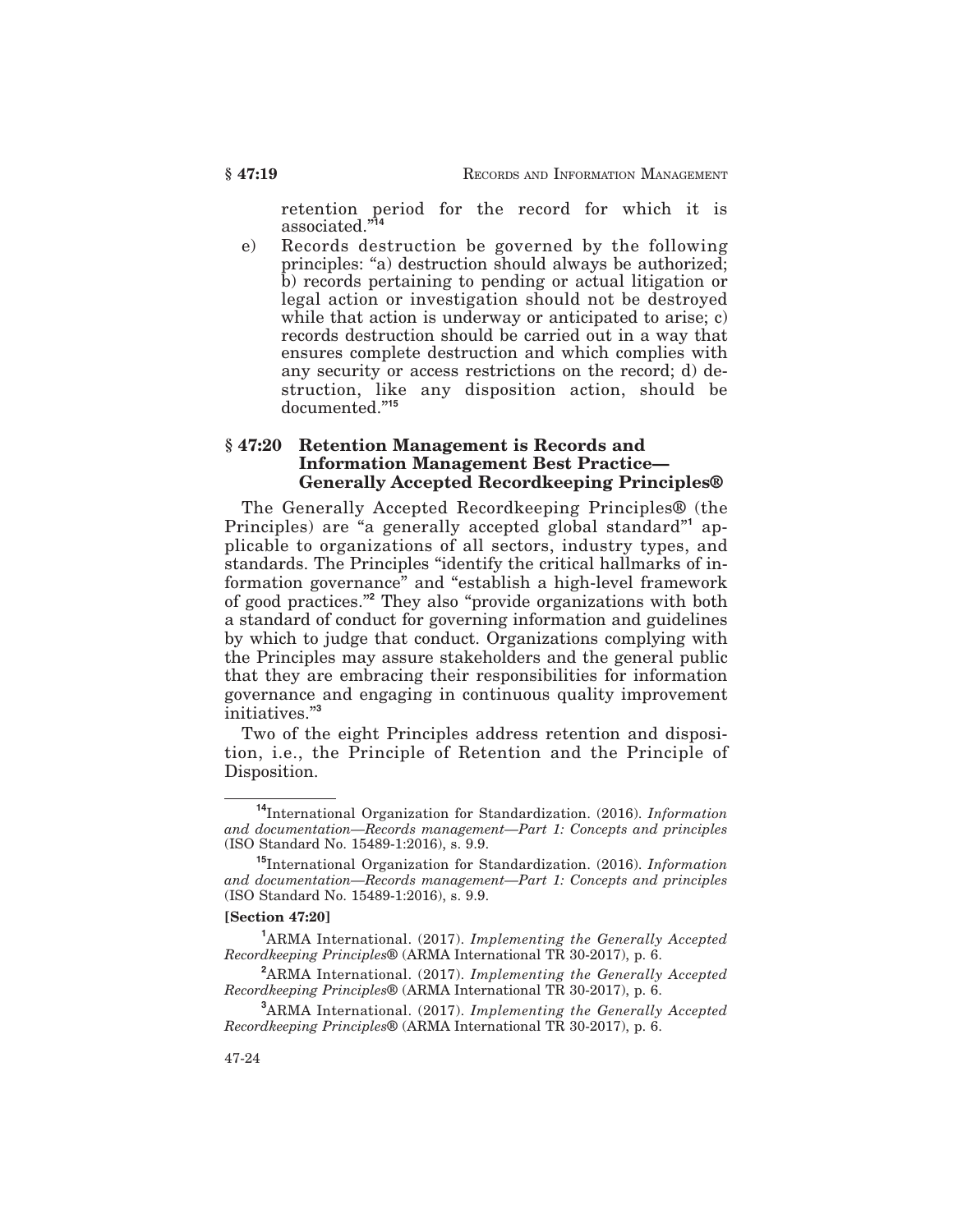## **§ 47:21 Retention Management is Records and Information Management Best Practice— Generally Accepted Recordkeeping Principles®—Principle of Retention**

Table 3 provides the actual text and annotations for this principle.

## **Table 3: Principle of Retention<sup>1</sup>**

"An organization shall maintain its information assets for an appropriate time, taking into account its legal, regulatory, fiscal, operational, and historical requirements."

| "Information assets document an organization's business operations and are essential to effec-<br>tive business management. Proper, consistent retention of information assets is especially<br>important today, as organizations are creating and storing enormous quantities of informa-<br>tion—most of it in electronic form.<br>To control information volume, an organization needs a retention program that will define what<br>information to retain, how long to maintain it, and when and how to dispose of it when reten-<br>tion is no longer required. This is based on the concept that information has a <i>life cycle</i> , which<br>begins at its creation an ends at its final disposition. |                                                                                                                                                                                                                                                                                                                                                                                                                                         |
|---------------------------------------------------------------------------------------------------------------------------------------------------------------------------------------------------------------------------------------------------------------------------------------------------------------------------------------------------------------------------------------------------------------------------------------------------------------------------------------------------------------------------------------------------------------------------------------------------------------------------------------------------------------------------------------------------------------|-----------------------------------------------------------------------------------------------------------------------------------------------------------------------------------------------------------------------------------------------------------------------------------------------------------------------------------------------------------------------------------------------------------------------------------------|
| 7.1                                                                                                                                                                                                                                                                                                                                                                                                                                                                                                                                                                                                                                                                                                           | "As part of its retention program, an organization must develop a record<br><i>retention schedule</i> specifying what information assets must be retained<br>and for what length of time. Retention decisions are based on the infor-<br>mation content and the organization's legal, fiscal, operational, and<br>historical requirements for that content."                                                                            |
| 7.1.1                                                                                                                                                                                                                                                                                                                                                                                                                                                                                                                                                                                                                                                                                                         | "Legal and regulatory—Local, national, and international laws mandate<br>the retention of some information assets for a specific (generally, the<br>minimum) period. To comply with thee laws and regulations, an organi-<br>zation must conduct research in consultation with legal counsel to<br>determine all retention requirements. Failure to do so may result in<br>costly penalties and loss of legal rights."                  |
| 7.1.2                                                                                                                                                                                                                                                                                                                                                                                                                                                                                                                                                                                                                                                                                                         | "Fiscal—Information assets that have financial or tax value must be<br>retained to ensure the timely payment of obligations and the proper log-<br>ging of receivables, as well as to support the organization's financial<br>audits and tax returns. Legal research and consultation with legal<br>counsel must be undertaken to satisfy fiscal retention requirements."                                                               |
| 7.1.3                                                                                                                                                                                                                                                                                                                                                                                                                                                                                                                                                                                                                                                                                                         | "Operational—An organization must determine how long information<br>assets are needed to satisfy business needs. In some cases, the organiza-<br>tion's actuarial or analytical needs for the information may be longer<br>than the legal retention period. Such needs are determined by interview-<br>ing those most knowledgeable about the operational value and risks as-<br>sociated with each information type."                  |
| 7.1.4                                                                                                                                                                                                                                                                                                                                                                                                                                                                                                                                                                                                                                                                                                         | "Historical—Information assets that depict the history or an organiza-<br>tion may be preserved for the life of that organization, typically in<br>archives specifically designed for this purpose.<br>Examples of historical record include articles of incorporation, by-laws,<br>charters, and board minutes. Historical information normally constitutes<br>a very small percentage of an organization's total information volume." |

#### **[Section 47:21]**

**<sup>1</sup>**ARMA International. (2017). *Implementing the Generally Accepted Recordkeeping Principles*® (ARMA International TR 30-2017), Appendix A: The ARMA International Generally Accepted Recordkeeping Principles®, p. 24-25.

 $\degree$  2020 Thomson Reuters, Rel. 4, 12/2020 47-25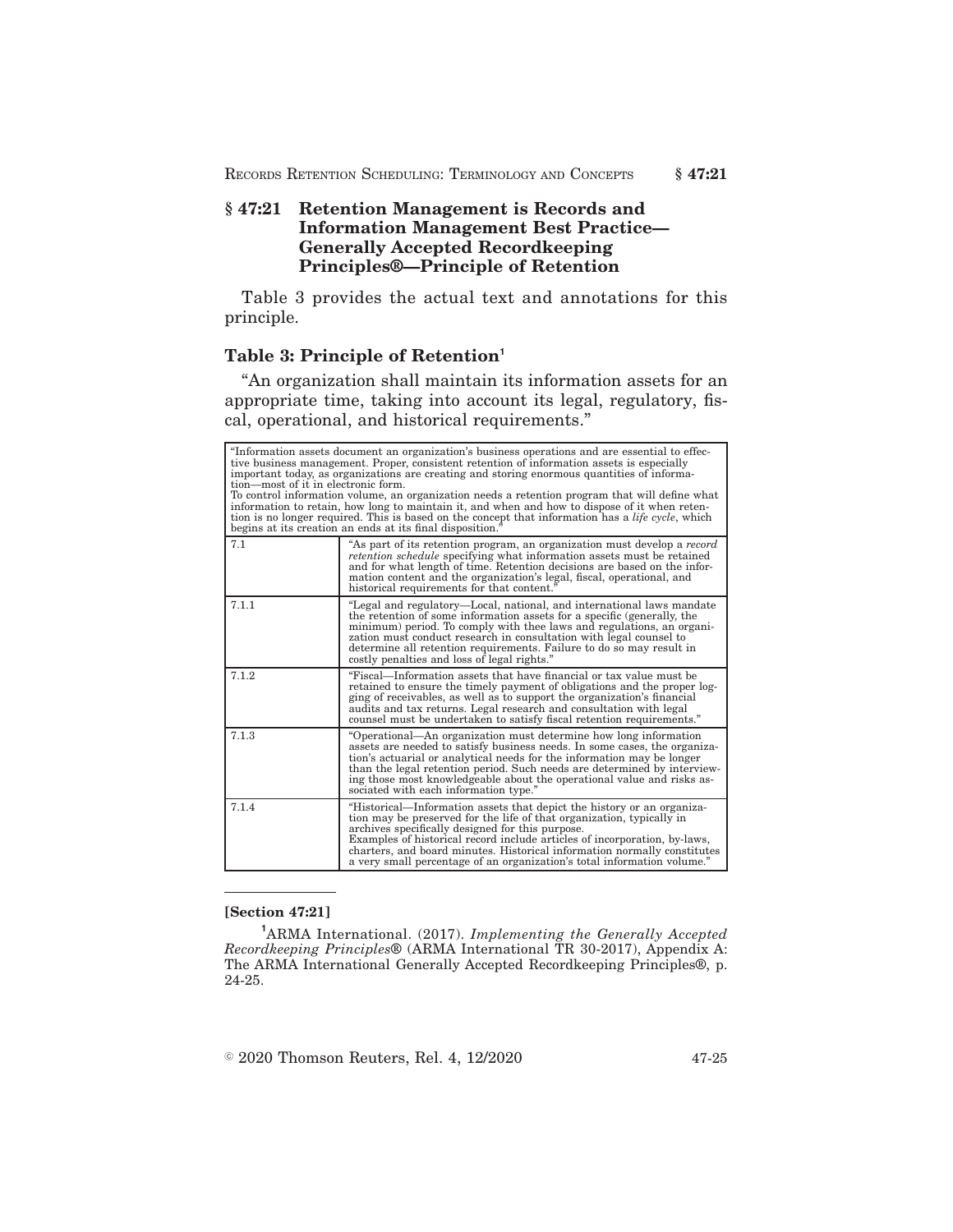| 7.2 | "Once the retention requirements listed above are determined, an orga-<br>nization must conduct a risk assessment to determine the appropriate<br>retention period for each type of information asset. Retention periods are<br>stated in a records retention schedule, which is formalized as<br>organizational policy and approved by senior management.<br>Retention decision makers must be aware that the presence or absence<br>of information can be helpful or harmful to the organization. Therefore,<br>to minimize the risks and costs associated with retention, it is essential<br>to implement and follow the retention schedule consistently. (See 8.<br>Principle of Disposition)" |
|-----|----------------------------------------------------------------------------------------------------------------------------------------------------------------------------------------------------------------------------------------------------------------------------------------------------------------------------------------------------------------------------------------------------------------------------------------------------------------------------------------------------------------------------------------------------------------------------------------------------------------------------------------------------------------------------------------------------|
| 7.3 | "Retention schedules must be periodically reviewed and updated to<br>ensure they remain current with changing legal and regulatory<br>requirements."                                                                                                                                                                                                                                                                                                                                                                                                                                                                                                                                               |

## **§ 47:22 Retention Management is Records and Information Management Best Practice— Generally Accepted Recordkeeping Principles®—Principle of Disposition**

Table 4 provides the actual text and annotations for this principle.

## **Table 4: Principle of Disposition<sup>1</sup>**

"An organization shall provide secure and appropriate disposition for information assets no longer required to be maintained, in compliance with applicable laws and the organization's policies."

| 8.1 | "At the end of their retention period, information assets must be<br>designated for disposition, which includes destruction, transfer to an-<br>other entity, or permanent preservation. In many cases, the appropriate<br>disposition is secure deletion of the information or destruction of the in-<br>formation media. If media must be transported for destruction, it must<br>be securely conveyed and irreversibly destroyed.<br>In other cases, information assets may be returned to clients,<br>transferred to another organization in connection with divestiture, or<br>transferred for ongoing preservation to an historical archives, library, or<br>museum. Information assets to be transferred must be appraised by a<br>qualified professional. Organizations must identify the hardware and<br>software that produced the information assets. All transfers must be<br>securely completed and documented in keeping with the organization's<br>retention policy.<br>If information assets are converted or migrated to new media, disposi-<br>tion of the previous media may be warranted. In all instances, the orga-<br>nization must ensure that all versions and copies of the information are<br>accounted for and documented in the disposition process." |
|-----|------------------------------------------------------------------------------------------------------------------------------------------------------------------------------------------------------------------------------------------------------------------------------------------------------------------------------------------------------------------------------------------------------------------------------------------------------------------------------------------------------------------------------------------------------------------------------------------------------------------------------------------------------------------------------------------------------------------------------------------------------------------------------------------------------------------------------------------------------------------------------------------------------------------------------------------------------------------------------------------------------------------------------------------------------------------------------------------------------------------------------------------------------------------------------------------------------------------------------------------------------------------------------------|
| 8.2 | "A duty to suspend disposition (i.e., a hold) may arise if there is an<br>audit, litigation, or regulatory action. The organization must designate<br>the information assets to be held pending resolution of the litigation or<br>audit and notify all affected personnel when a hold is issued or<br>released."                                                                                                                                                                                                                                                                                                                                                                                                                                                                                                                                                                                                                                                                                                                                                                                                                                                                                                                                                                  |

#### **[Section 47:22]**

**<sup>1</sup>**ARMA International. (2017). *Implementing the Generally Accepted Recordkeeping Principles*® (ARMA International TR 30-2017), Appendix A: The ARMA International Generally Accepted Recordkeeping Principles®, p. 25.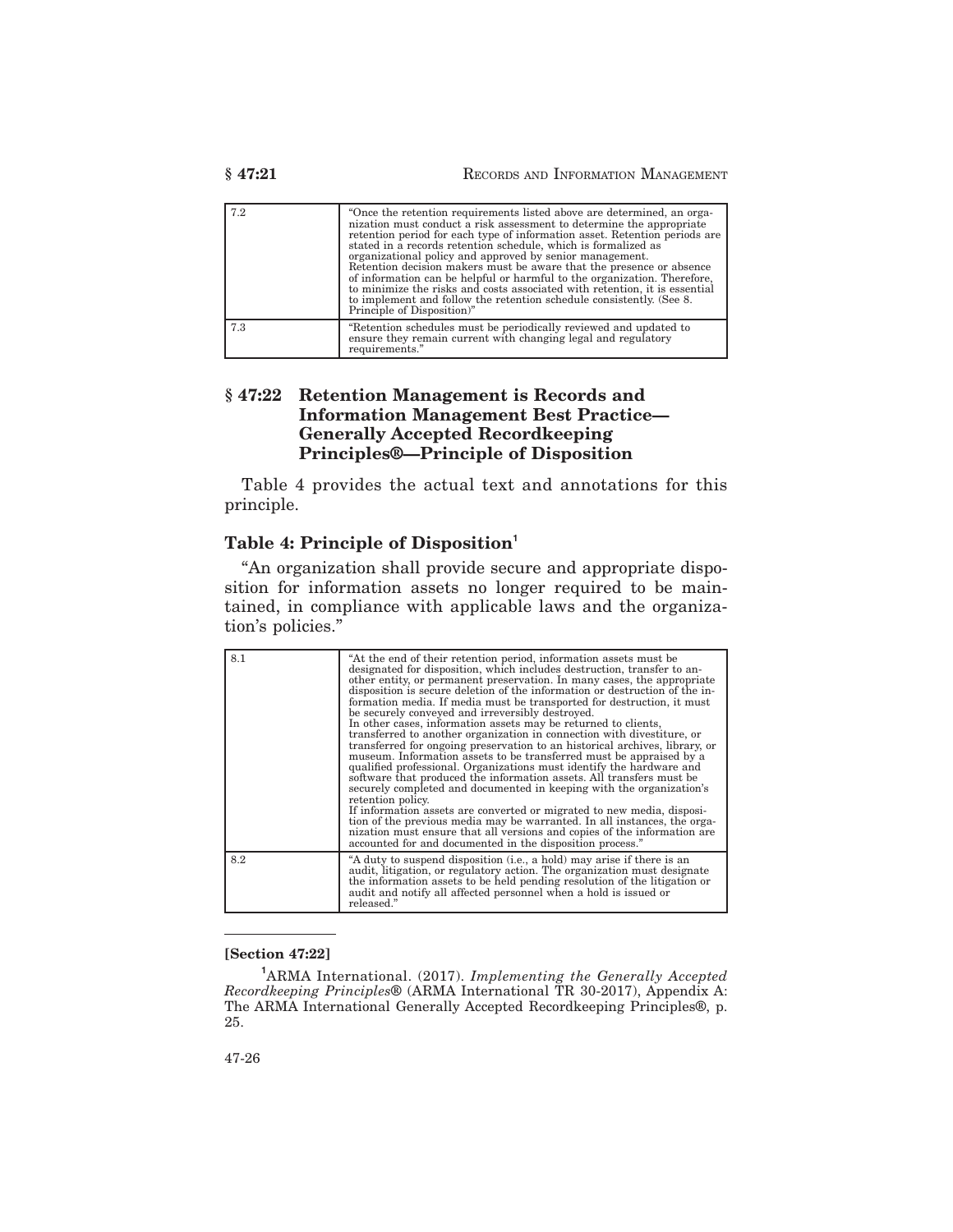RECORDS RETENTION SCHEDULING: TERMINOLOGY AND CONCEPTS **§ 47:23**

| 8.3 | "Records, regardless of format, may be required to be permanently<br>retained. Information systems that contain permanent records must sup-<br>port long-term retention periods. Suitable preservation formats must be<br>selected, and/or appropriate conversion and migration protocols followed. |
|-----|-----------------------------------------------------------------------------------------------------------------------------------------------------------------------------------------------------------------------------------------------------------------------------------------------------|
|     | In some cases, the relevant hardware and software that produced the<br>records must be maintained, as well." <sup>2</sup>                                                                                                                                                                           |

The Information Governance Maturity Model (Maturity Model) which is "based on the Principles, as well as the extant standards, best practices, and legal/regulatory requirements that surround information governance"**<sup>3</sup>** defines "the characteristics of effective information governance programs at five distinct levels of development and completeness."**<sup>4</sup>** The "unique Maturity Model descriptions applicable to each level . . . allow organizations to identify *current* status and plan for attaining a *desired* status."**<sup>5</sup>**

Level 3 (Essential) is the minimum level in the Maturity Model. Level 3 is described as follows: "This level describes the essential or minimum requirements that must be addressed to meet the organization's legal, regulatory, and business requirements. Level 3 is characterized by defined policies and procedures and the implementation of processes specifically intended to improve information governance. Level 3 organizations may be missing significant opportunities for streamlining the business and controlling costs, but they demonstrate the key components of a sound program and may be minimally compliant with legal, operational, and other responsibilities."**<sup>6</sup>**

## **§ 47:23 Retention Management is Records and Information Management Best Practice— Generally Accepted Recordkeeping Principles®—Maturity Levels for the Principle of Retention**

Table 5 lists the requirements at each of the five levels of the Maturity Model for the Principle of Retention.

 $\textcircled{2020}$  Thomson Reuters, Rel. 4, 12/2020  $\textcircled{47-27}$ 

**<sup>2</sup>**ARMA International. (2017). *Implementing the Generally Accepted Recordkeeping Principles*® (ARMA International TR 30-2017), Appendix A: The ARMA International Generally Accepted Recordkeeping Principles®, p. 25.

**<sup>3</sup>**ARMA International. (2017). *Implementing the Generally Accepted Recordkeeping Principles*® (ARMA International TR 30-2017), p. 6.

**<sup>4</sup>**ARMA International. (2017). *Implementing the Generally Accepted Recordkeeping Principles*® (ARMA International TR 30-2017), p. 6.

**<sup>5</sup>**ARMA International. (2017). *Implementing the Generally Accepted Recordkeeping Principles*® (ARMA International TR 30-2017), p. 8.

**<sup>6</sup>**ARMA International. (2017). *Implementing the Generally Accepted Recordkeeping Principles*® (ARMA International TR 30-2017), p. 7.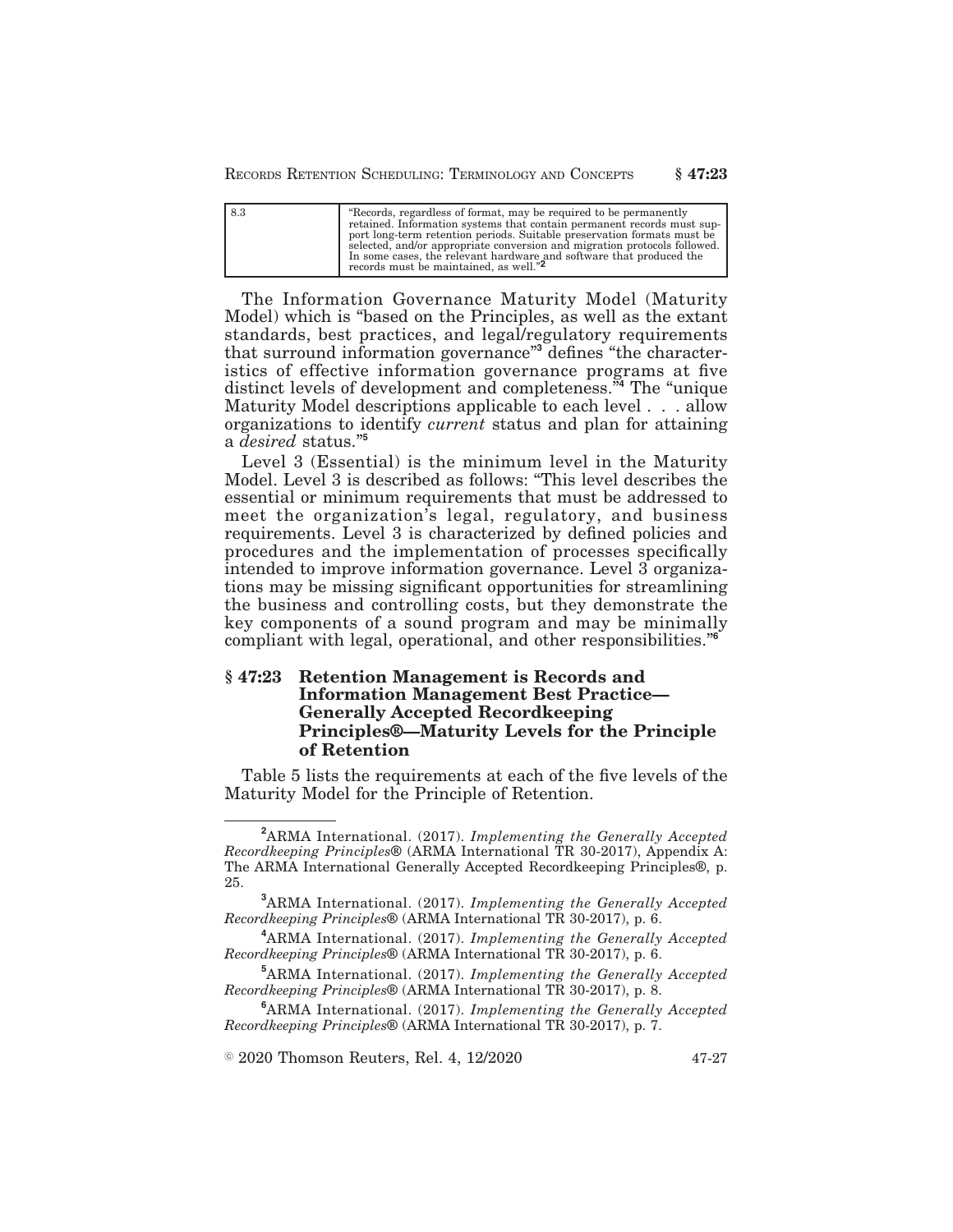## **Table 5: Maturity Model Levels for the Principle of Retention**

"This Principle addresses the maintenance of information assets such that they are retained for the proper length of time per the retention schedule and appropriate mandates, e.g., legal, fiscal, and historical requirements."**<sup>1</sup>**

| <b>Maturity Level</b>       | Description <sup>2</sup>                                                                                                                                                                                                                                                                                                                                                                                                                                                                                                                                                                                                                                                                                                                                                                                                                                                                |
|-----------------------------|-----------------------------------------------------------------------------------------------------------------------------------------------------------------------------------------------------------------------------------------------------------------------------------------------------------------------------------------------------------------------------------------------------------------------------------------------------------------------------------------------------------------------------------------------------------------------------------------------------------------------------------------------------------------------------------------------------------------------------------------------------------------------------------------------------------------------------------------------------------------------------------------|
| Level 1<br>(Substandard)    | • "There is no current, documented records retention schedule<br>or policy."<br>• "Rules and regulations defining retention are not identified<br>or centralized; retention guidelines are haphazard, at best."<br>• "Employees are not made aware of the requirements for<br>keeping or disposing of the information assets they create<br>and receive."<br>• In the absence of records retention schedules and policies,<br>employees either keep everything or dispose of information<br>assets based on their own business needs, rather than on or-<br>ganizational needs."                                                                                                                                                                                                                                                                                                        |
| Level 2<br>(In Development) | • "A records retention schedule and policies are available, but<br>they do not encompass all information assets, have not un-<br>dergone an official review, and are not well-known through-<br>out the organization."<br>• "Only those employees with direct information management"<br>program responsibilities receive training about the require-<br>ments for keeping or disposing of the information assets they<br>create and receive, but only as the requirements relate to<br>their program responsibilities."<br>• "The records retention schedule and policies are not updated<br>or maintained regularly."<br>• "The litigation hold process is in place, but it may not be<br>monitored to ensure its effectiveness so relevant information<br>may be missed."<br>• "Educational materials and training activities related to re-<br>tention policies are not available." |
| Level 3<br>(Essential)      | • "The organization has instituted a policy for the retention of<br>information assets; a formal records retention that is tied to<br>rules and regulations is consistently applied throughout the<br>organization."<br>• "All employees receive training about the requirements for<br>keeping or disposing of the information assets they create<br>and receive but only during orientation."<br>• "The litigation hold process is in place and compliance is<br>monitored."<br>• "The organization has crated specific goals related to infor-<br>mation asset retention."                                                                                                                                                                                                                                                                                                           |
| Level 4<br>(Proactive)      | • "Employees understand how to classify records and other in-<br>formation assets appropriately."<br>• "All employees receive documented, ongoing training about<br>the requirements for keeping or disposing of the information<br>assets they create and receive."<br>• "Records retention schedules are reviewed on a regular basis<br>and there is a process to adjust retention schedules, as<br>needed."<br>• "The appropriate retention of information assets is a major<br>organizational objective."                                                                                                                                                                                                                                                                                                                                                                           |

#### **[Section 47:23]**

**<sup>1</sup>**ARMA International. (2017). *Implementing the Generally Accepted Recordkeeping Principles*® (ARMA International TR 30-2017), p. 15.

**<sup>2</sup>**ARMA International. (2017). *Implementing the Generally Accepted Recordkeeping Principles*® (ARMA International TR 30-2017), p. 15-16.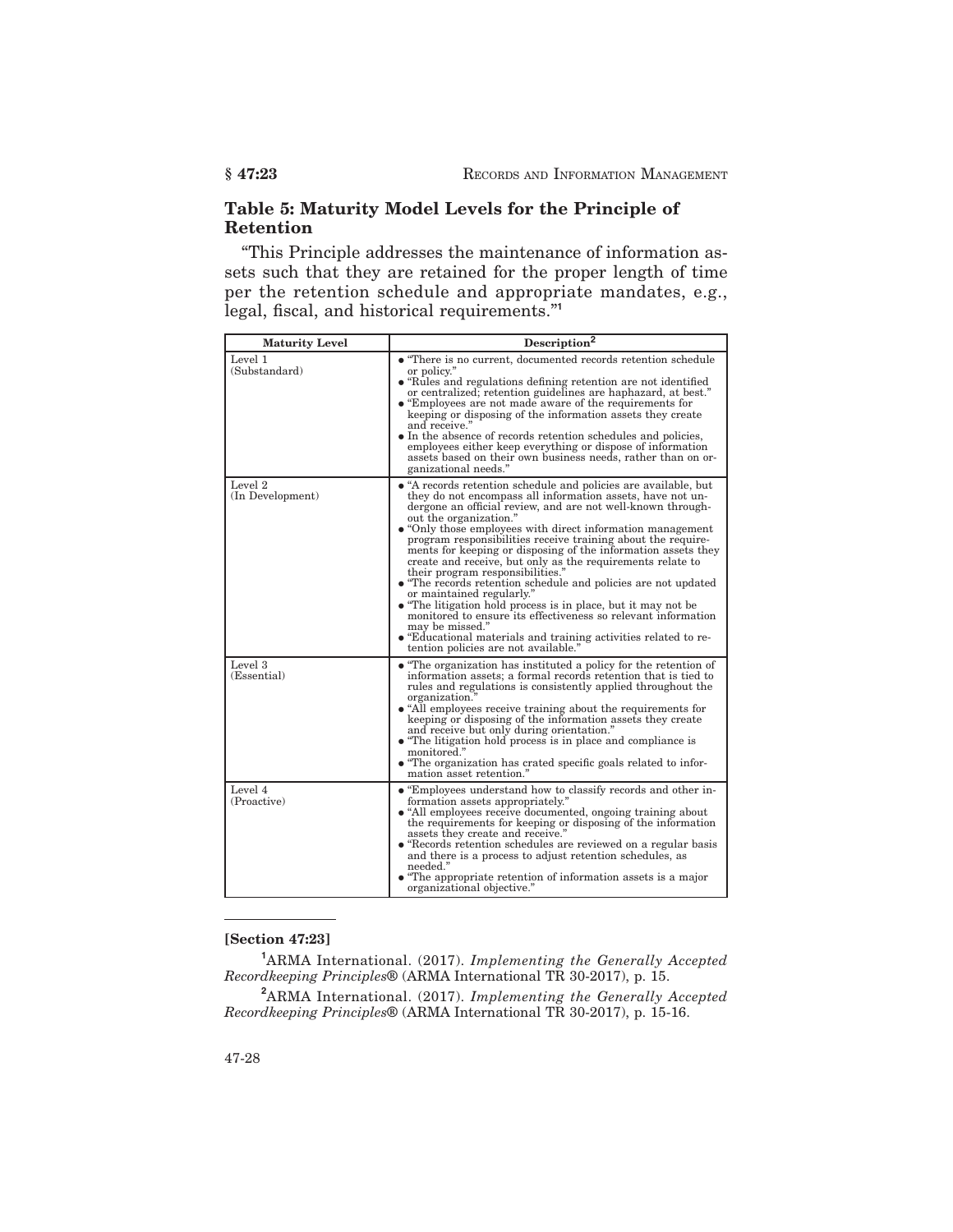RECORDS RETENTION SCHEDULING: TERMINOLOGY AND CONCEPTS **§ 47:24**

| <b>Maturity Level</b>         | Description <sup>2</sup>                                                                                                                                                                                                                                                                                                                                                                                                                                                                                                                                                                                                                                                                                                                                                                                                                                                                                                                                                  |
|-------------------------------|---------------------------------------------------------------------------------------------------------------------------------------------------------------------------------------------------------------------------------------------------------------------------------------------------------------------------------------------------------------------------------------------------------------------------------------------------------------------------------------------------------------------------------------------------------------------------------------------------------------------------------------------------------------------------------------------------------------------------------------------------------------------------------------------------------------------------------------------------------------------------------------------------------------------------------------------------------------------------|
| Level 5<br>(Transformational) | • "The appropriate retention of information assets is an impor-<br>tant consideration at the senior management and board<br>levels."<br>• "All employees receive documented, ongoing training about<br>the requirements for keeping or disposing of the information<br>assts they create and receive, and compliance with this train-<br>ing is audited and documented regularly."<br>• "Retention is applied to all information assets in an organi-<br>zation and is not limited to official records only."<br>• "Information assets are consistently retained for the appro-<br>priate periods, per retention schedules."<br>• "The litigation process is in place, routinely monitored, and<br>actively reminds employees of requirements throughout the<br>litigation action."<br>• "The organization's information asset retention goals have<br>been met, and there is an established, routinized process to<br>ensure goals are reviewed and revised, as needed." |

## **§ 47:24 Retention Management is Records and Information Management Best Practice— Generally Accepted Recordkeeping Principles®—Maturity Levels for the Principle of Disposition**

Table 6 lists the requirements at each of the five levels of the Maturity Model for the Principle of Disposition.

## **Table 6: Maturity Model Levels for the Principle of Disposition**

"This Principle provides for the secure and appropriate disposition of information assets per applicable external regulations and internal policies and procedures."**<sup>1</sup>**

| <b>Maturity Level</b>       | Description <sup>2</sup>                                                                                                                                                                                                                                                                                                                                                                                                                                                                                                                                     |
|-----------------------------|--------------------------------------------------------------------------------------------------------------------------------------------------------------------------------------------------------------------------------------------------------------------------------------------------------------------------------------------------------------------------------------------------------------------------------------------------------------------------------------------------------------------------------------------------------------|
| Level 1<br>(Substandard)    | • "There are no processes or there is no documentation of pro-<br>cesses for transferring or disposing of information assets."<br>• "Employees are not made aware of their information disposi-<br>tion responsibilities."<br>• "A process for suspending the disposition of information as-<br>sets in the event of investigation or litigation is non-existent<br>or applied inconsistently throughout the organization."                                                                                                                                  |
| Level 2<br>(In Development) | • "Preliminary guidelines for the disposition of information as-<br>sets are established."<br>• "There is a realization of the importance of consistently sus-<br>pending the disposition of information assets, when<br>required."<br>• "Only those employees with information management pro-<br>gram responsibilities [are] receiving training about their in-<br>formation disposition responsibilities, but that training is<br>limited to their program responsibilities."<br>• "The disposition of information assets is not audited or<br>enforced." |

#### **[Section 47:24]**

**<sup>1</sup>**ARMA International. (2017). *Implementing the Generally Accepted Recordkeeping Principles*® (ARMA International TR 30-2017), p. 16.

**<sup>2</sup>**ARMA International. (2017). *Implementing the Generally Accepted Recordkeeping Principles*® (ARMA International TR 30-2017), p. 16-17.

© 2020 Thomson Reuters, Rel. 4, 12/2020 47-29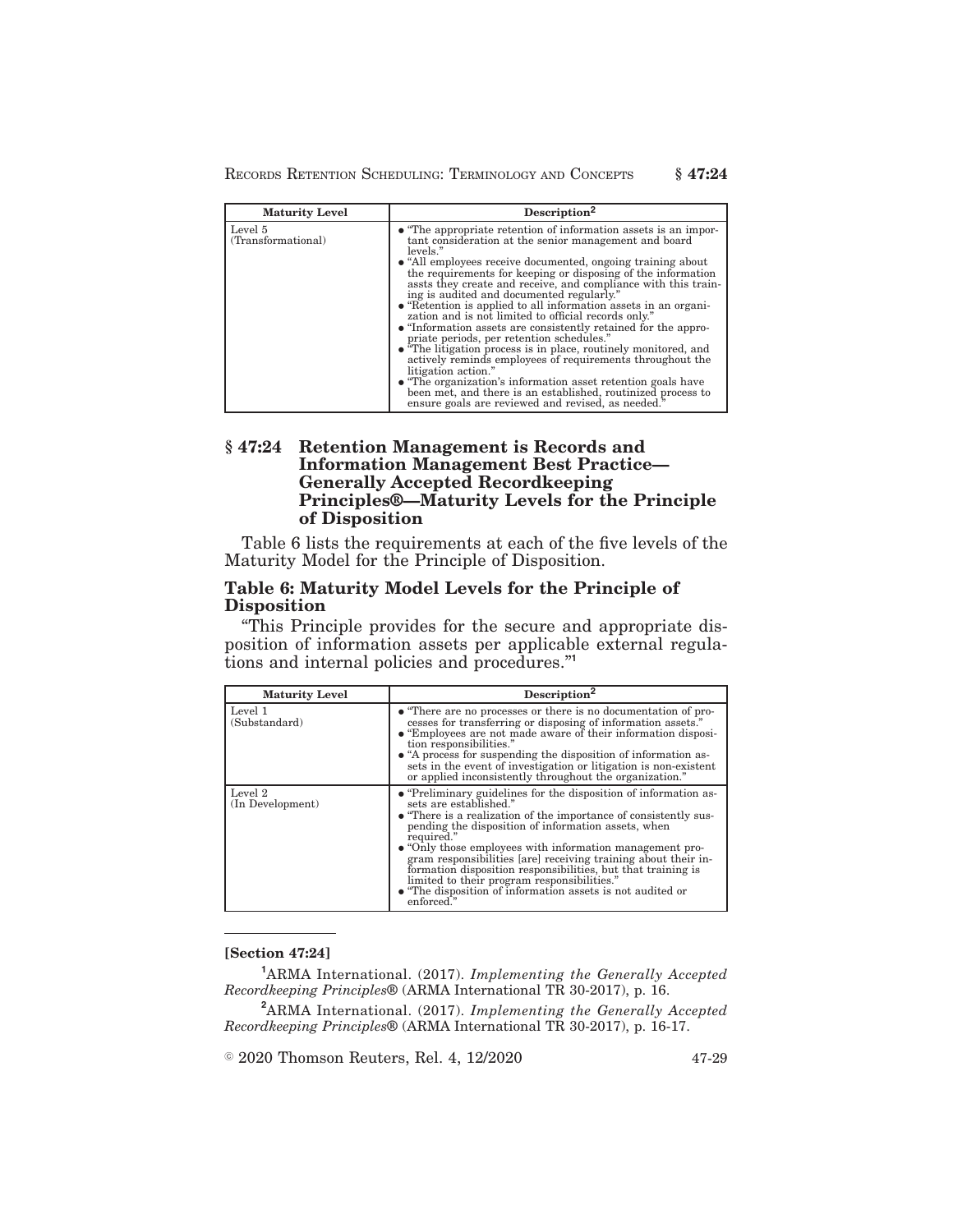| <b>Maturity Level</b>         | Description <sup>2</sup>                                                                                                                                                                                                                                                                                                                                                                                                                                                                                                                                                                                                                                                                                                                                                                                                                                                        |
|-------------------------------|---------------------------------------------------------------------------------------------------------------------------------------------------------------------------------------------------------------------------------------------------------------------------------------------------------------------------------------------------------------------------------------------------------------------------------------------------------------------------------------------------------------------------------------------------------------------------------------------------------------------------------------------------------------------------------------------------------------------------------------------------------------------------------------------------------------------------------------------------------------------------------|
| Level 3<br>(Essential)        | • "Official policy and procedures for the disposition of informa-<br>tion assets have been developed."<br>• "Official policy and procedure for suspending the disposition<br>of information assets have been developed."<br>• "Although policies and procedures for the disposition of infor-<br>mation assets exist, they may not be standardized through-<br>out the organization."<br>• "All employees receive training about their information dis-<br>position responsibilities, but only during orientation."<br>$\bullet$ "The organization has created specific goals related to the<br>disposition of information assets."                                                                                                                                                                                                                                             |
| Level 4<br>(Proactive)        | • "All employees receive documented, ongoing training about<br>their information disposition responsibilities."<br>• "Information asset disposition procedures are applied consis-<br>tently throughout the organization."<br>• "The process for suspending the disposition of information"<br>assets is defined, understood, and used consistently through-<br>out the organization."<br>• "Information assets are disposed of in a manner appropriate"<br>to the assets' content, media, and format and in accordance<br>with retention policies."                                                                                                                                                                                                                                                                                                                            |
| Level 5<br>(Transformational) | • "The information asset disposition process covers all informa-<br>tion, regardless of media or format."<br>• "Information asset disposition is assisted by technology and<br>integrated into all applicable data applications, repositories,<br>and systems."<br>• "All employees receive documented, ongoing training about<br>their information disposition responsibilities, and compliance<br>with this training is audited and documented regularly."<br>• "Information asset disposition processes are applied consis-<br>tently and effectively."<br>• "Processes for information asset disposition are regularly<br>evaluated and updated to account for operational changes."<br>• "The organization's information asset disposition goals have<br>been met and it has an established, routinized process to en-<br>sure goals are reviewed and revised, as needed." |

#### **§ 47:25 Records Retention Management Benefits**

Managing the retention of records provides many benefits for an organization as discussed below.

However, while the benefits of records retention management are compelling, there is no shortcut to preparing a comprehensive, customized records retention schedule to provide precise retention and disposition policy for an organization's records. Reviewing the retention schedules of other organizations—whether in the same or different industry—can be helpful to gain insight into options for retention schedule formatting and content; however, you should not copy another organization's records retention schedule because doing so fails to reflect your organization's particular operational, fiscal, legal, and archival requirements for retaining and disposing of records. Further, your organization may be called upon in the event of litigation, audit, or government investigation to demonstrate that its records retention schedule was systematically developed by responsible individuals in the normal course of business and in accordance with records and information management principles or best practices. Thus, it is crucial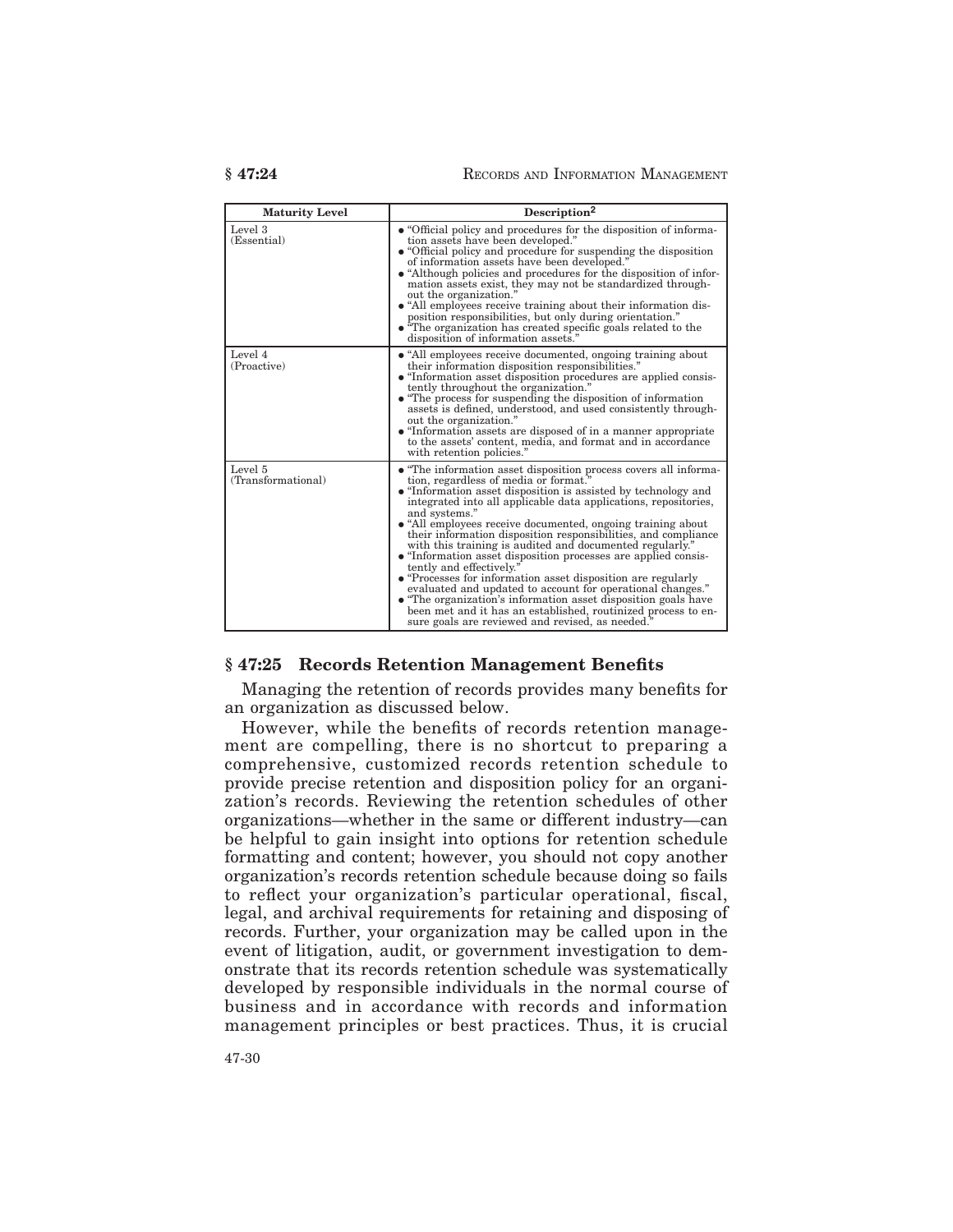that an organization's retention management policy and practices will be defensible in a court of law.

## **§ 47:26 Records Retention Management Benefits— Consistency, Certainty, and Boundaries**

An essential component of a Records and Information Management Program, a records retention schedule articulates an organization's policy on records retention and disposition. The objective of a retention schedule is not just to destroy valueless records in order to reduce storage costs and improve access to current, more useful information—it is also about implementing requirements to ensure the existence of valuable and required records. Therefore, a records retention schedule reduces an organization's exposure to *ad hoc*, inconsistent, or inappropriate records retention and disposition practices.

A records retention schedule also "provides certainty and boundaries to the volume and timeframe of records that are being retained. You know with some certainty what you have and what you don't have, and why. It provides boundaries and certainty to the records that are available, not only for litigation, but also for audits, historical research, and all other purposes. Inside the boundaries, the records are there; outside the boundaries, they are gone. Not to deprive litigants of records, not to hide anything, not to deprive posterity of anything; but because some boundary had to be drawn—and none was drawn—and some records fell outside that boundary. If the boundary is prudently chosen, it will withstand any challenge to its legitimacy."**<sup>1</sup>**

## **§ 47:27 Records Retention Management Benefits— Improved Operational Efficiency**

A records retention schedule can help reduce the volume of duplicate records in an organization while also reducing records volume overall. These reductions result in reduced records search time (and, therefore, reduced records search costs), may improve customer service through faster retrieval of information, and support more expedient decision-making. In the absence of a retention schedule, "anecdotal evidence indicates that most organizations retain from 30 to 60 percent more re-

**<sup>[</sup>Section 47:26]**

**<sup>1</sup>**Montana, John. (2010). *How to Develop a Retention Schedule*, p. 7-8.

 $\textcircled{2020}$  Thomson Reuters, Rel. 4, 12/2020  $\textcircled{47-31}$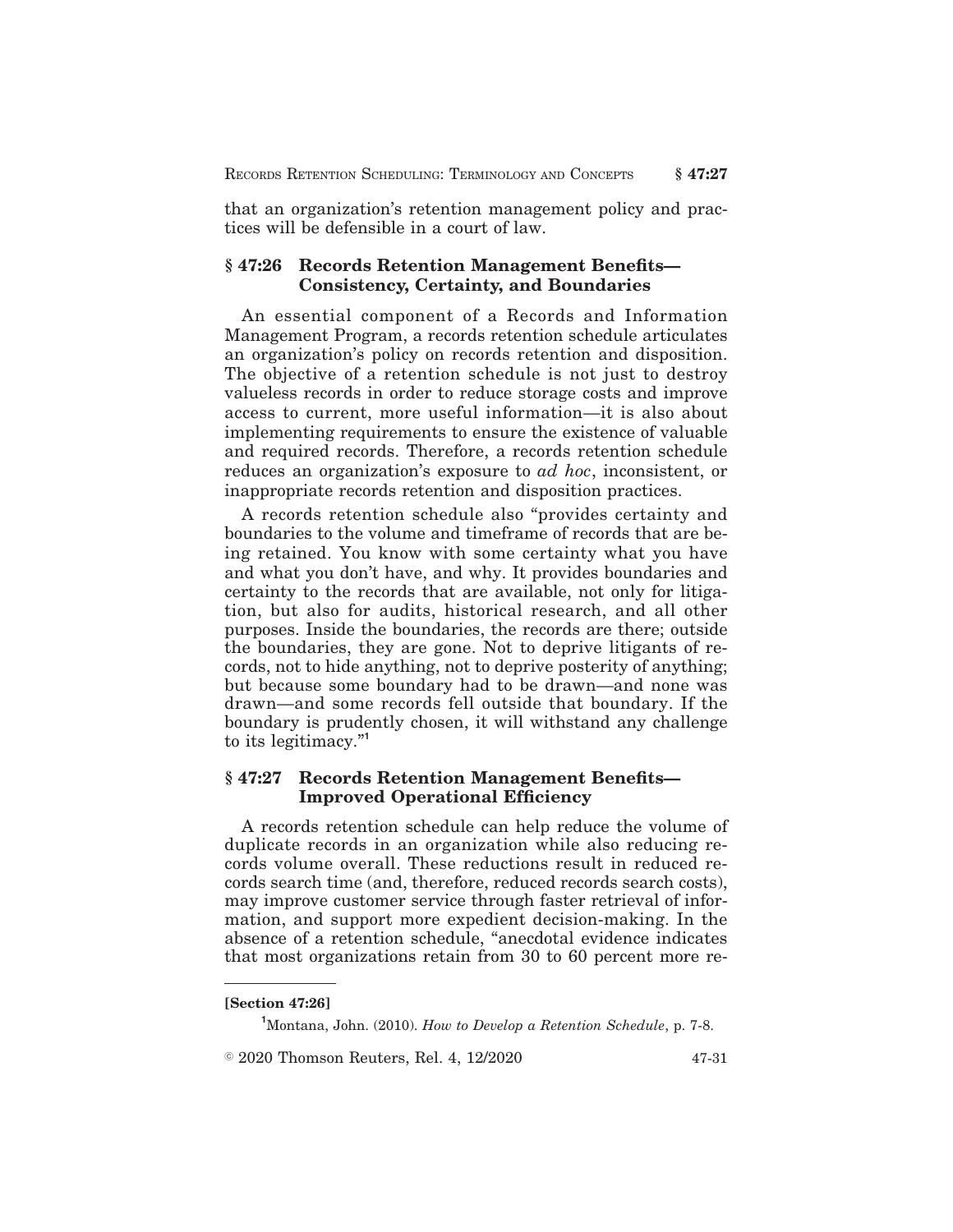cords than are needed to operate the business"**<sup>1</sup>** because employees "often feel ill-equipped to and uncomfortable about making record retention or destruction decisions."**<sup>2</sup>**

## **§ 47:28 Records Retention Management Benefits— Reduced Records Storage Requirements and Costs**

The application of retention periods and expedient disposition typically result in reduced records volumes or at least stabilization in records growth by creating a controlled balance between the amount of records created/received and the amount of records that are disposed of. For physical records, a records retention schedule enables an organization to reduce (or defer) the purchase of additional storage equipment and reduce (or maintain) the foot-print of its on-site records storage space while also using less expensive storage for inactive records. For electronic records, a records retention schedule enables an organization to manage electronic storage costs more effectively by, for example, deferring the purchase of additional servers or implementing online, near line, and off-line storage. It is important to bear in mind, however, that reduced costs should not be the overriding principle when proposing retention periods—an organization must strike an appropriate balance between keeping the records needed to run the business and the cost of their retention.

## **§ 47:29 Records Retention Management Benefits— Identification of Legislated Recordkeeping Requirements**

Employees in functions such as corporate secretary, finance, and human resources usually have a good understanding of the legislated retention requirements that apply to the records for which they are responsible and are also often aware of legislated requirements otherwise affecting their management of records (e.g., the records to be submitted to a regulator or made available to external parties such as shareholders,

**<sup>[</sup>Section 47:27]**

**<sup>1</sup>**Robek, Mary F., Brown, Gerald F., and Stephens, David O. (1995, 4th edition). *Information and Records Management: Document-based Information Systems*, p. 43.

**<sup>2</sup>**Robek, Mary F., Brown, Gerald F., and Stephens, David O. (1995, 4th edition). *Information and Records Management: Document-based Information Systems*, p. 43.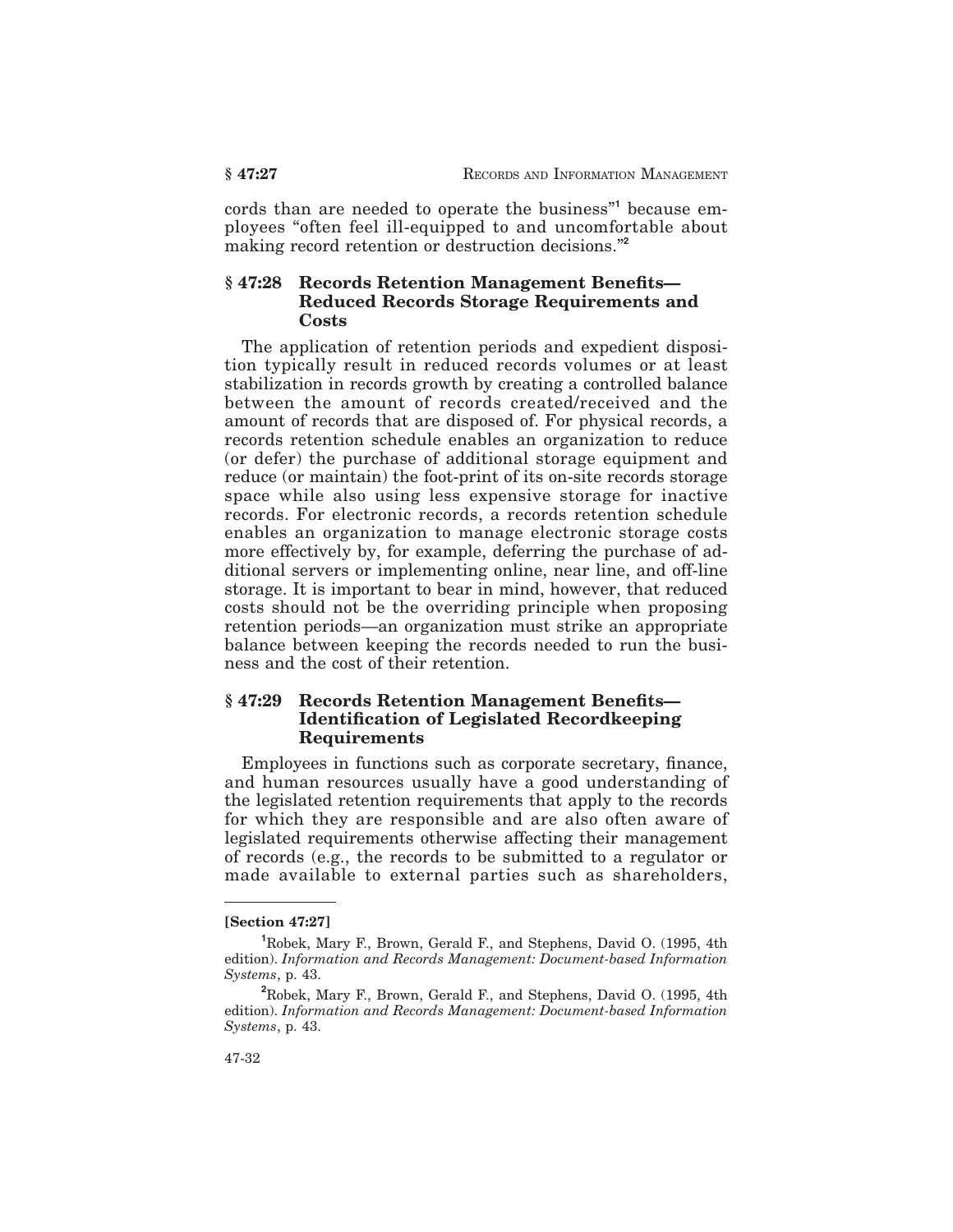requirements to keep records in a specified format or at a specified location, etc.). However, researching legislated records retention requirements during retention schedule development is often the first time that an organization documents the legislated retention requirements which apply to all records in the organization. Further, if the legislated requirements research also includes documenting broader recordkeeping requirements as highlighted in the examples above, this is also often the first time that an organization has a comprehensive understanding of all of its recordkeeping obligations. Since some legislated records retention requirements may be vague or ambiguous, having a records retention schedule demonstrates that an organization is acting in good faith to comply with the intent of legislation. For example, many statutes contain requirements to keep records but do not specify a time period. By including those records in a retention schedule and keeping them to satisfy operational or other requirements, an organization can demonstrate its attempt at compliance.

## **§ 47:30 Records Retention Management Benefits— Preparation for Litigation, Audit, or Government Investigation**

Consideration of legal value when developing a records retention schedule and having legal counsel review a retention schedule prior to its implementation can provide some protection from legal risk by ensuring retention of the records that may be needed for the organization's defence. Having a high rate of retention schedule compliance can help ensure that records are disposed of on schedule, resulting in fewer records to be searched during discovery**<sup>1</sup>** when the organization is required to identify, locate, and provide all relevant records not subject to solicitor-client privilege. It can also demonstrate that records retention and disposition occur in the 'normal course of business' as per organizational policy and not as a knee-jerk

 $\textdegree$  2020 Thomson Reuters, Rel. 4, 12/2020  $\textdegree$  47-33

**<sup>[</sup>Section 47:30]**

**<sup>1</sup>**Page 3 of ARMA International's *Retention Management for Records and Information* (ARMA International TR 27-2015) defines 'discovery' as: "1. The process of identifying, locating, securing, and producing information and materials for the purpose of obtaining evidence for utilization in the legal process. 2. The process of reviewing all materials that may be potentially relevant to a litigation and/or that may need to be disclosed to other parties, and of evaluating evidence to prove or disprove facts, theories, or allegations. Note: There are several ways to conduct discovery, the most common of which are interrogatories, requests for production of documents, and depositions."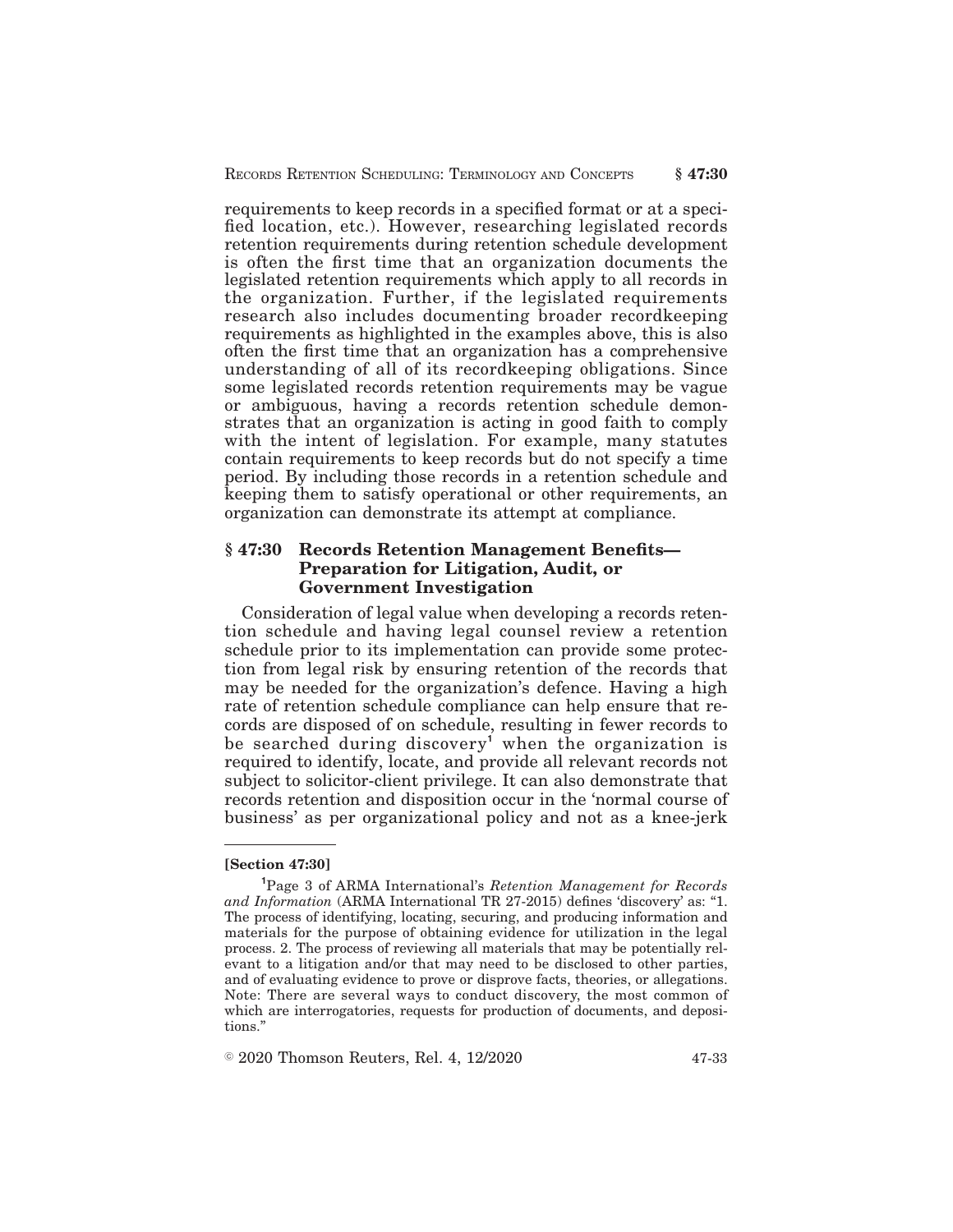mechanism for destroying unfavourable evidence prior to litigation, audit, or government investigation in an attempt to stave off a potentially adverse outcome. Suspending the scheduled disposition of those records relevant to reasonably anticipated or pending litigation, audit, or government investigation and ensuring those records are protected from disposition until the litigation, audit, or government investigation has concluded minimizes the risks and liabilities of records retention. As we saw with Enron and Arthur Anderson, significant fines can result from unlawful, risky, or unwise records retention and disposition practices.**<sup>2</sup>**

## **§ 47:31 Records Retention Management Benefits— Support the Future Availability and Usability of Electronic Records**

Electronic records are fragile, susceptible to deterioration over time, and are often subject to hardware and/or software dependencies. By inventorying records and appraising their value, a retention schedule can identify how long electronic records will be needed so appropriate measures can be implemented to ensure the records will remain accessible and useable for the approved retention period. For example, an organization can plan to migrate electronic records to new storage media over time to keep pace with new technology.

## **§ 47:32 Records Retention Management Benefits— Identification of Records of Archival Value**

In the absence of a records retention schedule, the often commonly held belief that all old records are archival records results in the indiscriminate stockpiling of records which no longer have value to the organization, let alone have archival value. In most organizations, archival records "represent an extremely small percentage of the total records volume of the organization, usually not over 1 to 2 percent. In government agencies, this Table is usually higher because such organizations may maintain more historical records for use by the gen-

**<sup>2</sup>**Canadian Broadcasting Corporation (CBC). (2002). *Arthur Andersen Fined, Given Probation over Enron Scandal* https://www.cbc.ca/news/busines s/arthur-andersen-fined-given-probation-over-enron-scandal-1.340066 (accessed August 7, 2020).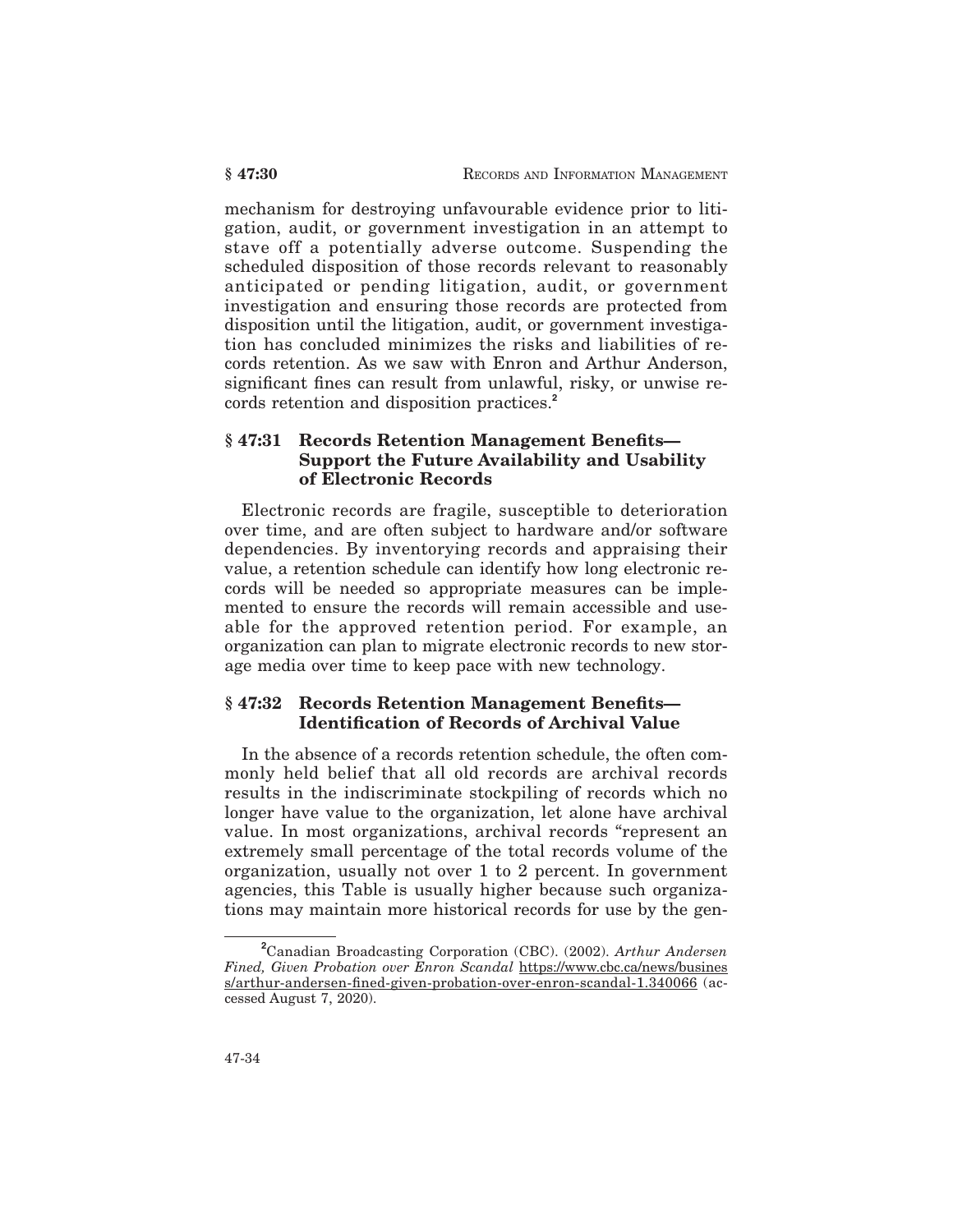eral public."**<sup>1</sup>** Developing a comprehensive and well-researched retention schedule will assist a professional archivist in identifying records of archival value so provisions can be made for their preservation.

## **§ 47:33 Records Retention Management Benefits— Support for Disaster Recovery and Business Continuity**

A records retention schedule which identifies vital records provides an inventory of the records which are essential to an organization's operations during a disaster and to the full restoration of the organization's operations following a disaster.

## **§ 47:34 Records Retention Policy**

This section discusses the establishment, via policy, of decision-making authority for records retention and the additional policy statements an organization requires to support the retention and disposition of records.

## **§ 47:35 Records Retention Policy—Records Retention Decision-making Authority**

It is records and information management best practice for an organization's executive-level or senior management to have the "ultimate authority for all decisions relating to retention of records."**<sup>1</sup>** Sometimes this authority is delegated via policy to a named position in the organization, e.g., when the Clerk of a municipality is named the authority for records retention (and usually all other aspects of a Records and Information Management Program) in a delegated authority by-law passed by the municipality's council. In other cases, retention management authority may be delegated via policy to a group of individuals such as a committee. Table 7 provides an example of the delegation of retention management decision-making authority to a cross-departmental committee (the Information Governance/Records Retention Committee) while the RIM

#### **[Section 47:35]**

**<sup>1</sup>**ARMA International. (2015). *Retention Management for Records and Information* (ARMA International TR 27-2015), p. 7.

 $\textcircled{2020}$  Thomson Reuters, Rel. 4, 12/2020  $\textcircled{47-35}$ 

**<sup>[</sup>Section 47:32]**

**<sup>1</sup>**Robek, Mary F., Brown, Gerald F., and Stephens, David O. (1995, 4th edition). *Information and Records Management: Document-based Information Systems*, p. 60.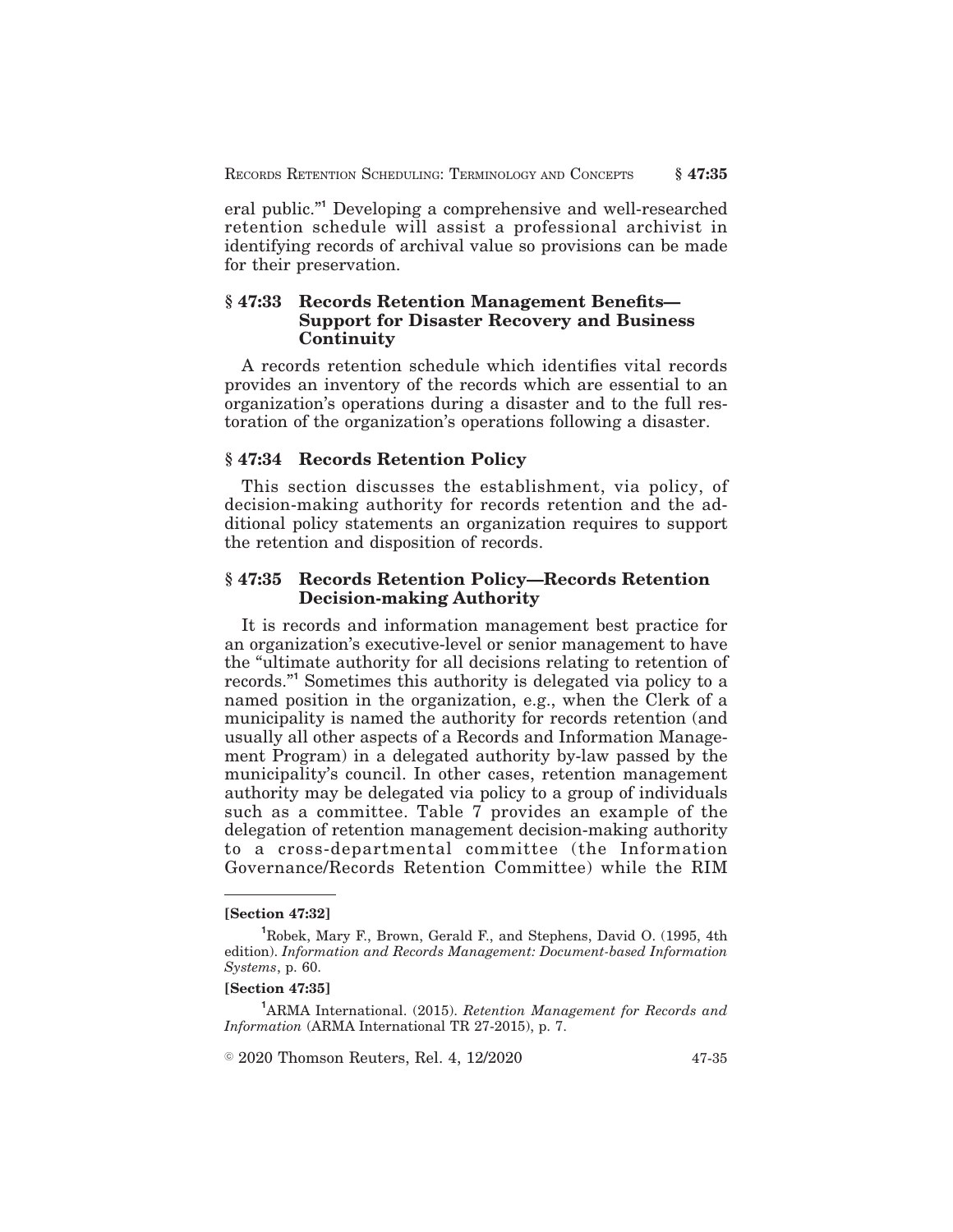professional and other RIM staff are responsible for the day-today leadership and oversight of the RIM Program.

In the public sector it is not uncommon for the ultimate authority for records retention decisions to reside with a third party. One example of this occurs when a provincial archivist is required by law to approve the retention of the province's government records. For example, the government records<sup>2</sup> responsibilities of the Archivist of Manitoba under The *Archives and Recordkeeping Act*, C.C.S.M. c. A132 include, but are not limited to, "develop the records schedule process and establish any forms for use in this process"  $(s, 8(d))$  and "approve records" schedules" (s. 8(e)). Similarly, s. 12(1) of the *Library and Archives of Canada Act*, S.C. 2004, c. 11 states "No government or ministerial record, whether or not it is surplus property of a government institution, shall be disposed of, including by being destroyed, without the written consent of the Librarian and Archivist or of a person to whom the Librarian and Archivist has, in writing, delegated the power to give such consents."

## **Table 7—Example: Records Retention Decision-making Authority<sup>3</sup>**



**<sup>2</sup>***The Archives and Recordkeeping Act*, C.C.S.M. c. A132 defines a government record as "a record created or received by, or for, a government body in carrying out its activities" (s. 1) but excluding the personal or constituency records of a minister, library materials, artifacts, or records the archivist may receive from other entities as allowed by the act (e.g., a municipality or a child and family services agency). The Act defines a government body as "(a) a department, (b) a government agency, (c) the Executive Council office, and (d) the office of a minister" (s. 1)).

**<sup>3</sup>**ARMA International. (2015). *Retention Management for Records and Information* (ARMA International TR 27-2015), p. 8.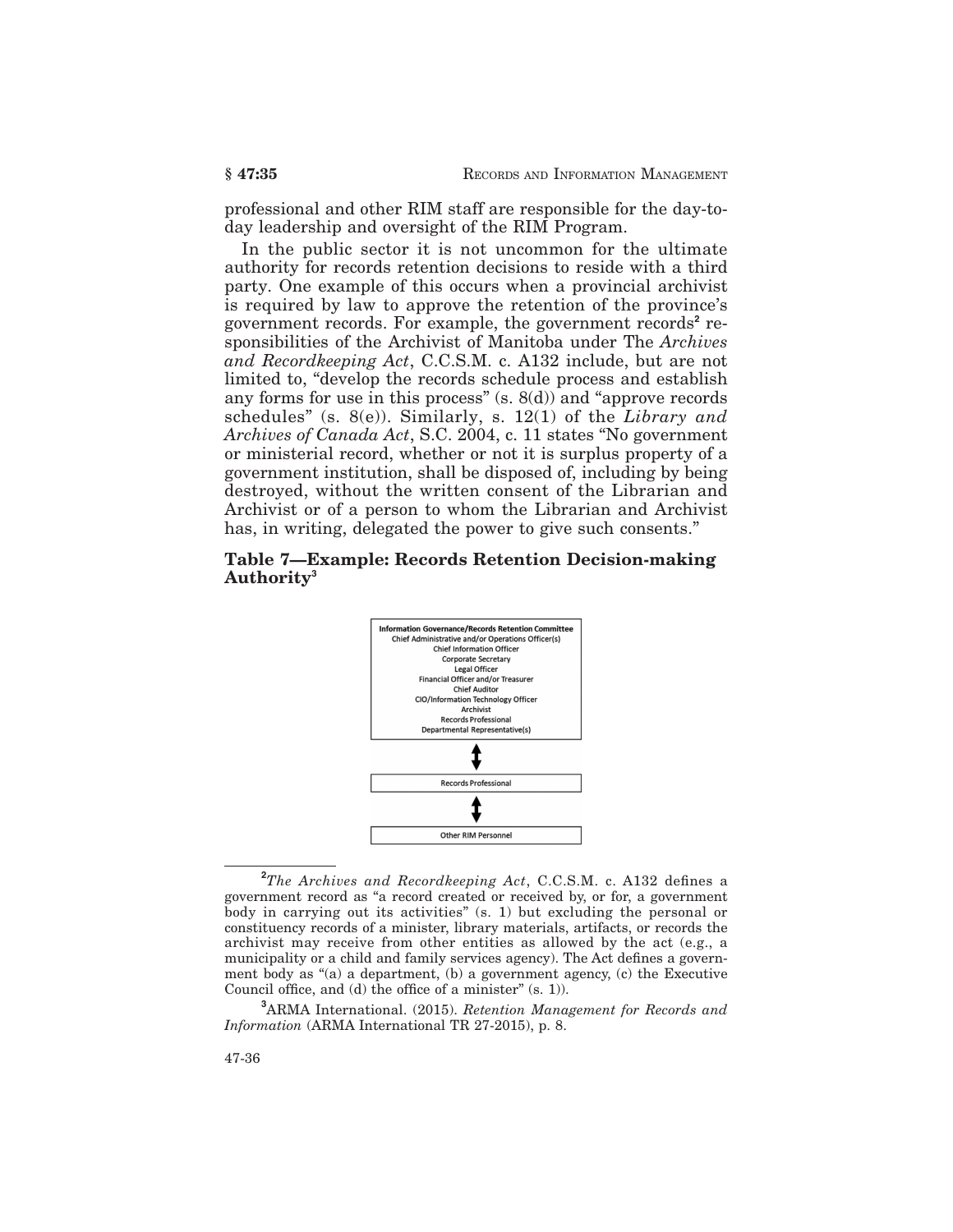## **§ 47:36 Records Retention Policy—Records Retention Policy Statements**

In addition to establishing via policy the responsibility for an organization's records retention decision-making authority, an organization requires additional policy statements to support the retention and disposition of records. These statements may be included in an organization's records and information management policy, a standalone records retention and disposition policy, or the organization's records retention schedule which is itself a policy on the retention and disposition of the organization's records. Regardless of the promulgation method, the policy statements should address the topics below.

## **§ 47:37 Records Retention Policy—Records Retention Policy Statements—Ownership of Records**

Employees are the custodians of the records they create or receive and maintain in their jobs and they are required to manage the retention and disposition of those records according to the organization's policies. Therefore, a policy statement declaring the organization's ownership of records helps to provide context for that requirement. Records ownership statements can be worded in various ways as shown in the examples in Table 8.

## **Table 8—Policy Statement Examples: Records Ownership**

| Organization<br>and Province<br>Country                  | <b>Policy Statement</b>                                                                                                                                                                                                                |
|----------------------------------------------------------|----------------------------------------------------------------------------------------------------------------------------------------------------------------------------------------------------------------------------------------|
| Capital Power Cor-<br>poration <sup>1</sup><br>(Alberta) | "Records, regardless of format or location, are the property of Capital<br>Power and do not belong to individuals, business units, shared services<br>units, regions, departments or other parties that created and received<br>them." |

## **[Section 47:37]**

**<sup>1</sup>**Capital Power Corporation. (undated). *Records Management Policy*. Accessible by searching on 'records management policy' at https://www.capita l-power.com/ (accessed August 7, 2020).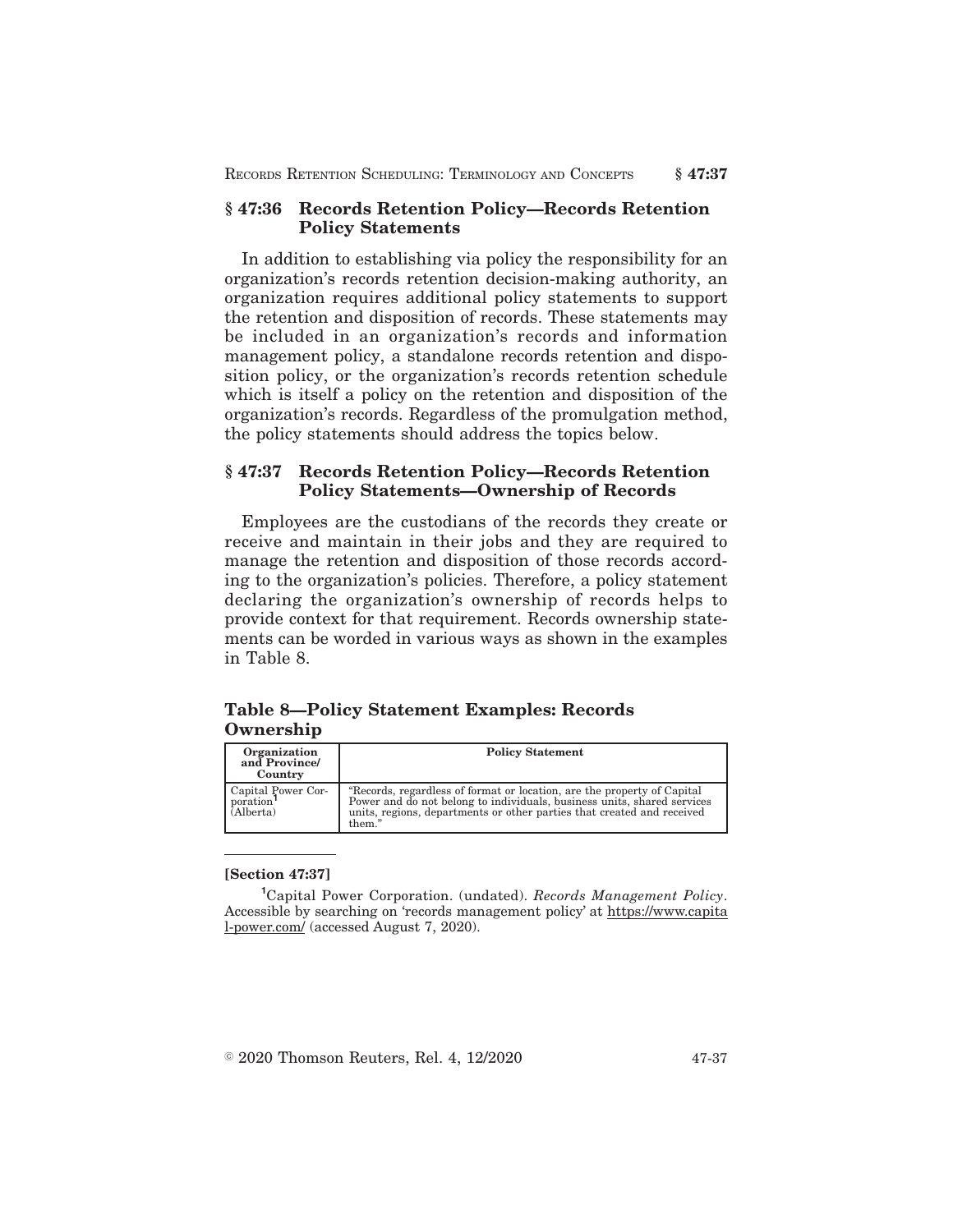| Organization<br>and Province/<br>Country                          | <b>Policy Statement</b>                                                                                                                                                                                                                                                                                                                                                                                                                                                                                                                                                                                                                                                                                                                                                                                                                                                                                                                                                                        |
|-------------------------------------------------------------------|------------------------------------------------------------------------------------------------------------------------------------------------------------------------------------------------------------------------------------------------------------------------------------------------------------------------------------------------------------------------------------------------------------------------------------------------------------------------------------------------------------------------------------------------------------------------------------------------------------------------------------------------------------------------------------------------------------------------------------------------------------------------------------------------------------------------------------------------------------------------------------------------------------------------------------------------------------------------------------------------|
| City of London <sup>2</sup><br>(Ontario)                          | "All City records deemed corporate records that have been received or<br>created by any City employee fall into the custody and control of the<br>Corporation and are the property of The Corporation of the City of<br>London." "Records created or accumulated by City Councillors acting in<br>their political or constituency capacity are not corporate records where<br>these records are stored and managed separately from City records."<br>"Records in the custody of consultants, contractors, and private service<br>providers performing work for the City may be under the control of the<br>City and subject to the Municipal Freedom of Information and Protection<br>of Privacy Act, 1990."<br>"Records created by volunteers or part time workers performing work<br>under the direction of a City employee are corporate records subject to<br>this policy and to the provisions of the <i>Municipal Freedom of Informa</i> -<br>tion and Protection of Privacy Act, 1990." |
| Professional Geo-<br>scientists Ontario <sup>3</sup><br>(Ontario) | "The PGO owns all records, including business records, created, received<br>or maintained by or on behalf of the Association, unless it is clear that<br>the sender has retained ownership. All PGO records are to be treated as<br>an Association resource, not as the property of any Councilor, officer, em-<br>ployee or other person working for or on behalf of the Association."                                                                                                                                                                                                                                                                                                                                                                                                                                                                                                                                                                                                        |
| University of West-<br>ern Ontario <sup>4</sup><br>(Ontario)      | 4.00 All records created, received, used or maintained by officers and<br>employees in the course of their duties on behalf of the University are<br>the property of the University. Officers or employees leaving their posi-<br>tions with the University shall leave all records for their successors.<br>This applies to both temporary and permanent departures, including<br>transfers within the University."<br>"Notwithstanding section 4.00, the provisions of this policy do not apply<br>to the records that are created or acquired by faculty members or other<br>officers or employees pursuant to their individual responsibilities for<br>teaching or research, unless the records are donated to the University<br>Archives."                                                                                                                                                                                                                                                |

## **§ 47:38 Records Retention Policy—Records Retention Policy Statements—Scope of Retention Management**

Two types of scoping policy statements are required: identification of the records which are subject to the retention management policy and identification of the individuals who are required to comply with the policy.

Regarding the records subject to the retention management policy, it is records and information management best practice to include records in all formats and storage locations. While that is relatively easy to accomplish for physical (paper) records and microform records (if any), it becomes harder to apply retention management to all of an organization's electronic

**<sup>2</sup>**University of Victoria. (2018). *Records Management Policy*. Accessible from https://www.uvic.ca/recordsmanagement/policy/index.php (accessed August 7, 2020).

**<sup>3</sup>**Professional Geoscientists Ontario. (2013). *Records Management Policy*. Accessible by searching on 'records management policy' at https://www.pgo.c a/about/about-pgo (accessed August 7, 2020).

**<sup>4</sup>**University of Western Ontario. (2001). *University Archives and Records Policy*. Accessible from https://www.lib.uwo.ca/archives/records.html (accessed August 7, 2020).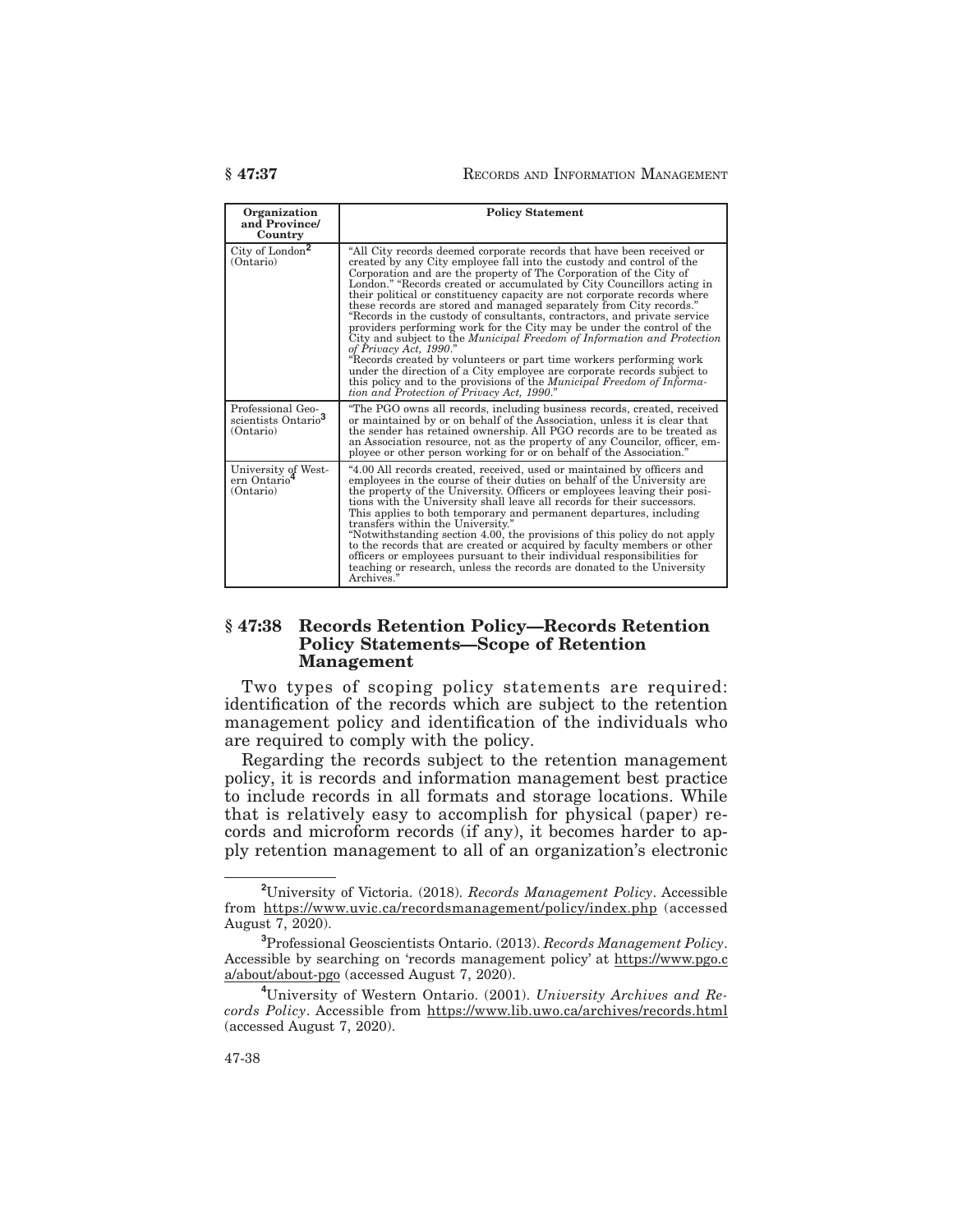records given the multiplicity of ever-expanding formats (e.g., audio, chats, data, e-mails, video, voice mails, etc.) and storage locations (e.g., data applications/business systems, hard drives, network drives, intranets, social media channels, etc.) and the technical challenges (and sometimes inability) to apply retention periods. Therefore, a policy statement is required to clearly demarcate the records (particularly electronic records) subject to the retention policy. These statements should be as specific as possible and not leave room for interpretation as in the City of London example in Table 9 in which 'etc.' is stated at the end of the list of electronic record types.

Further, where it is not technically possible to apply retention periods to electronic records, an organization needs to decide whether to remove those record series from the records retention schedule and explain their removal in retention policy or leave those series in the retention schedule but note the inability to apply retention periods to those records.

| Organization<br>and Province/<br>Country                          | <b>Policy Statement</b>                                                                                                                                                                                                                                                                                                                                                                                                                                                                                                                                                        |  |
|-------------------------------------------------------------------|--------------------------------------------------------------------------------------------------------------------------------------------------------------------------------------------------------------------------------------------------------------------------------------------------------------------------------------------------------------------------------------------------------------------------------------------------------------------------------------------------------------------------------------------------------------------------------|--|
| British Broadcast-<br>ing Corporation<br>$(United$ Kingdom $)^1$  | "This policy and its supporting guidelines and tools are for the use of all<br>BBC staff. The obligation of all staff is to recognise that the information<br>they create or use on a daily basis have a value to the BBC as informa-<br>tion assets. This carries with it a responsibility to manage those assets<br>on behalf of the BBC in line with charter, legal, business and heritage<br>obligations and to ensure that records are accessible, accurate, kept in<br>good condition and either held permanently or disposed of in a timely<br>fashion as appropriate." |  |
| City of London <sup>2</sup><br>(Ontario)                          | "The retention of records is usually dependent on the subject matter of<br>the records, and not the format in which the records are stored. The Re-<br>cords Management By-law, including the Records Retention Schedule<br>and the Records Retention Policy will be applied to all records in the<br>custody and control of the City—including electronic records (i.e.,<br>e-mails, files saved on staff computers and networks, files saved external<br>drives, text messages, voice mails, etc.)."                                                                         |  |
| Professional Geo-<br>scientists Ontario <sup>3</sup><br>(Ontario) | "This policy applies to the PGO and all of its statutory and standing"<br>committees and any other committees and sub-committees. It also ap-<br>plies to all business/association records belonging to or used by the PGO,<br>regardless of their location or the formats or media in which they are<br>held."                                                                                                                                                                                                                                                                |  |

**Table 9—Policy Statement Examples: Records Scope**

#### **[Section 47:38]**

**<sup>1</sup>**British Broadcasting Corporation. (2010). *Records Management Policy*. Accessible from http://www.bbc.co.uk/guidelines/dq/contents/archives.shtml (accessed August 7, 2020).

**<sup>2</sup>**City of London. (2019). *Records Management Policy*. Accessible by searching on 'records management policy' at http://www.london.ca/Pages/defa ult.aspx (accessed August 7, 2020).

**<sup>3</sup>**Professional Geoscientists Ontario. (2013). *Records Management Policy*.

 $\textdegree$  2020 Thomson Reuters, Rel. 4, 12/2020  $\textdegree$  47-39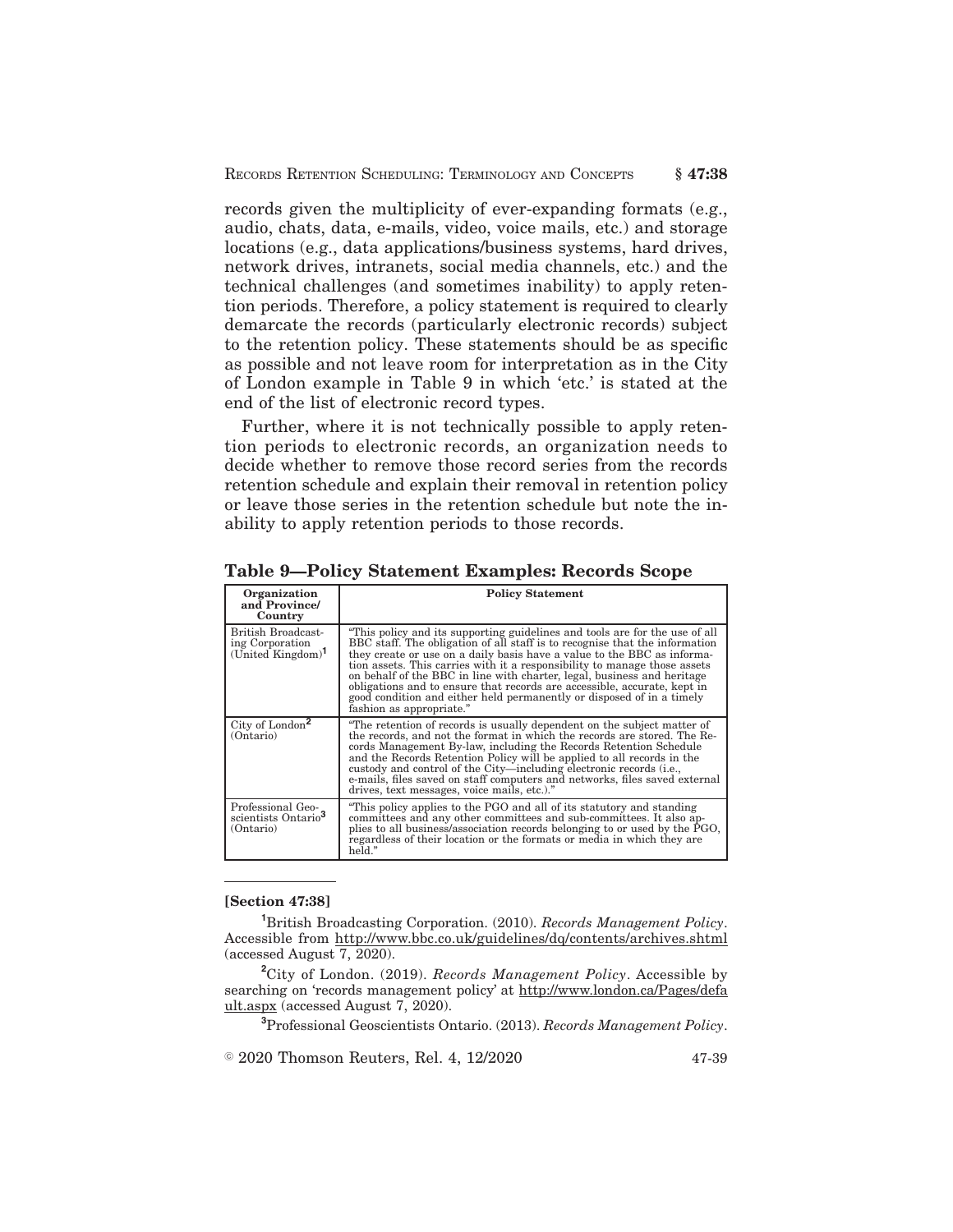| Organization<br>and Province/<br>Country                         | <b>Policy Statement</b>                                                                                                                                                                                                                                                                                                                                                                                                                                                                                                                                                                                                                                                                                                                                                                                    |
|------------------------------------------------------------------|------------------------------------------------------------------------------------------------------------------------------------------------------------------------------------------------------------------------------------------------------------------------------------------------------------------------------------------------------------------------------------------------------------------------------------------------------------------------------------------------------------------------------------------------------------------------------------------------------------------------------------------------------------------------------------------------------------------------------------------------------------------------------------------------------------|
| Upper Grand Dis-<br>trict School Board <sup>4</sup><br>(Ontario) | "all records and information within the custody or control of the board<br>and addresses all aspects of board operations regardless of the medium<br>in which those records are stored and maintained. It ensures that re-<br>cords are available as evidence of board functions and activities, and<br>supports the delivery of board programs and services."<br>"all business applications and information technology systems used to<br>create, store and manage records and information, including email, data-<br>base applications and websites."<br>"all records and information obtained, created, and maintained within<br>all departments and locations of the board."<br>"all third party contractors or agents who collect, process, or store records and information on behalf of the board." |

In addition to specifying the formats and storage locations of the records subject to the retention management policy, a policy statement is required regarding the management of 'official' versus 'transitory' records if the organization deploys those concepts. Table 10 provides examples of how transitory records may be addressed from the retention management perspective.

**Table 10—Policy Statement Examples: Transitory Records**

| Organization<br>and Province/<br>Country   | <b>Policy Statement</b>                                                                                                                                                                                                                                                                                                                                                                                                                                                                                                                                                                                                                                                                                                                                             |
|--------------------------------------------|---------------------------------------------------------------------------------------------------------------------------------------------------------------------------------------------------------------------------------------------------------------------------------------------------------------------------------------------------------------------------------------------------------------------------------------------------------------------------------------------------------------------------------------------------------------------------------------------------------------------------------------------------------------------------------------------------------------------------------------------------------------------|
| City of Brampton <sup>5</sup><br>(Ontario) | "Not all records created or received by the City have to be maintained as<br>official records. Transitory records can be destroyed or deleted in a<br>timely and effective manner when they no longer have any business<br>value. The Records Decision Tree provides the guidance on how to differ-<br>entiate between records that are official and records that are transitory.<br>Personal documents may be retained or destroyed by the individual<br>whenever they choose."                                                                                                                                                                                                                                                                                    |
| City of London <sup>6</sup><br>(Ontario)   | "After a final record has been produced and incorporated into the regu-<br>lar filing system, the working materials involved may become super-<br>seded or obsolete transitory records and may be destroyed unless other-<br>wise legislated or specified in the records retention schedule."<br>"Working materials which are required for ongoing legal, fiscal, audit,<br>administrative or operational purposes are not transitory records."<br>"Transitory records that are the subject of ongoing legal proceedings or a<br>request under the Municipal Freedom of Information and Protection of<br><i>Privacy Act</i> must not be destroyed until after the legal proceeding or re-<br>quest has been completed and all possible appeals have been resolved." |

Accessible by searching on 'records management policy' at https://www.pgo.c a/about/about-pgo (accessed August 7, 2020).

**<sup>4</sup>**Upper Grand District School Board. (2020). *Records and Information Management Policy*. Accessible from https://www.ugdsb.ca/board/policy/polic y-316-records-and-information-management/ (accessed August 7, 2020).

**<sup>5</sup>**City of Brampton. (2016). *Information Management Policy*. Accessible by searching on 'information management policy' at https://www.brampton.c a/en/Pages/welcome.aspx (accessed August 7, 2020).

**<sup>6</sup>**City of London. (2019). *Records Management Policy*. Accessible by searching on 'records management policy' at http://www.london.ca/Pages/defa ult.aspx (accessed August 7, 2020).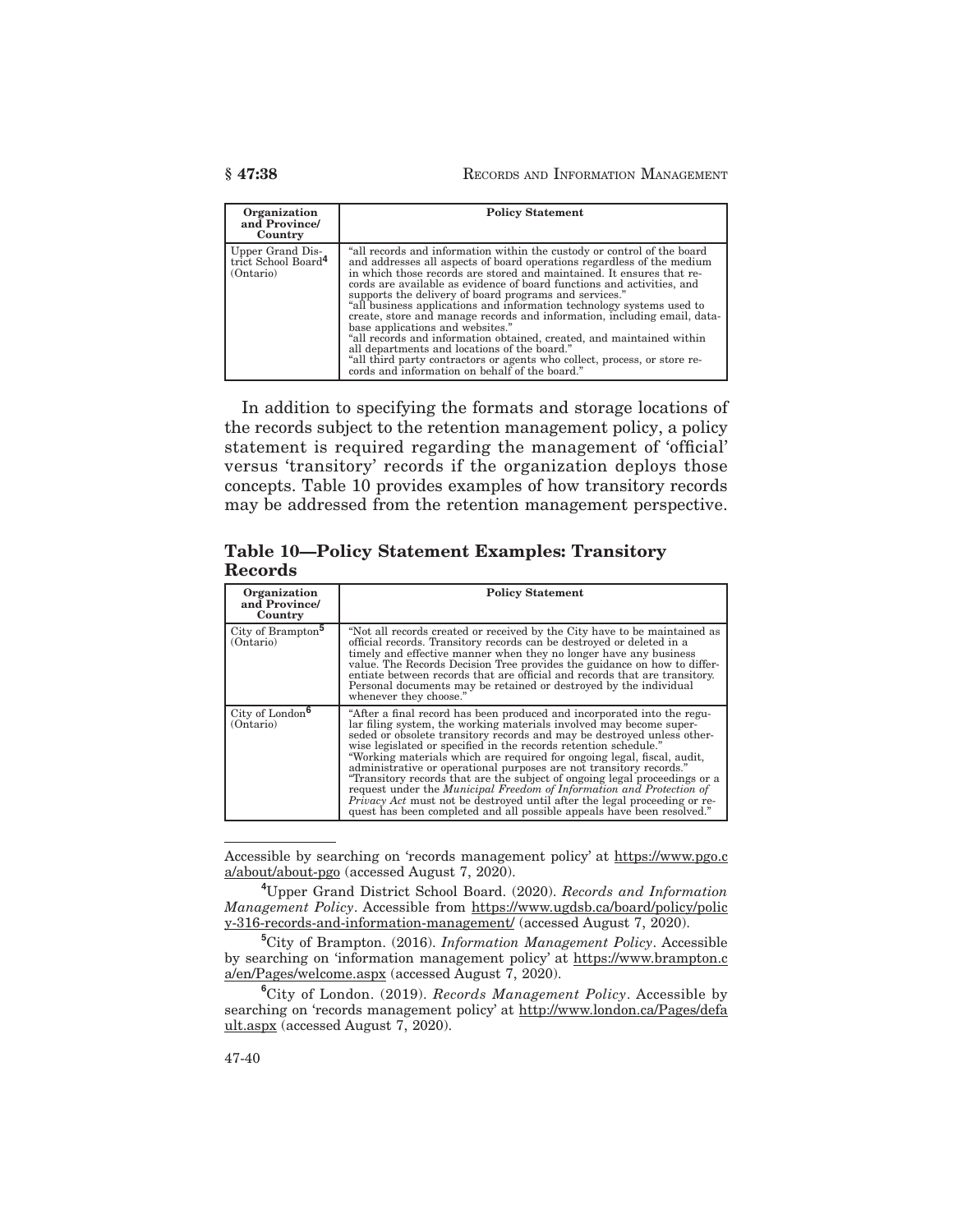### RECORDS RETENTION SCHEDULING: TERMINOLOGY AND CONCEPTS **§ 47:38**

| Organization<br>and Province/<br>Country | <b>Policy Statement</b>                                                                                                                                                                                                                                                                                                                                                                                                                                                                                                                                                                                                                                                                                                                   |
|------------------------------------------|-------------------------------------------------------------------------------------------------------------------------------------------------------------------------------------------------------------------------------------------------------------------------------------------------------------------------------------------------------------------------------------------------------------------------------------------------------------------------------------------------------------------------------------------------------------------------------------------------------------------------------------------------------------------------------------------------------------------------------------------|
| Town of Whitby <sup>7</sup>              | "Transitory Record means a Record that is useful for only a short time"<br>and has minor importance by not being required to meet statutory obli-<br>gations, set policy, establish guidelines or procedures, certify a transac-<br>tion, commit the Town to an action, become a receipt or provide evidence<br>of legal, financial, operations or other office requirements for the Town of<br>Whitby. Transitory Records may include, but are not limited to, personal<br>emails, drafts, unsolicited advertising, convenience copies of Business<br>Value Records, or matters not related to the business of the Town."<br>"Transitory Records can be destroyed at any time and outside the scope<br>of a formal Disposition process." |

In addition to specifying the formats and storage locations of the records subject to the retention management policy and addressing 'transitory' records (if applicable), a policy statement is required regarding the employees to whom the retention management policy applies. Table 11 provides examples of employee applicability policy statements.

## **Table 11—Policy Statement Examples: Employee Applicability**

| Organization<br>and Province/<br>Country                     | <b>Policy Statement</b>                                                                                                                                                                                                                                                                                                                                                                                                 |
|--------------------------------------------------------------|-------------------------------------------------------------------------------------------------------------------------------------------------------------------------------------------------------------------------------------------------------------------------------------------------------------------------------------------------------------------------------------------------------------------------|
| Alberta Health<br>Services <sup>8</sup><br>(Alberta)         | "Compliance with this document is required by all Alberta Health Ser-<br>vices employees, members of the medical and midwifery staffs, Students,<br>Volunteers, and other persons acting on behalf of Alberta Health Ser-<br>vices (including contracted service providers as necessary)."                                                                                                                              |
| City of Toronto <sup>9</sup><br>(Ontario)                    | "This Policy applies to all City of Toronto Divisions, City employees, vol-<br>unteers and contract employees hired by the City of Toronto."<br>"This policy does not apply to Elected Officials, Accountability Officers or City Agencies and corporations. The City of Toronto encourages City<br>Agencies and Corporations to review, adopt or update this policy appro-<br>priate to their business circumstances." |
| County of Grande<br>Prairie No. 1 <sup>10</sup><br>(Alberta) | "All the County employees, contractors, temporary help, and agents or<br>representatives acting on behalf of the County who create or collect re-<br>cords and information."                                                                                                                                                                                                                                            |

**<sup>7</sup>**Town of Whitby. (2017). *Records and Information Management Policy*. Accessible under the 'Corporate Administration' category at https://whitby.civ icweb.net/filepro/documents/1728 (accessed August 7, 2020).

**<sup>8</sup>**Alberta Health Services. (2019). *Records Management Policy*. Accessible by searching on 'records management policy' at https://www.alberta-hea lthservices.ca/default.aspx (accessed August 7, 2020).

**<sup>9</sup>**City of Toronto. (2018). *IM Accountability Policy* (Policy No. CIMS 003). Accessible from https://www.toronto.ca/city-government/accountability-o perations-customer-service/access-city-information-or-records/city-informatio n-management-policies-and-legislation/ (accessed August 7, 2020).

**<sup>10</sup>**County of Grande Prairie No. 1. (undated). *Records and Information Management Policy* https://www.countygp.ab.ca/EN/main/government/policie s/records-management.html (accessed August 7, 2020).

 $\textdegree$  2020 Thomson Reuters, Rel. 4, 12/2020 47-41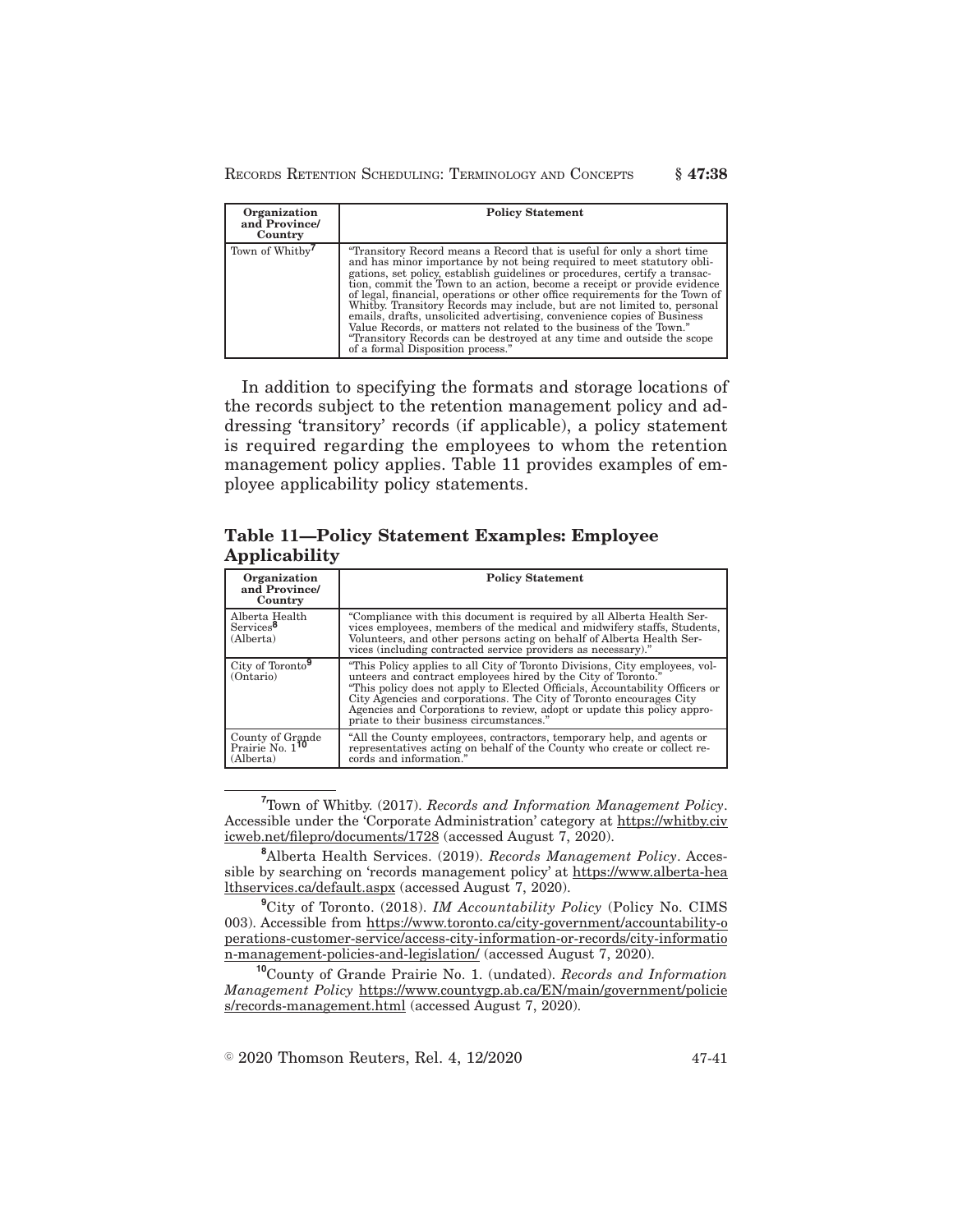| Organization<br>and Province<br>Country              | <b>Policy Statement</b>                                                                                                                                                                                                                                                                                                                                                                                                                                                                                    |  |
|------------------------------------------------------|------------------------------------------------------------------------------------------------------------------------------------------------------------------------------------------------------------------------------------------------------------------------------------------------------------------------------------------------------------------------------------------------------------------------------------------------------------------------------------------------------------|--|
| University of<br>Waterloo <sup>11</sup><br>(Ontario) | "This policy applies to all individuals who are responsible for or use this<br>information. University and Affiliated and Federated Institutions of Wa-<br>terloo employees, contractors, students, visitors, volunteers, and all<br>other individuals permitted to access and use the University's informa-<br>tion, must manage, use, share and safeguard this information in accor-<br>dance with the principles described below, and the procedures and guide-<br>lines which supplement this policy." |  |

## **§ 47:39 Records Retention Policy—Records Retention Policy Statements—Operational Requirements for Retention Management Activities**

Direction is required regarding matters such as preservation holds, records storage locations, security and timing of records disposition, and use of an enterprise content management (ECM) system (if applicable). Table 12 provides examples of how these topics are addressed in the current policies of various organizations.

| <b>Topic</b>                       | Organization and Prov-<br>ince/Country                               | <b>Policy Statement</b>                                                                                                                                                                                                                                                                                                                                           |
|------------------------------------|----------------------------------------------------------------------|-------------------------------------------------------------------------------------------------------------------------------------------------------------------------------------------------------------------------------------------------------------------------------------------------------------------------------------------------------------------|
| <b>Preservation</b><br>Hold        | University of Victoria <sup>1</sup><br>(British Columbia)            | "Records scheduled for Disposition must<br>not be Disposed of when such Records<br>are:<br>• identified in current or pending litiga-<br>tion;<br>• responsive to a current request made<br>under FIPPA [Freedom of Information]<br>and Protection of Privacy Act);<br>• the subject of an audit; or<br>• identified in quasi-judicial and legal<br>proceedings." |
| <b>Records Storage</b><br>Location | Bill and Melinda Gates<br>Foundation <sup>2</sup><br>(United States) | "Physical records may be stored locally"<br>(e.g., in file drawers) on a temporary ba-<br>sis but should be moved to a central or<br>off-site location for longer-term storage.<br>Electronic Business Records must be<br>stored on Record Keeping Systems. Elec-<br>tronic Non-Business Records may be<br>stored on network drives or SharePoint."               |

**Table 12—Policy Statement Examples: Retention Management Operational Requirements**

#### **[Section 47:39]**

**<sup>11</sup>**University of Waterloo. (2016). *Information Management Policy* (Policy 46) https://uwaterloo.ca/secretariat/policies-procedures-guidelines/policies/poli cy-46-information-management (accessed August 7, 2020).

**<sup>1</sup>**University of Victoria. (2018). *Records Management Policy*. Accessible from https://www.uvic.ca/recordsmanagement/policy/index.php (accessed August 7, 2020).

**<sup>2</sup>**Bill and Melinda Gates Foundation. (2011). *Records Management*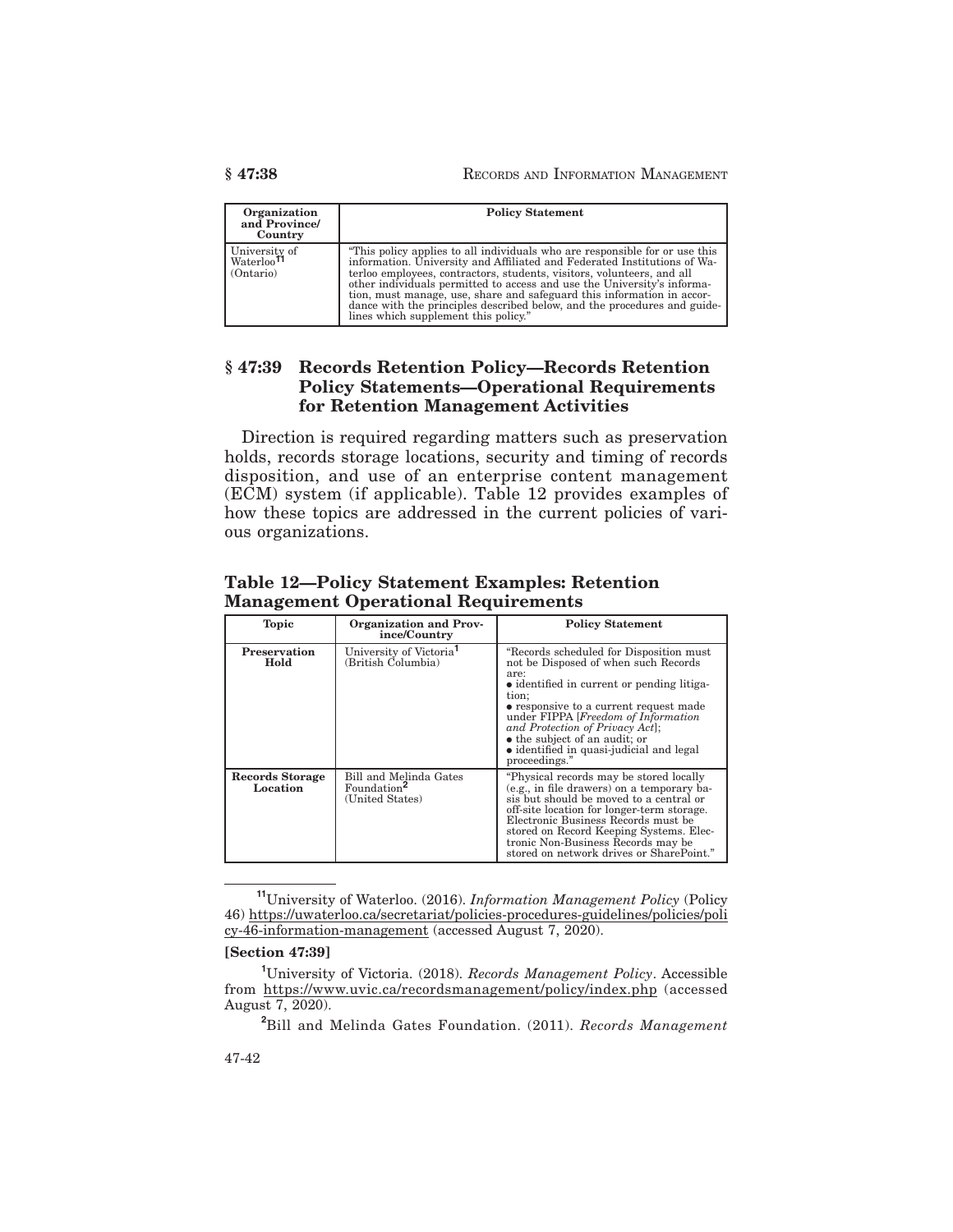| <b>Topic</b>                                                           | Organization and Prov-<br>ince/Country                               | <b>Policy Statement</b>                                                                                                                                                                                                                                                                                                                                                                                                                                                                                                                                                                                                                                                                                               |
|------------------------------------------------------------------------|----------------------------------------------------------------------|-----------------------------------------------------------------------------------------------------------------------------------------------------------------------------------------------------------------------------------------------------------------------------------------------------------------------------------------------------------------------------------------------------------------------------------------------------------------------------------------------------------------------------------------------------------------------------------------------------------------------------------------------------------------------------------------------------------------------|
| Security of Re-<br>cords Disposi-<br>tion                              | Professional Geoscientists<br>Ontario <sup>3</sup><br>(Ontario)      | "Confidential documents containing per-<br>sonal and other secure information<br>should be destroved by a process using<br>the NAID (National Association for Infor-<br>mation Destruction) protocols."                                                                                                                                                                                                                                                                                                                                                                                                                                                                                                               |
| Security of Re-<br>cords Disposi-<br>tion-Electronic<br><b>Records</b> | Bill and Melinda Gates<br>Foundation <sup>4</sup><br>(United States) | "The Records Administrator for IT Sys-<br>tems will identify the Business Records<br>retained in SharePoint, Unison and ICS<br>for which the Retention Period has ex-<br>pired and execute deletion of those Busi-<br>ness Records. Each Records Administra-<br>tor must work with their Program or<br>Operational area staff to identify Non-<br>Business Records stored on network<br>drives and/or SharePoint which are no<br>longer useful and manually execute dele-<br>tion of those Non-Business Records. Elec-<br>tronic records must be permanently de-<br>leted so that information cannot be<br>recovered and data cannot be reproduced<br>by the foundation; IT will confirm such<br>permanent deletion." |
| Timing of Re-<br>cords Disposi-<br>tion                                | City of Brampton <sup>5</sup><br>(Ontario)                           | "Records must be securely disposed of im-<br>mediately following the expiry of their<br>retention periods to mitigate the risk of<br>unauthorized or unnecessary access. The<br>City's Records Retention By-law provides<br>direction on how to dispose of records/<br>information that no longer have any busi-<br>ness value."                                                                                                                                                                                                                                                                                                                                                                                      |
| Use of an ECM                                                          | City of London <sup>6</sup><br>(Ontario)                             | "Employees will use the Corporate ap-<br>proved CityHub/SharePoint electronic<br>documents and records management sys-<br>tem to store and manage electronic re-<br>cords not already stored in other ap-<br>proved database applications."                                                                                                                                                                                                                                                                                                                                                                                                                                                                           |

RECORDS RETENTION SCHEDULING: TERMINOLOGY AND CONCEPTS **§ 47:39**

About the author: Sheila Taylor is a Certified Information Professional (CIP), Certified Records Manager (CRM), and Information Governance Professional (IGP) with thirty years' of records and information management (RIM) experience. She is the Partner & CEO of Ergo Information Management Consult-

**<sup>5</sup>**City of Brampton. (2016). *Information Management Policy*. Accessible by searching on 'information management policy' at https://www.brampton.c a/en/Pages/welcome.aspx (accessed August 7, 2020).

**<sup>6</sup>**City of London. (2019). *Records Management Policy*. Accessible by searching on 'records management policy' at http://www.london.ca/Pages/defa ult.aspx (accessed August 7, 2020).

 $\textdegree$  2020 Thomson Reuters, Rel. 4, 12/2020 47-43

*Policy*. Accessible by searching the Internet for 'records management policy' 'gates foundation' (accessed August 7, 2020).

**<sup>3</sup>**Professional Geoscientists Ontario. (2013). *Records Management Policy*. Accessible by searching on 'records management policy' at https://www.pgo.c a/about/about-pgo (accessed August 7, 2020).

**<sup>4</sup>**Bill and Melinda Gates Foundation. (2011). *Records Management Policy*. Accessible by searching the Internet for 'records management policy' 'gates foundation' (accessed August 7, 2020).